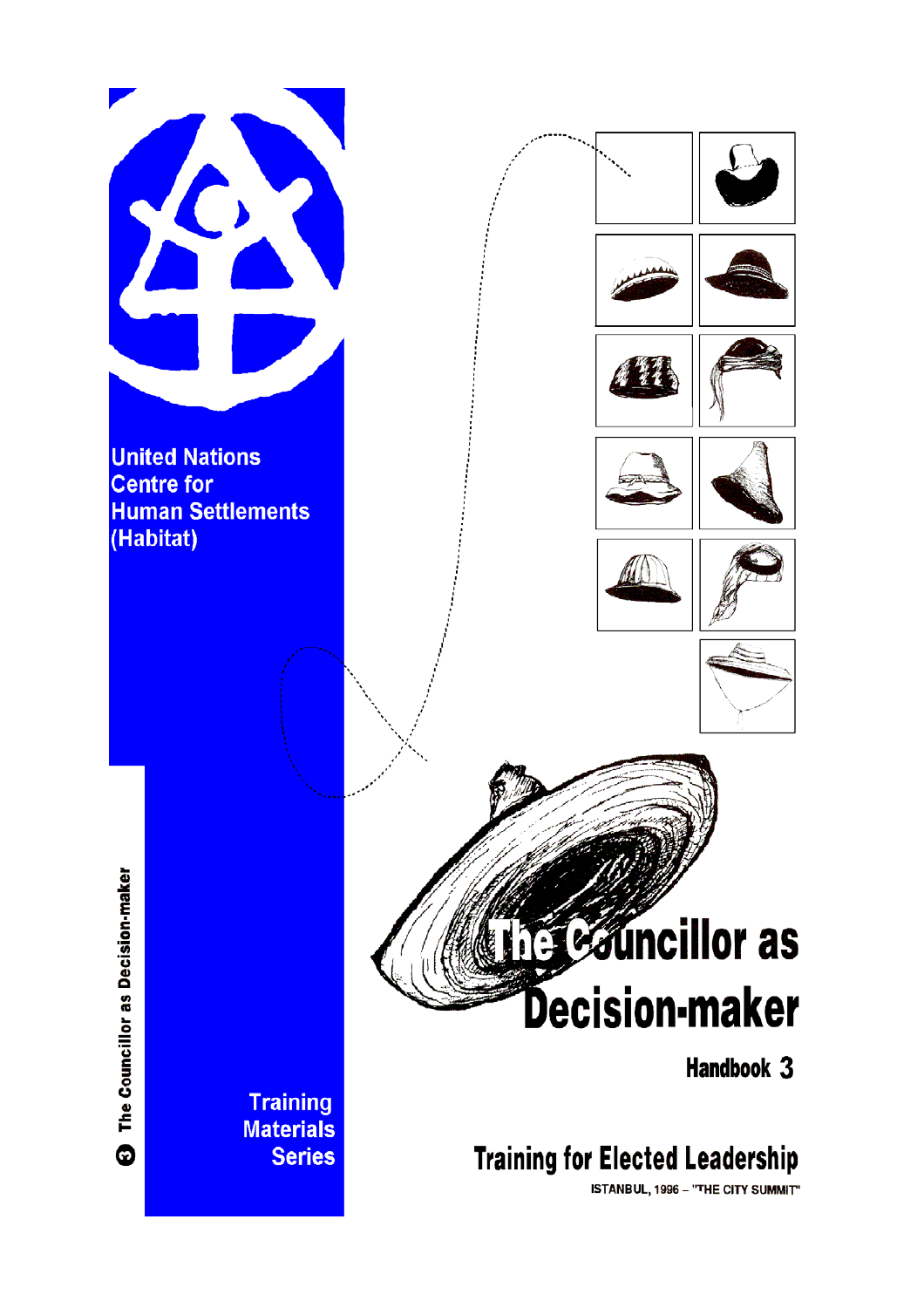

**UN-HABITAT United Nations Human Settlements Programme**



**Handbook 3** 

**Training for Elected Leadership** 

**The Councillor as Decision-maker**

> **Training for Elected Leadership**



2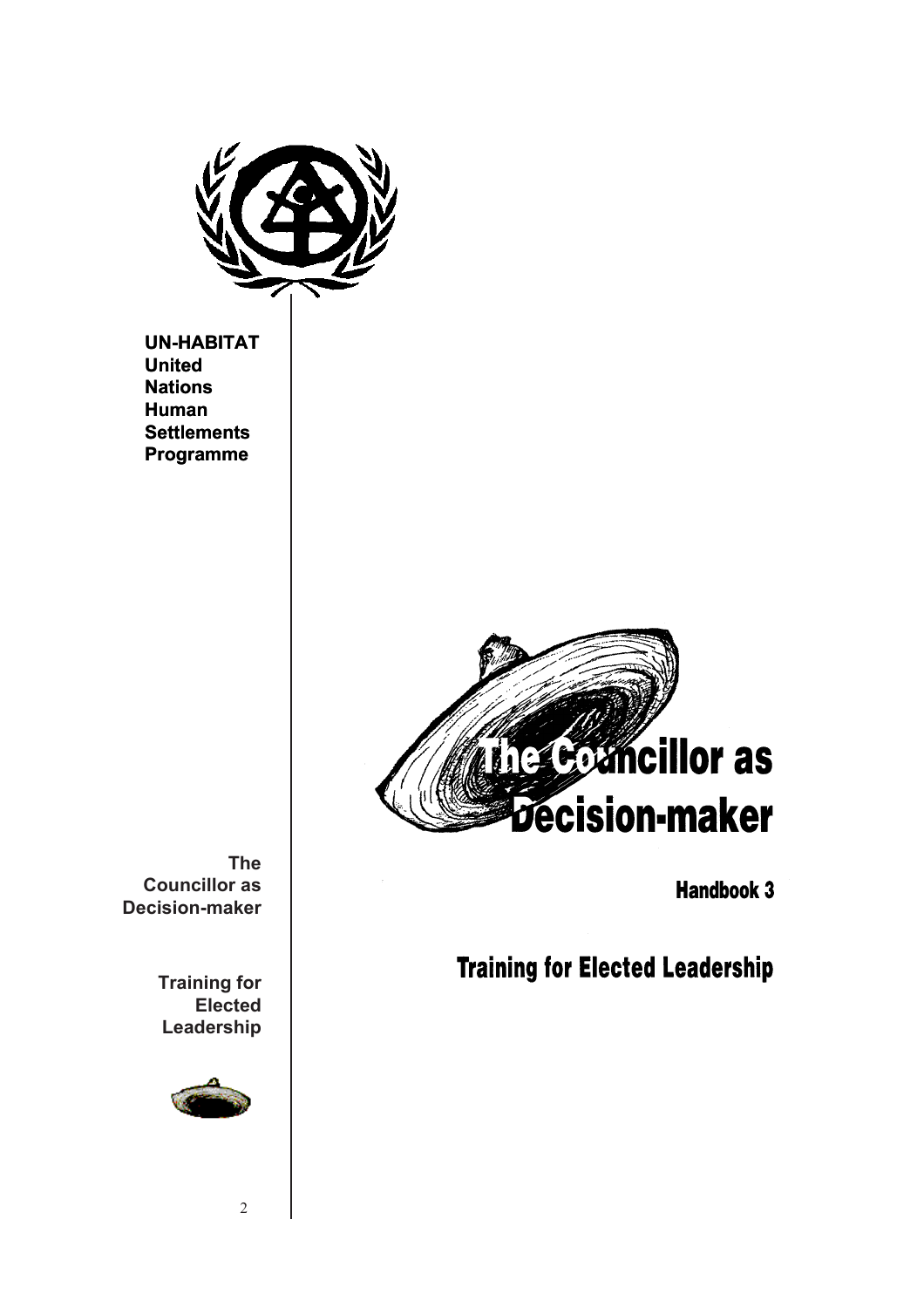**The Councillor as Decision-maker**

> **Training for Elected Leadership**



3

ISBN for complete set of 13 volumes: 92-131242-6 ISBN for this volume: 92-1-131246-9 HS/327/94E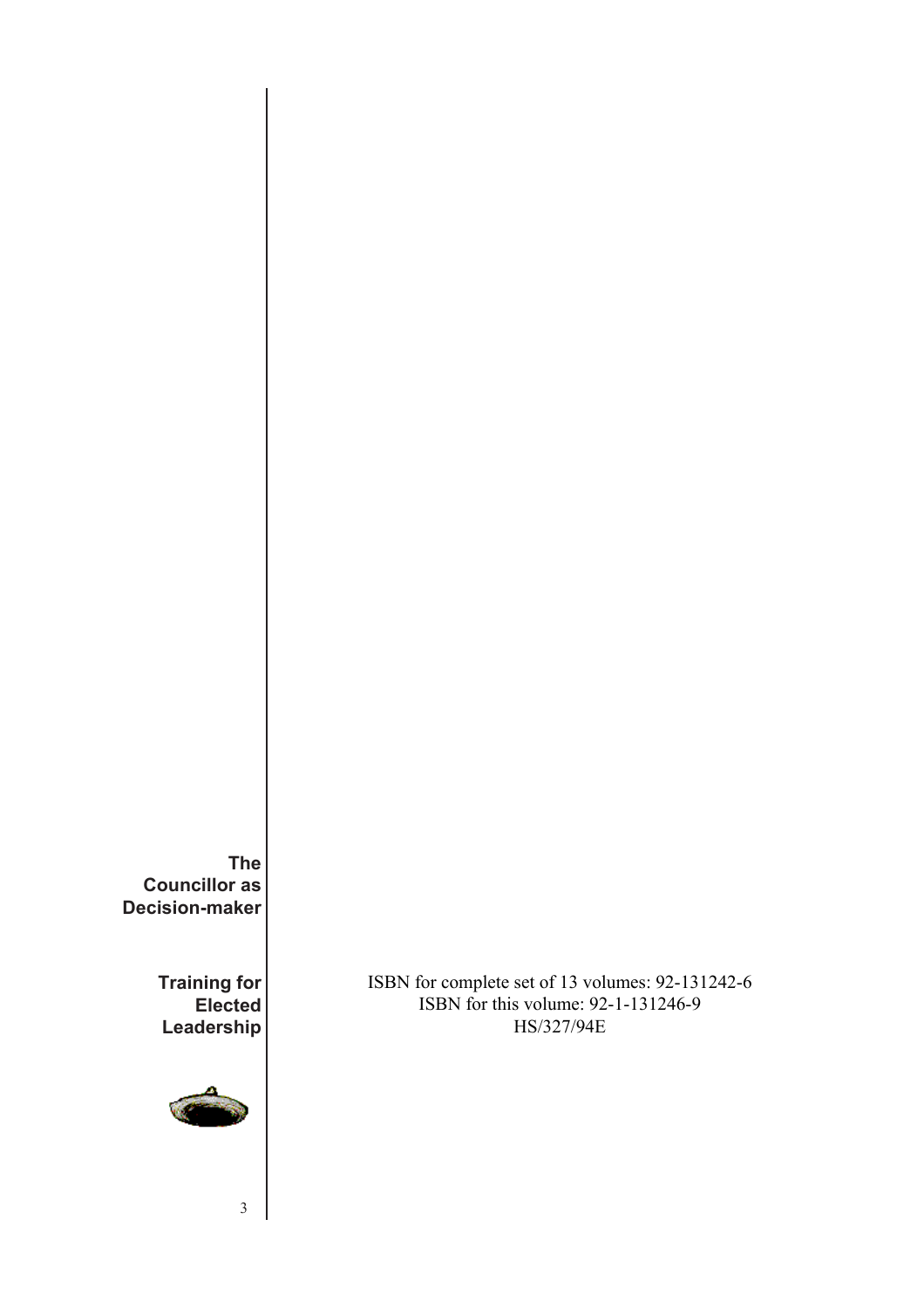#### **FOREWORD**

As shown by results of training needs assessments conducted by the United Nations Centre for Human Settlements (Habitat), training needs of local government elected officials (councillors), or of local politicians, appear among the most urgent world-wide and, at the same time, the least attended areas of capacity-building for local development and municipal management.

In the last few years, a number of countries as varied as Nepal and Poland or Uganda and Paraguay have embarked for the first time in several decades, and in some cases for the first time ever, on a process of electing their councillors and mayors. Training needs of local-government elected officials are also at the top of the agenda in established municipal democracies such as Ecuador, India, and the United States of America.

To respond to these needs, the United Nations Centre for Human Settlements (Habitat) has developed and tested a series of training handbooks to assist councillors to represent the citizens, provide civic leadership and effectively work with central government and with the management, technical, and professional staff in local authorities and other local institutions. The handbooks cover policy and decision making, communication, negotiation and leadership, attending, managing and conducting meetings, councillors' enabling and facilitating activities, financial management and other related needs.

This handbook, *The Councillor as Decision-Maker*, is one of the series of 12 and is intended for use primarily by trainers in national training institutions for local government or training units within local governments themselves. As an additional assistance for trainers using these handbooks, the United Nations Centre for Human Settlements (Habitat) has published a companion *Trainer's Guide for Training of Elected Officials* containing trainer's notes and information prepared exclusively for the benefit of these trainers in planning workshops for local elected officials based on the handbooks.

**The Councillor as Decision-maker**

It is expected that this training handbook will contribute greatly to strengthening the capacity of local governments through the introduction of good Leadership leadership practices, one of the major objectives of the 1996 United Nations Conference on Human Settlements, Habitat II.

**Training for** I wish to thank Dr. Fred Fisher and Mr. David W. Tees for preparing this and **Elected Leadership** other handbooks in the series in collaboration with the staff of the United Nations Centre for Human Settlements (Habitat) Training Section within the Centre's training programmes supported by the Government of the Netherlands. I also wish to acknowledge the contribution of the trainers and local-government officials in Costa Rica, El Salvador, Kenya, Lithuania, Romania and Uganda who assisted in the field testing of these training materials.

> 4 Dr. Wally N'Dow Assistant Secretary-General United Nations Centre for Human Settlements (Habitat)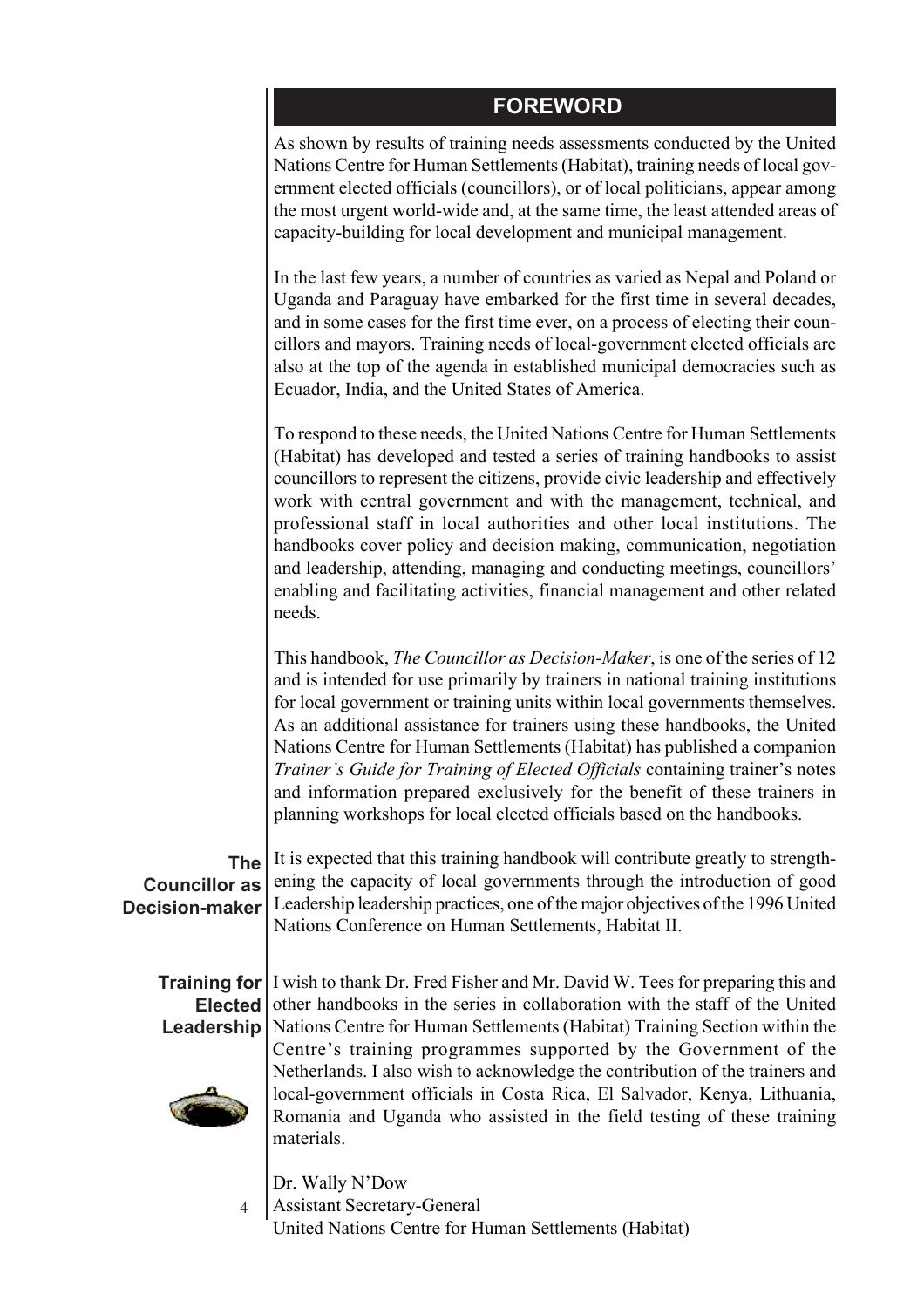### About the hat

The hat worn by the figure to the right and shown on the pages to come was selected to symbolize the councillor role featured in this handbook.

# **Woven Straw sombrero** of Mexican campesinos

**The Councillor as Decision-maker**

> **Training for Elected Leadership**



5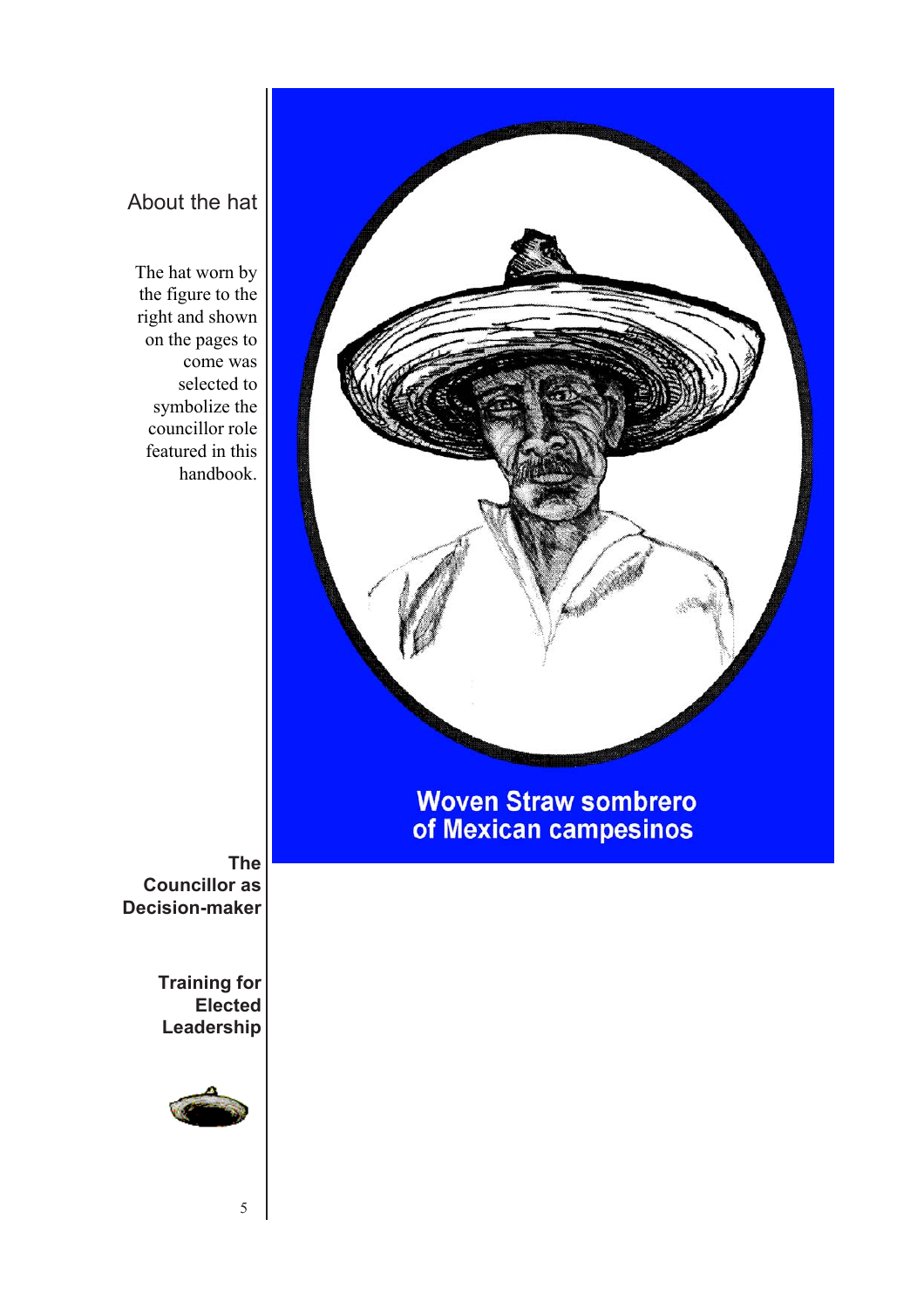# **WHERE TO FIND IT IN THIS HANDBOOK**

*Page*

|         | How to use this handbook                             | $\tau$ |
|---------|------------------------------------------------------|--------|
| Part I  | Essay on the councillor as decision-maker            | 9      |
|         | Definition                                           | 10     |
|         | Summary                                              | 10     |
|         | Reflection                                           | 10     |
|         | Concepts and ideas                                   | 11     |
|         | Be rational!                                         | 11     |
|         | Problem identification                               | 12     |
|         | Awareness and vision                                 | 13     |
|         | Reflection                                           | 14     |
|         | Problems, symptoms and solutions                     | 15     |
|         | Talk to your problem                                 | 15     |
|         | Further analysis                                     | 16     |
|         | Quality and acceptance                               | 17     |
|         | Consequences                                         | 18     |
|         | What about group decision-making?                    | 19     |
|         | Reflection                                           | 20     |
|         | A note of caution                                    | 20     |
|         | Reflection                                           | 22     |
|         | Other decision traps                                 | 22     |
|         | Making decisions in uncertainty                      | 24     |
|         | Key points                                           | 24     |
|         | References                                           | 25     |
| Part II | Workshop on the councillor as decision-maker         | 26     |
|         | Overview                                             | 27     |
|         | 3.1 Warm-up exercise: decision preferences checklist | 29     |
|         | 3.2 Trainer presentation                             | 32     |
|         | 3.3 Exercise: good and poor decisions                | 33     |
|         | 3.4 Simulation: the allocation decision              | 37     |
|         | 3.5 Case study: a central bus park for Rumai         | 43     |
|         | 3.6 Skill transfer exercise                          | 45     |

**The Councillor as Decision-maker**

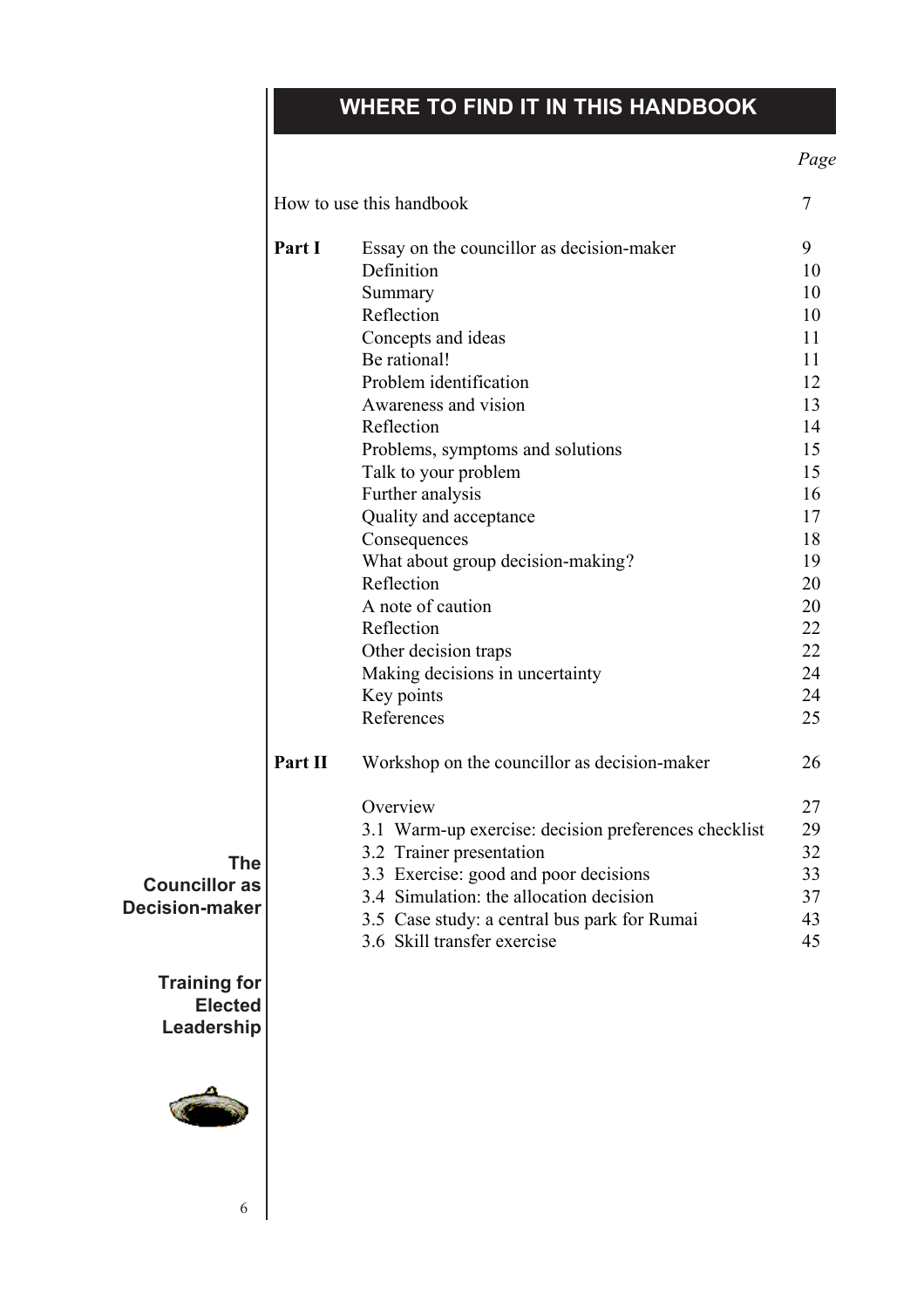#### **HOW TO USE THIS HANDBOOK**

This training handbook on THE COUNCILLOR AS DECISION-MAKER, like other handbooks in the series, can be used in several ways.

#### **Self-study**

The essay that opens this handbook is intended for self-instruction. All you need is a quiet place to think, some time, and something to write with. For best results, we encourage you to write down your answers to the questions raised from time to time in the essay. The learning value of the information is multiplied many times for the reader who takes the time to do this.

#### **Workshop training**

The trainer's notes and exercise materials in this handbook are intended for use by experienced trainers in a training workshop for councillors from different local governments. We have included various types of learning activities and formats to provide trainers with considerable flexibility in adapting a workshop to the specific needs of participating councillors. It has been our intention in developing this handbook to encourage you to incorporate your own experiences as a trainer to heighten the learning value of these training materials for participating councillors.

As a trainer, you may decide to use the materials in the handbook in the exact order and manner presented. If you prefer, however, you may rearrange or modify the materials as needed to meet the objectives of a particular training situation. You may choose to offer three hours of training by using key exercises and activities included in maker the handbook. Or you may take advantage of the many materials in the handbook supplemented by content of your own to extend the length of the programme to a full day.

**The Councillor as Decision-maker**

This handbook is one of 12 in a series for training in elected leadership. You might decide or be requested to provide a workshop that requires you to use more than one or all of these handbooks over a longer period of time. While each handbook can be used independently of the others, their use in sequence can provide a power unified learning experience for participating councillors.

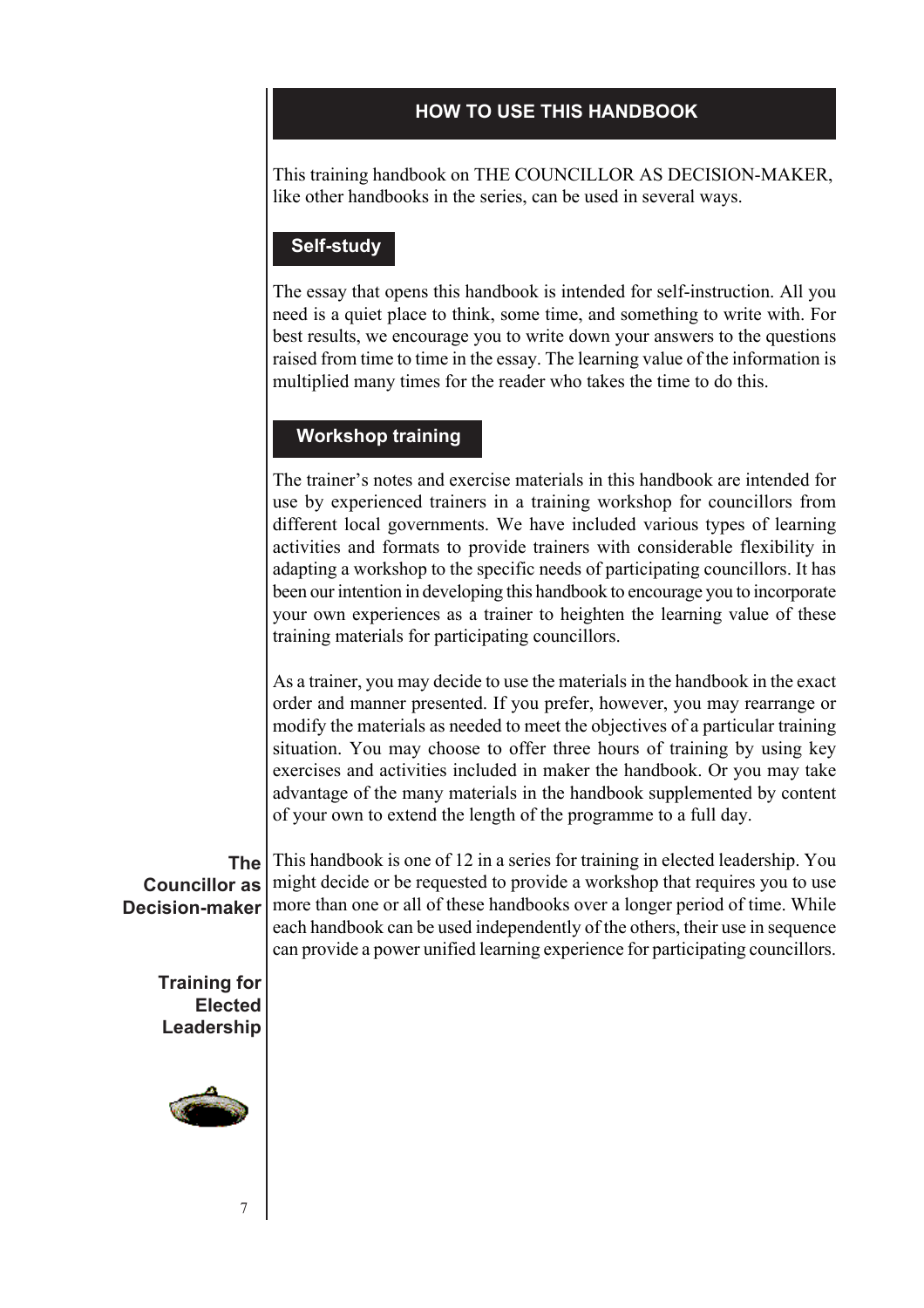#### **Team training**

These materials also can be used, preferably the assistance of an experienced trainer/facilitator, to improve the performance of councillors who serve together on the same governing body. When training councillors who serve together, we believe the facilitator must be prepared to organize the training activities in this handbook in different ways. There may be occasions where you, as facilitator, will choose to add new activities depending on the situation and the characteristics of the group. We hope in situations like these you will view this handbook as a "tool kit" containing many optional training ideas to be mixed and matched, modified or abandoned, as suggested by the situation.

You have many options to choose from with these training handbooks. We hope you take full advantage of them.

**The Councillor as Decision-maker**

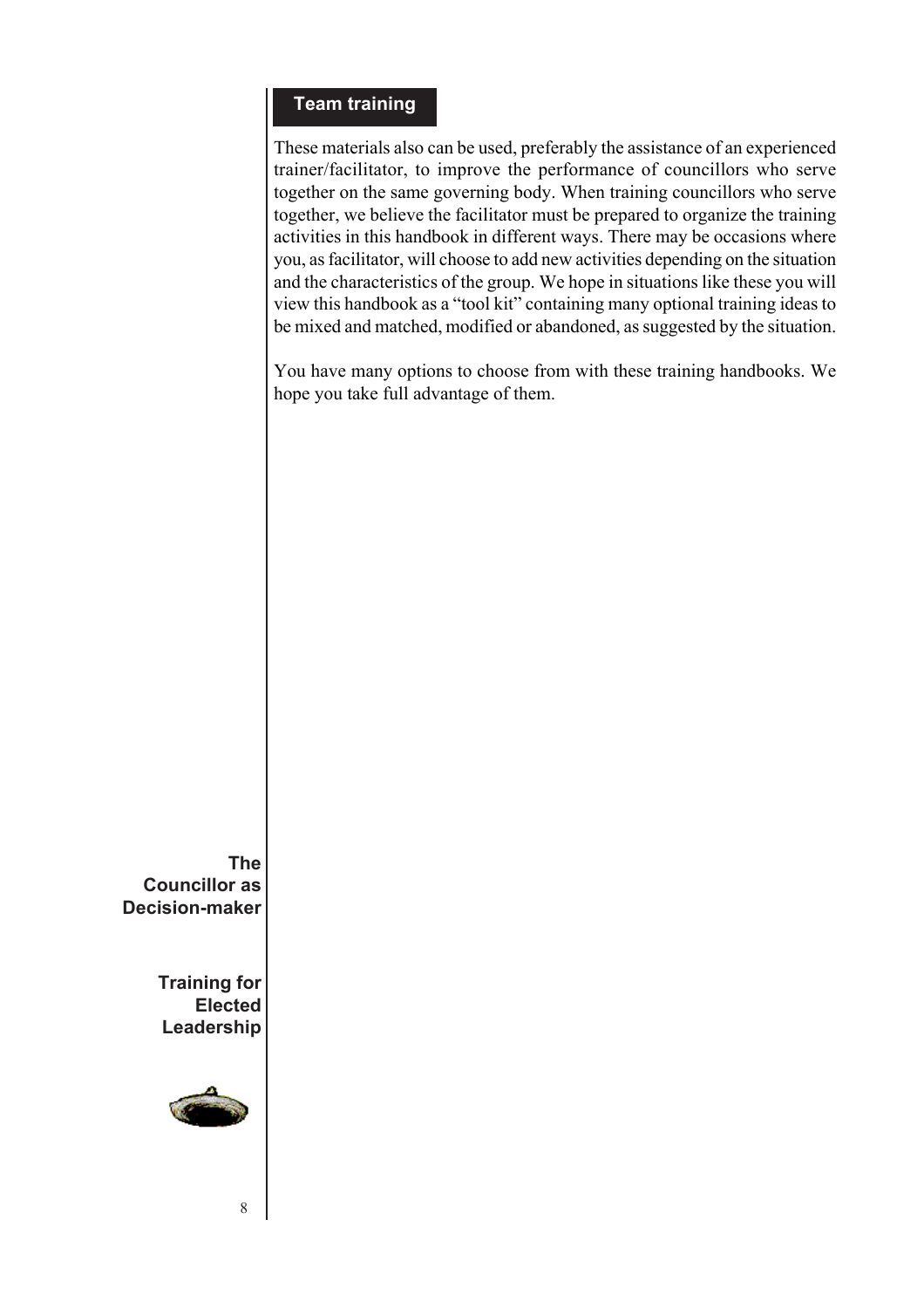

**Leadership**



9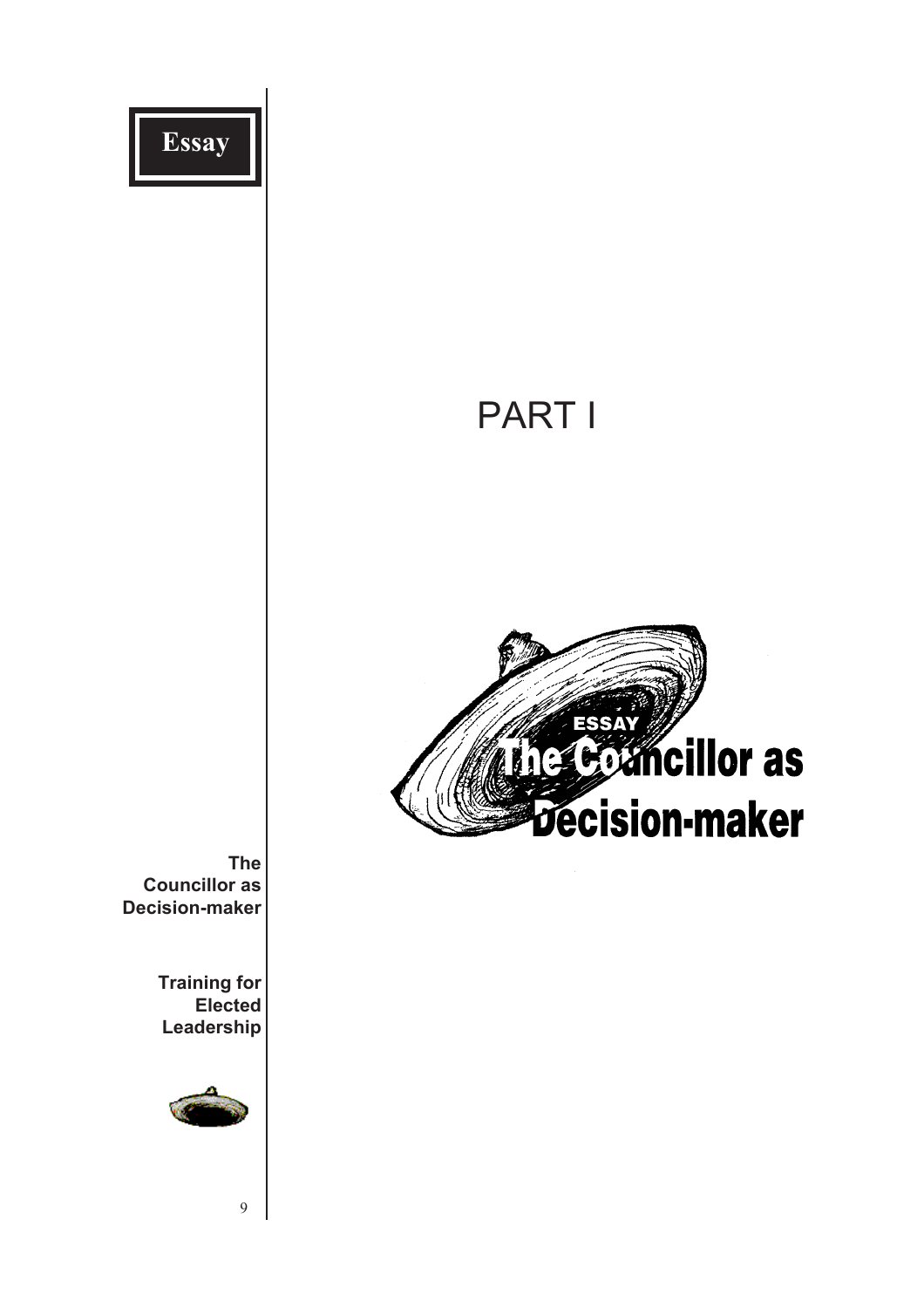#### **Definition**

**Essay**

The councillor in the role of DECISION-MAKER makes up his or her mind when there is an option or choice.

#### **Summary**

In this essay, we will explore some of the implications of decision-making for an elected councillor. For example, we'll look at ways groups make decisions, the various stages in the decision process, blocks and barriers to effective decision-making and how to improve your own decision-making skills as well as those of the council.

#### **Reflection**

When I think of my role as a decision-maker on the council, the following things come to mind:

|                                               | 1. |  |
|-----------------------------------------------|----|--|
|                                               |    |  |
|                                               |    |  |
|                                               |    |  |
|                                               | 2. |  |
|                                               |    |  |
|                                               |    |  |
|                                               | 3. |  |
| <b>The</b>                                    |    |  |
| <b>Councillor as</b><br><b>Decision-maker</b> |    |  |
|                                               |    |  |
| <b>Training for</b><br>Elected<br>Leadership  |    |  |
|                                               |    |  |
|                                               |    |  |
|                                               |    |  |
| $10\,$                                        |    |  |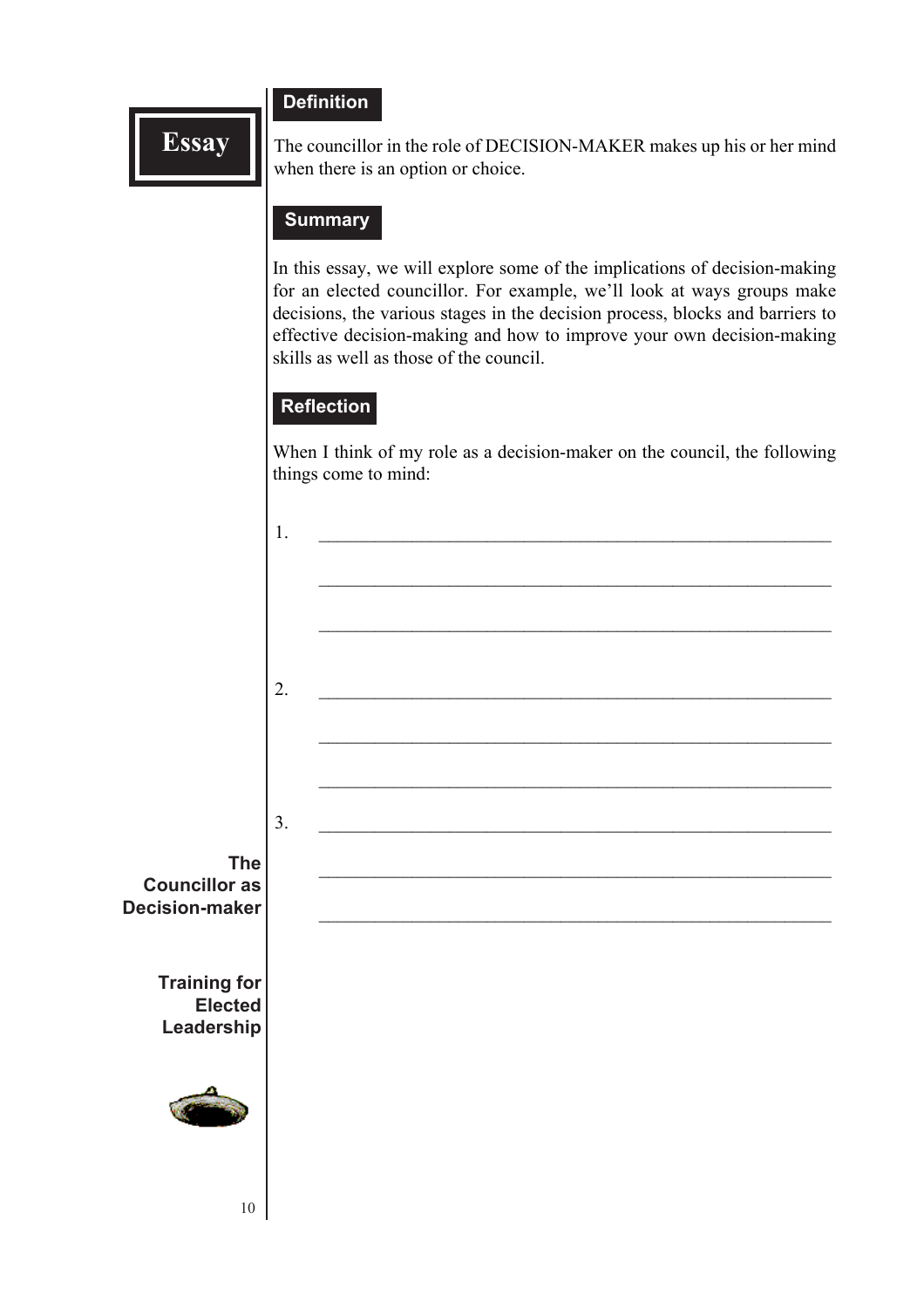#### **Concepts and Ideas**

Trying to define the Decision-maker was, for some reason, a difficult task. Perhaps it's because we couldn't make up our minds. The definition we've given your role as a decision-maker seems to ignore the decisions made by committees, groups, organizations, and communities although these kinds of decisions are very important to the elected official. But even group decisions require individual decisions by those involved. In council, for example, those who abstain from voting on certain issues are, in fact, deciding not to vote, which is a deliberate decision on their part.

What do we do about the absence of a decision which, in many cases, is also a decision? Deciding not to decide can be a very decisive moment as all of you know who have sat in the councillor's seat. Avoidance and delay are very real decision making ploys, strategies, or responses. They are also decisions even if they are decisions not to do anything about the issue or problem at hand. Sometimes they are the best kinds of decisions. Think about the deliberations of your own council. Have there been times when you were unable to come to a decision as a corporate body and later realized that it was a good decision not to decide? The business of decision making can be very complicated.

#### **Be rational!**

How many times have you heard this admonition as a member of council? Probably often because our formal institutions put a high premium on rational judgements and decisions. There is a widely shared concept in many societies that, although we are fallible human beings, we ought to strive toward an ideal of rationality, particularly with respect to decision-making in formal organizations.

**The Councillor as Decision-maker** The roots of rationality run deep and cut across political and cultural boundaries. This centuries-old practice can be traced back to the initiation of highly Decision. organized, bureaucratic civilizations in many parts of the world. It reached its zenith maker of legitimacy in the last century with the emergence of the "age of rationality." Since rationality is still the modus operandi in our formal institutions, like elected councils, we will look at some of the characteristics of this approach to decision-making.

**Training for Elected** The rational decision-making process, as it is described by many authors, includes the following steps:

# **Leadership**



11

- Problem identification
- Problem analysis
- Alternative generation
- Consequence consideration
- Deciding

**Essay**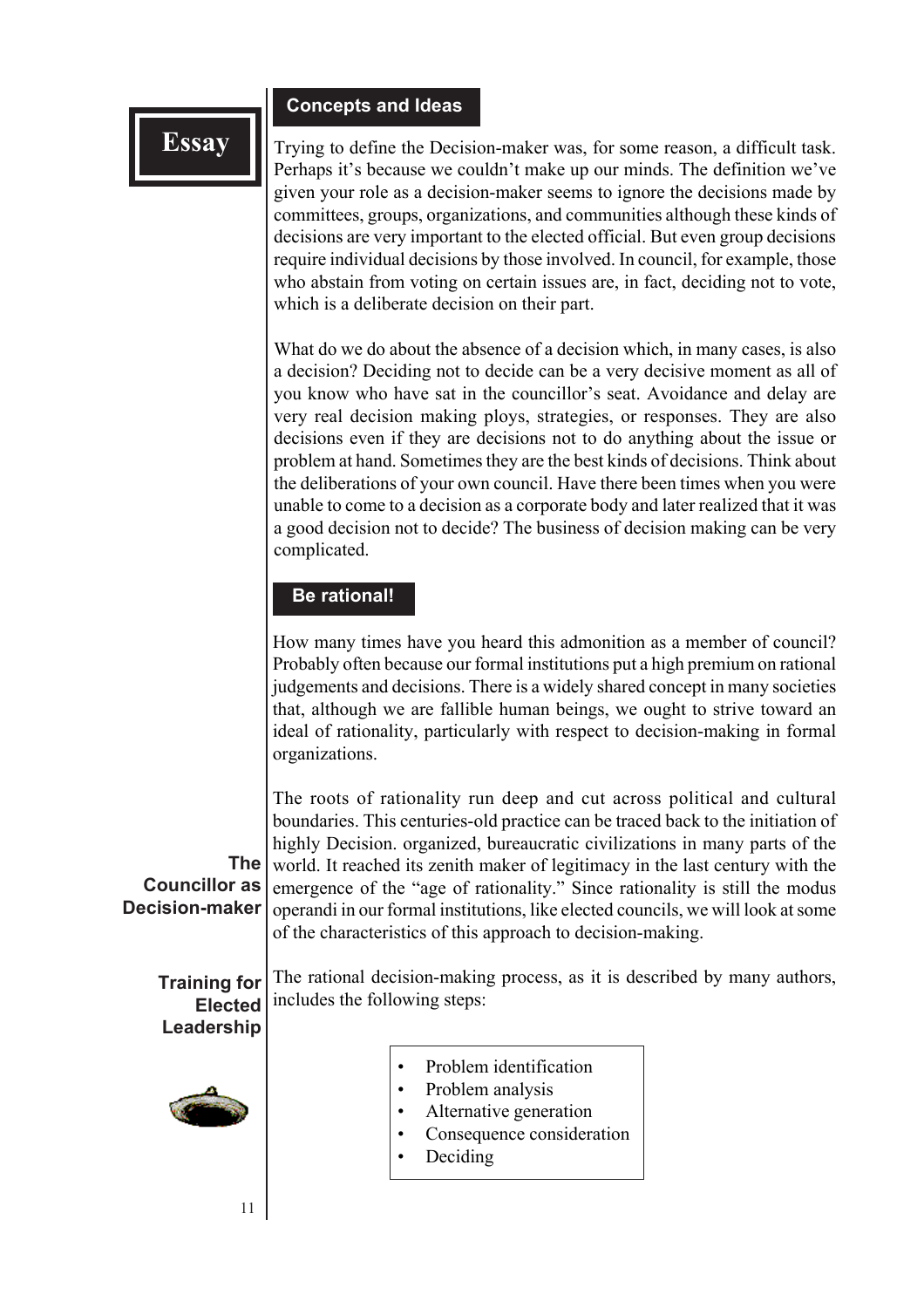It's a good model and provides the kind of direction and rigour that helps us make effective decisions most of the time. But, there are some aspects of this model that can benefit from a bit of discussion. Let's take them one step at a time.

#### **Problem identification**

Identifying, or finding, the problem to be addressed is not always easy. This is the first problem with the rational approach to decision-making. What might seem like a problem to you, as a councillor, may not seem like a problem to your constituents, or even your fellow councillors. Problem finding, particularly as a local elected councillor, should be linked closely with opportunity finding. Problem-solving suggests something is wrong that needs to be fixed. Finding opportunities and taking advantage of them is much more positive. While both have a role in your decision making responsibilities, tapping opportunities may be more stimulating and even more productive in the long run. Here are some other distinctions between these two generators of decision-making events.

Problems are often oriented toward maintenance (fix it, solve it, get on with it). By contrast, opportunities are focused on development. Opportunities are often problematic. They always involve some risk and uncertainty. Is it feasible? Will it work? If it works, will there be any benefits? Problems, on the other hand, may become risky only if they aren't solved.

Opportunities live in the future and the risks must be calculated against a future that is not always predictable. Problems have a historical past that can usually be examined. The results of solving a problem, or not solving it, are often more predictable.

When we are exploring opportunities, the question most often asked is, What if" When we are problem-solving, the question is, "Why?"

**The** With problems you seek solutions; with opportunities, the search is for maker benefits. As a councillor, you can, more often than not, ignore opportunities. It's much harder to turn your back on problems.

**Councillor as Decision-maker**

> **Training for Elected Leadership**



*Opportunities come but do not linger.*

*- Nepali proverb*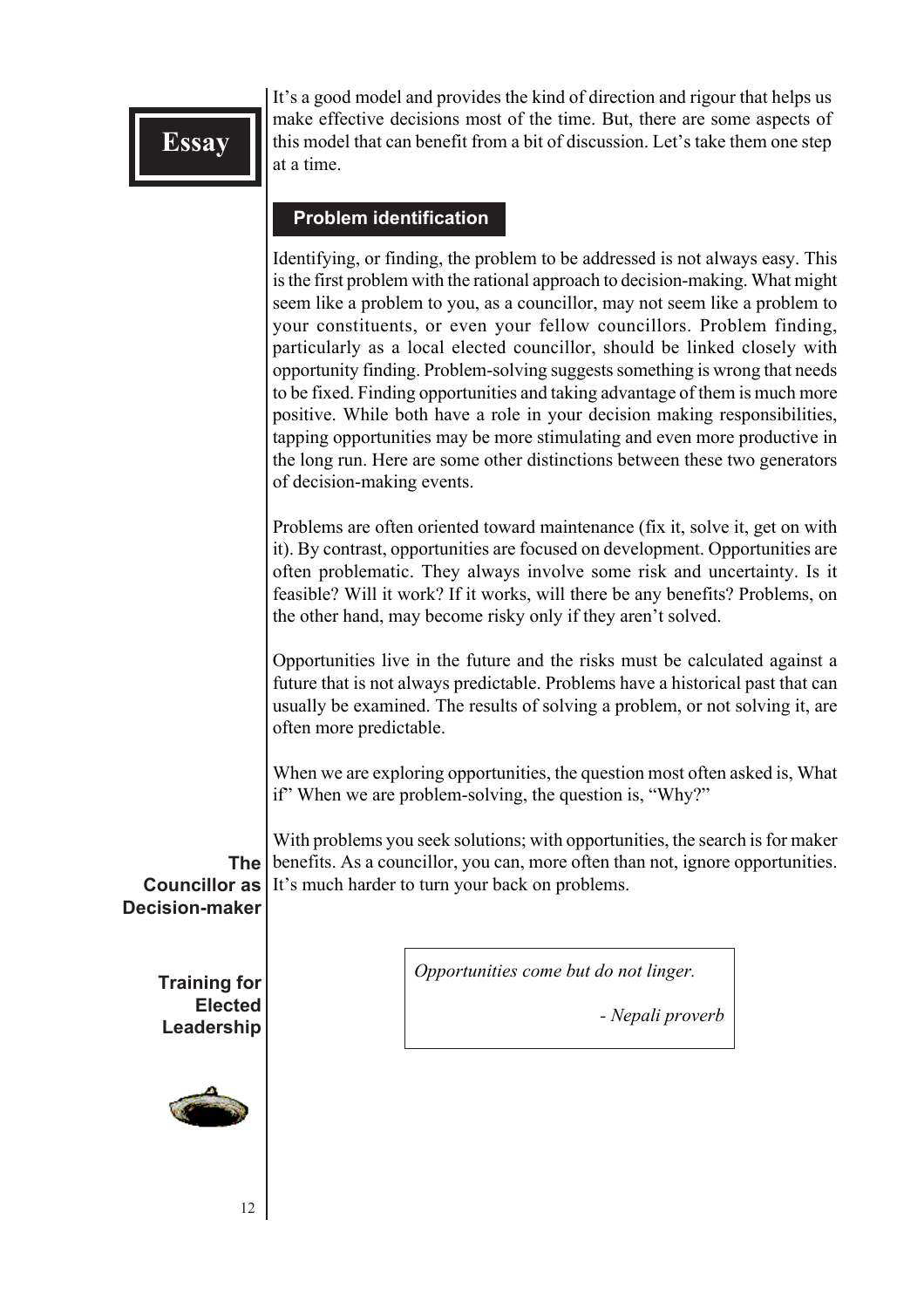#### **Awareness and vision**

**Essay** While identifying problems and opportunities is seen as the first step in the rational decision-making process, we believe there issomething that precedes this. It's not a step, necessarily, but more like an attitude or a mind set - a way of looking at things. We're talking about the need to be aware and to have vision. Like problems and opportunities, awareness and vision lend themselves to description by contrast.

> Awareness is seeing "what is." Vision is seeing what "can be." Awareness is more tactical, short-term and specific. Vision is longer term and strategic in its perspective.

Awareness looks at the details; vision paints the "big picture."

Awareness involves convergent thinking (focusing in). Vision is at its best when our thoughts diverge from the beaten path.

Awareness is often intense, involving constant scanning of the environment for clues. Vision comes to us best when we transcend our immediate environment.

Awareness is more rational, or left-brain oriented, in its application of the thinking process. Vision is more prone to tap our intuitive instincts which are controlled by the right-half of our brain. While both thought processes are important to each of these councillor skills and behaviours (i.e., being aware and being visionary), we would argue they are also two very different attributes.

Both vision and awareness are valuable leadership skills. Each requires its own set of tools, and combined, they define our perceptions of reality. They also provide the foundation upon which we make decisions about solving problems and taking advantage of opportunities.

#### **The Councillor as Decision-maker**

**Training for Elected Leadership**



To recap our discussion thus far, decision-making is based on a process of maker thinking often associated with (a) rationality and (b) problem-solving. But, problem solving is only half of the challenge when it comes to being a councillor. You must also be looking for opportunities for your community. This requires not only awareness about what is happening in your community but a vision about what can be. Sometimes it is important to allow rationality to give way to intuition and even fantasy at times; to stop asking "why?" and ask, "what if?

The discussion about awareness and vision also conveys insights into two decision-making patterns, those associated with reactive and pro-active thinking. Proactive decisions are based on future conditions that may not be totally understood. Reactive decisions are based on current and past information and insights. Both are important to the council's effectiveness. As a councillor it is important to understand how your council makes decisions.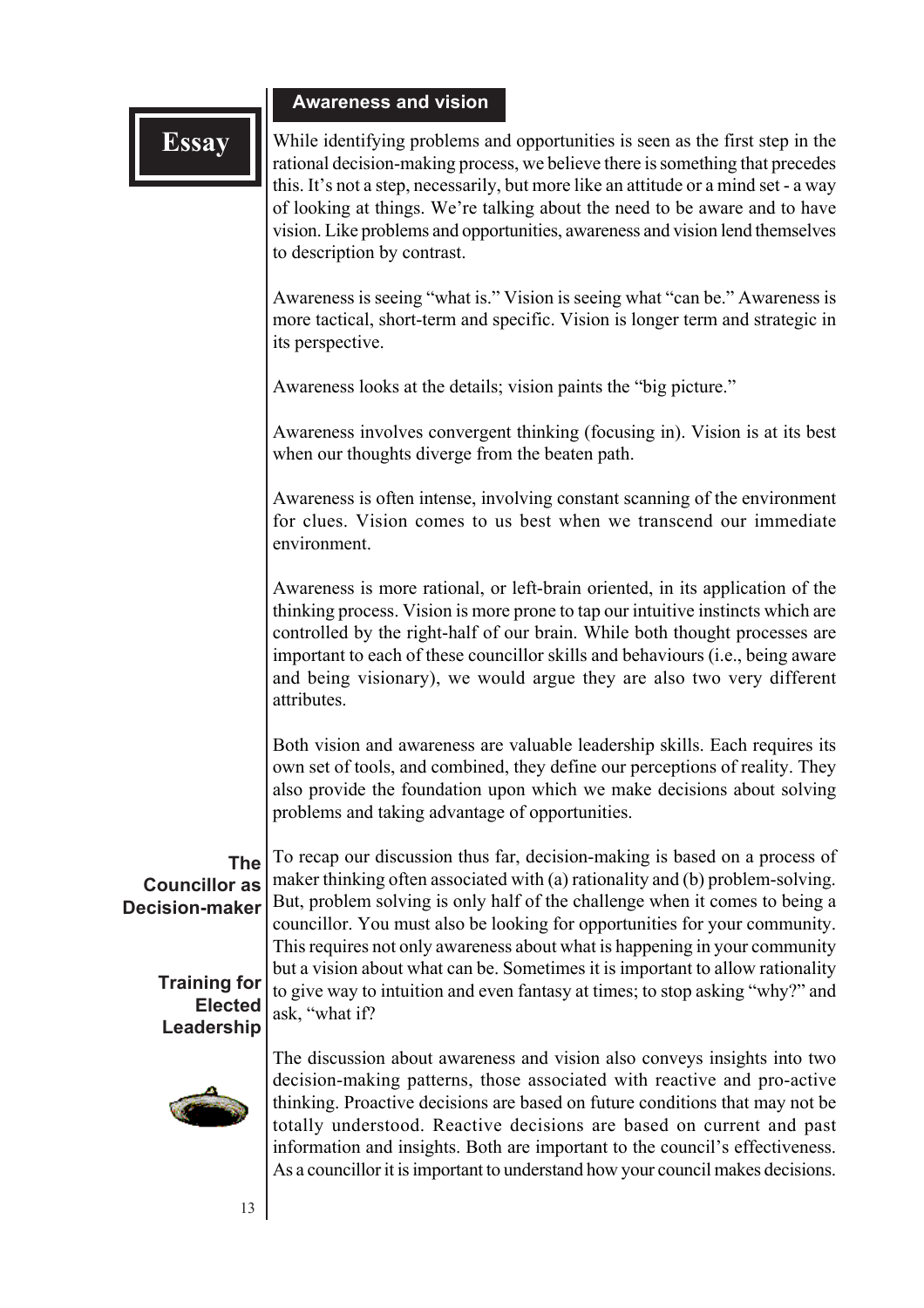Are you and your colleagues inclined to be more pro-active or reactive in your decision-making processes? We suspect the answer is reactive because you have inherited such a backlog of problems from previous councils. Nevertheless, the skills in being pro-active as decision-makers are important even when dealing with long-standing problems. Pro-activity tends to help you seek out new and innovative solutions.

#### **Reflection**

Take a few moments and think about how you approach your responsibilities as a councillor. Are you more inclined to be problem-oriented or opportunity oriented? For example, are you generally optimistic about the local government and ability to cope with community issues, or are you more pessimistic? Are your concern about what the council should be doing focused more on immediate problems or on future plans?

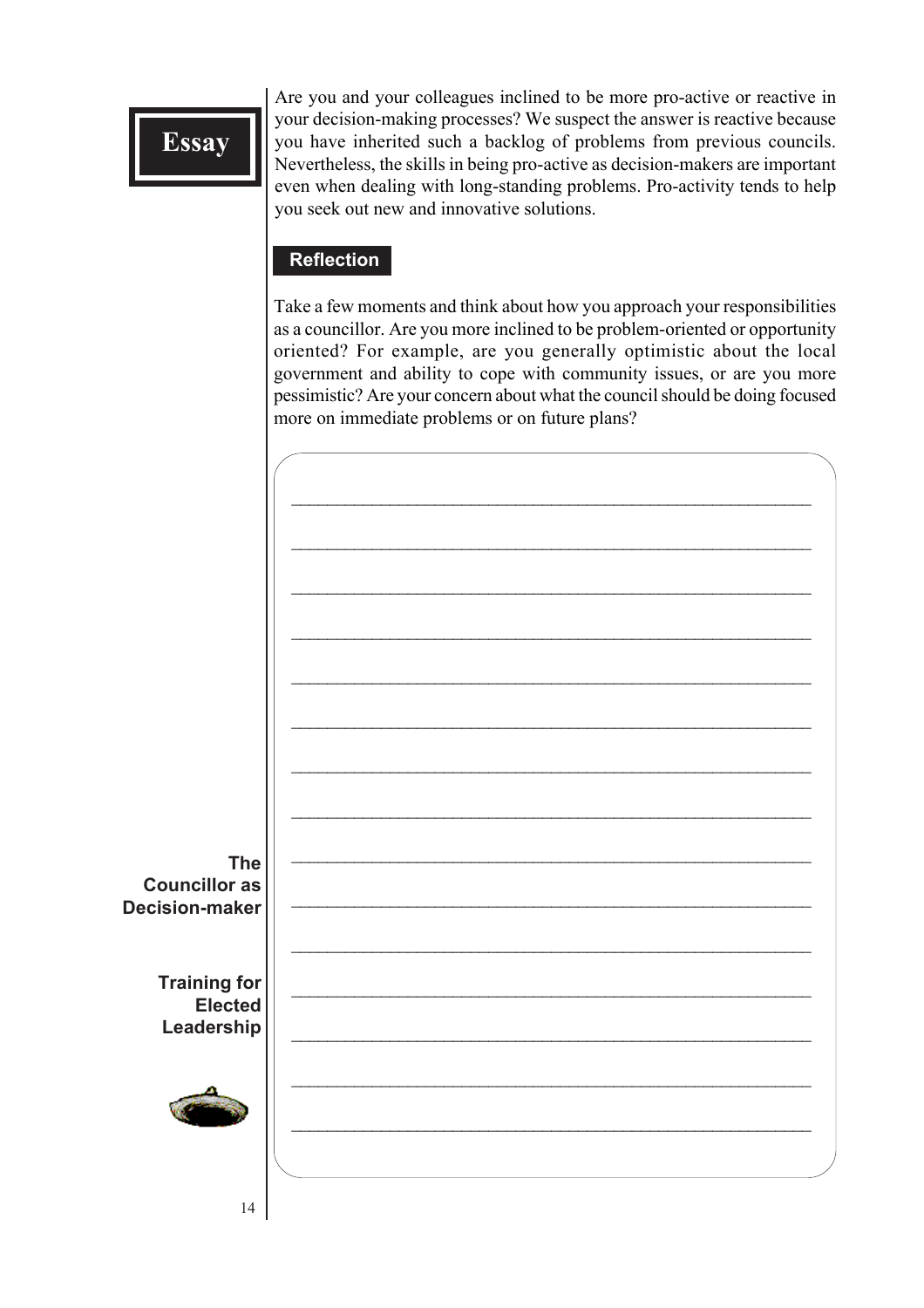#### **Problems, symptoms and solutions**

#### **Essay**

One of the most common problems in making problem-solving decisions is the tendency to "solve" symptoms of the real problem and not the real problem. Symptom-solving, unfortunately, often leaves the real problem yet to be solved. If, for example, your street department continues to patch "potholes" on a street that has an inadequate base, or foundation, the department may be confronted with an endless job with no lasting consequences. It may also expend more resources over time on patching material and labour than it would cost to totally rebuild the street and eliminate the problem for years to come. The only problem, you say, is the lack of necessary funds to do it. And, influential motorists are complaining to the street committee members that something must be done! While it may be necessary to "fix" symptoms, councils should be aware of the opportunity costs involved.

Another common decision-making shortfall that can be traced back to the identification of the problem is the tendency to identify a solution to the problem as the problem. Your council might be saying, for example: "We need to buy a bulldozer and a grader to fix the dirt roads in our district." Is this the problem, or a solution to the problem? Once council has decided that the lack of equipment is the problem, they have ruled out all other options for fixing their dirt streets. Overlooked are other options like labour-based maintenance, contracting the maintenance out to a local contractor, or organizing the work to be done by neighborhood groups.

In other words, it is important when making decisions to solve problems, to ask yourself if you are really just chasing symptoms or promoting pet solutions. Rarely do either of these options have beneficial, long-term consequences. One way to overcome this common "dilemma" is to talk to your problem.

#### **Talk to your problem**

Why is this a problem?

**The Councillor as Decision-maker** One of the best ways we know of to be sure you're focused on the problem and maker not a symptom or solution is to "talk to your problem"- to ask a lot of questions. It is also an effective way to begin the problem-analysis phase of the decision-making process. To be a good decision-maker, you need to be clear what you are making decisions about. In the case of decisions to solve problems, we find the following questions helpful.

**Training for Elected** What is the problem we are trying to solve? (The answer may not be so obvious.)

# **Leadership**

- 
- Who are the stakeholders in the problem? Who, besides us councillors, would like to see it solved? (They may also be part of the future solution.)
- Where is it a problem? (Only in my part of the municipality, or all over?)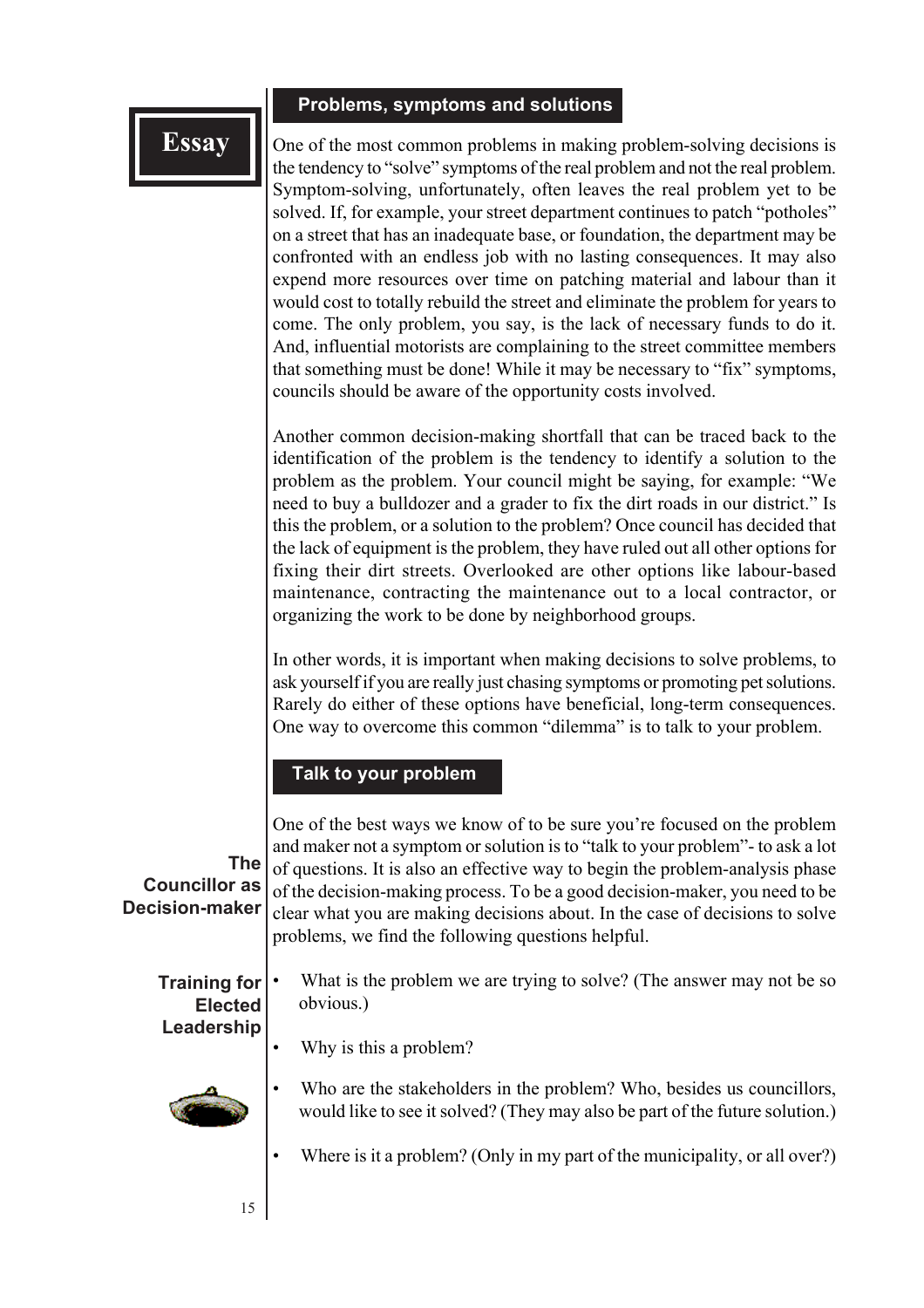- When is it a problem? (For example, is it seasonal or does it only happen on Monday?)
- How long has it been a problem? (If it's a long-standing problem, this may say something about the ability or the will of previous councils to solve it.)
- What would happen if the council didn't do anything to solve the problem? (This may be the most important question. If you speculate that nothing would happen, it may not be that serious).

#### **Further analysis**

The set of questions just presented is an excellent way to get into problem or opportunity analysis. By answering these questions, you will not only gain information and insights that you will need to solve the problem (or tap the opportunity), you may very well decide that you don't want to, or need to, solve the problem at this time. In this case, the analysis has already led you to a conclusion, hopefully a logical one that you and others can live with.

If you've gone through this series of inquiries and still want to pursue the problem, one of the best ways we've found to analyse the situation further is to look at the forces that keep the problem from being solved and the forces that could be mobilized to solve it. There is a theory of problem-solving that states that any situation is kept in a state of quasi-stationary equilibrium by the driving and restraining forces in the field surrounding the situation (a force field). By adding more force to the driving forces or by diminishing or removing the restraining forces, it is possible to bring about the changes you desire. It's a simple exercise in problem analysis that works.

**The Councillor as** Once you have analysed the problem, or opportunity, to your satisfaction (remembering that you will probably never have all the data or information you want maker to make your decision), it is time to think about the options, or alternatives, you might have available to make your final decision. The force-field analysis is often helpful in surfacing options. For example, the best option may be one that removes one or more of the restraining forces and increases a driving force which has already been proved beneficial. As this suggests, the best option may include more than one sub-option or tactic as part of your overall strategy.

**Training for Elected Leadership**

**Decision-maker**

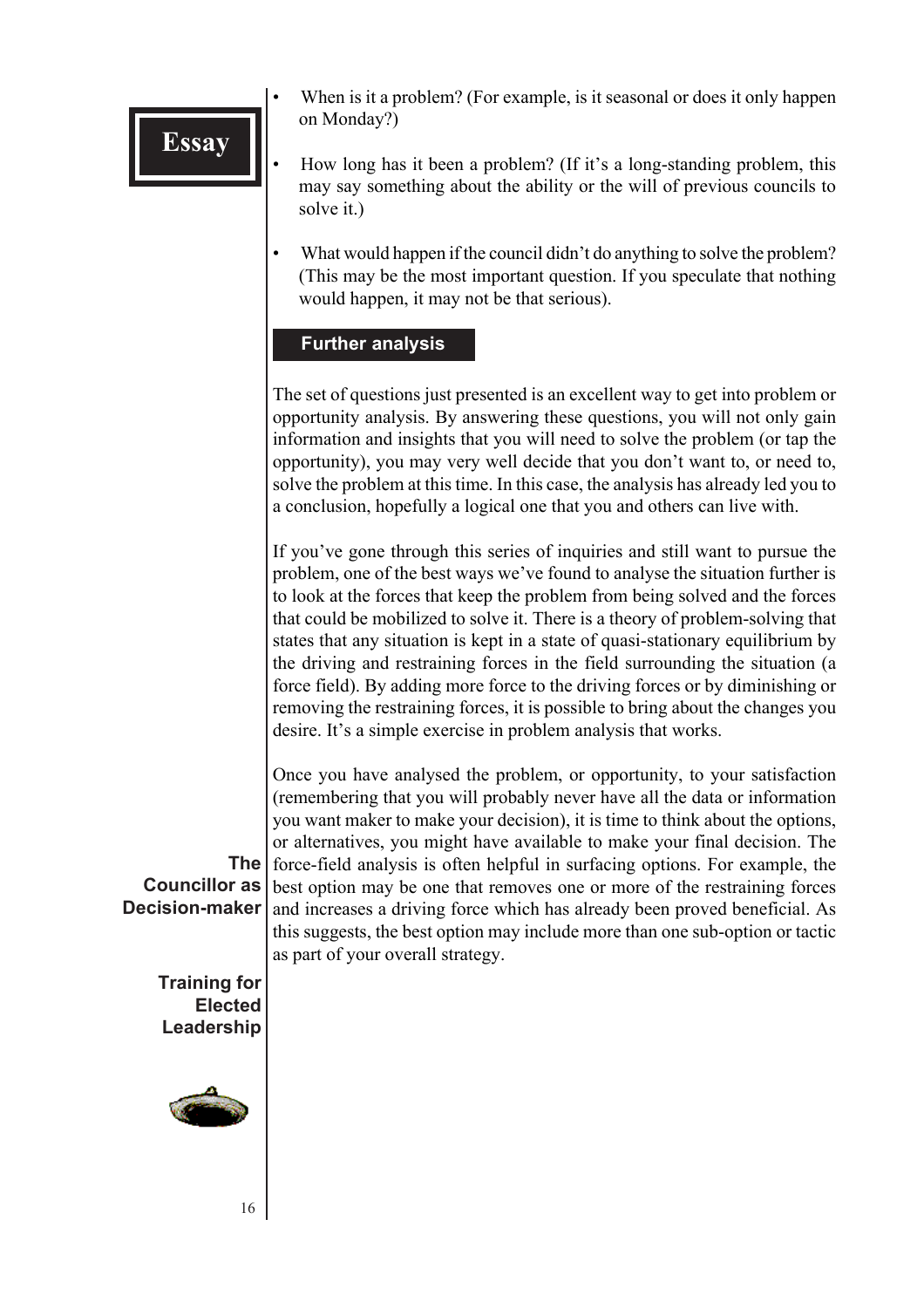#### **Quality and acceptance**

Two dimensions are relevant in assessing the potential effectiveness of your decision. These are: (a) the quality of the decision, and (b) its acceptance by those who either have to execute it or will be affected by it. Both of these will have an impact on the final outcome, which also needs to be considered as you move towards a final decision. The quality of the decision will depend on a number of factors. These factors could include, for example:

- **Goal focus**: Will the decision we made (the options we decided upon) achieve the goal (or solve the problem) to our satisfaction?
- **Resource availability**: Do we have the resources to carry out the decision?
- **Timing**: Is the timing right? In government (politics), timing can be everything.
- **Feasibility**: Is the decision feasible to implement? Sometimes we have all the other criteria secured, but when it comes right down to it, the decision isn't feasible from an implementation point of view. Sometimes the reason or reasons are totally irrational.
- **Adequacy**: Is the decision adequate to achieve your goal (solve the problem)? For example, you have just had two flat tires on a lorry that is carrying a load of perishable goods to market. You decide to send your co-worker off immediately to get one of the tires repaired. It's feasible, the timing is right, presumably there are resources to fix the tire, but the decision certainly isn't adequate given the fact that you have two flat tires. There may be other criteria that will help you determine whether or not the quality of your decision is satisfactory. It depends on what your decision is about. Don't hesitate to tailor the decision criteria to meet your needs.

**The Councillor as Decision-maker Training for • Quality** is a major factor in manufacturing circles these days, and it has a specific meaning, associated with the quality of the organization's product. Since decisions regarding policies, community programmes, and the allocation of public resources are the products of councils, it may be useful to look at the Total Quality Management (TQM) movement to see how quality is described.

**Elected Leadership** One publication summarized the term "quality" as it relates to TQM in two statements:



17

- Conformance to specifications quality is defined by the relative absence of defects.
- Meeting customer requirements quality is measured by the degree of customer satisfaction with a product's characteristics and features. **(1)**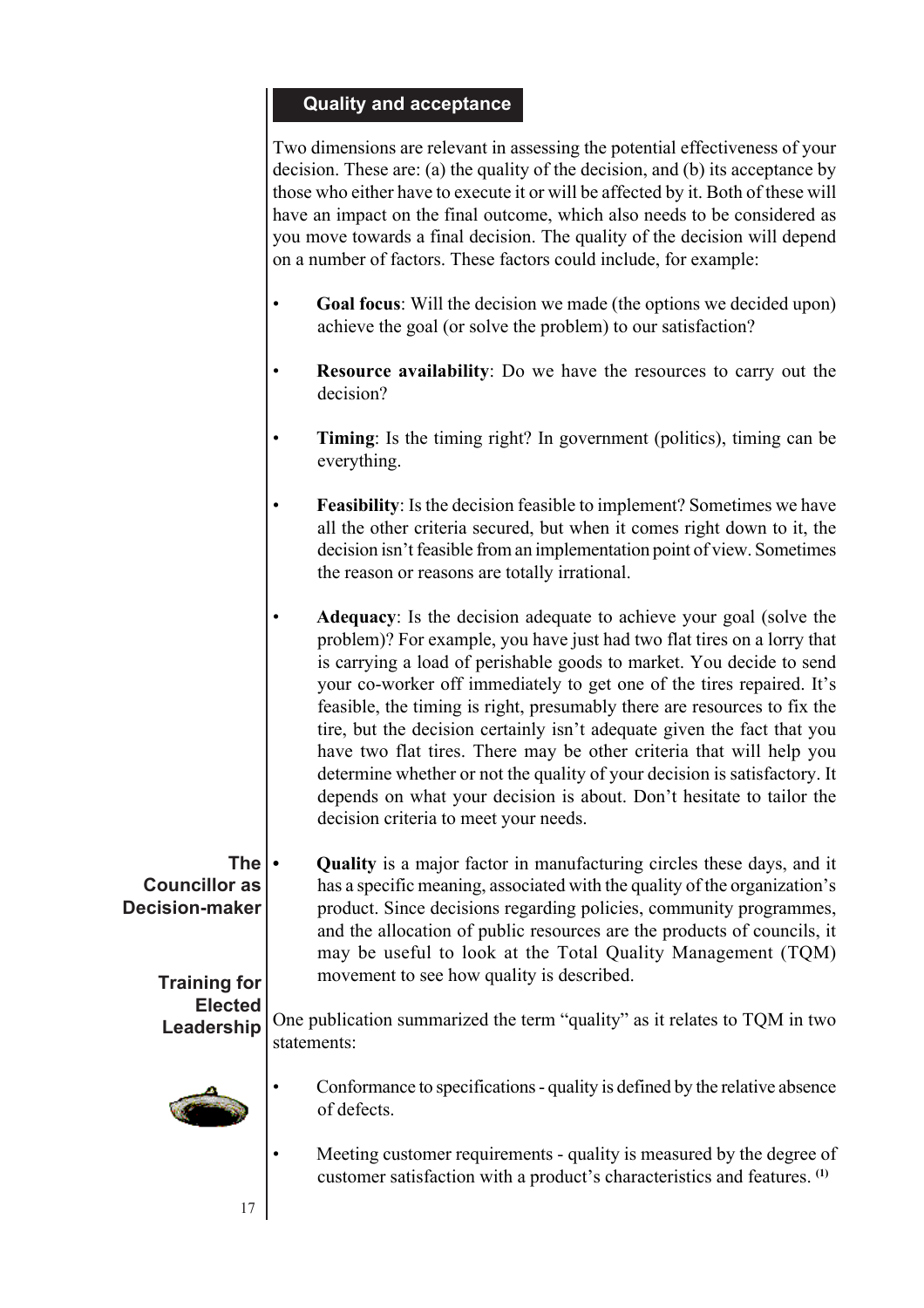These are difficult qualifications to meet in the public sector. Yet, they provide food for thought to those who strive to improve the quality of public services and products.

The other dimension that we suggest be used to determine the effectiveness of your decision-making is its acceptance by those who (a) are responsible for its implementation, and (b) those who must live with its consequences. It is common knowledge that involvement in the decision process by those who will be affected by a decision is important to develop understanding about the decision and why it is being made as well as to gain commitment to it. These two outcomes are reason enough to make all of us think seriously about who we should involve whenever we make decisions that affect others.

The quality aspect of the decision is largely objective and follows the dictates of the rational school of thinking. Acceptance, on the other hand, is more subjective, falling into the arena of behavioural change. Sometimes these characteristics are in conflict.

#### **Consequences**

One other consideration to be pondered on the road to decision-making is the possible consequences of your decisions. Because you operate in the public arena, there are often many different kinds of consequences of the decisions you make. They can be either positive or negative, and it's important to think about both sets of consequences when moving toward a final decision. Consequences also can be short term and long-term. Again, these are important to consider. Finally, consequences fall into the following categories: economic, social, environmental, cultural and political. Fortunately, not all decisions have all these consequences or we would be hard-pressed to get any decisions made in the public service.

In an environment of scarce resources, it is important to consider what maker economists call the "opportunity costs" of your decisions. Implicit in every decision to expend scarce resources on a particular activity or facility is a decision not to use those same resources to address some other problem. For example, what are the opportunity costs if your council decides to spend scarce funds on a heart transplant centre at the university hospital rather than an AIDS prevention educational programme. Another way to think about these decisions is in terms of their long-term costs and potential benefits. The benefit and substantial costs of saving a few lives through heart transplants must be weighed against other programmes that may preserve life for many at a small investment per capita. In other words, what are the opportunity costs of your funding decisions?



**Training for Elected Leadership**

> If you follow these steps, and precede them with awareness and vision, you should be able to improve your decision-making abilities considerably. Find the real problem or opportunity and analyse it carefully. Determine the available options.

**The**

**Councillor as Decision-maker**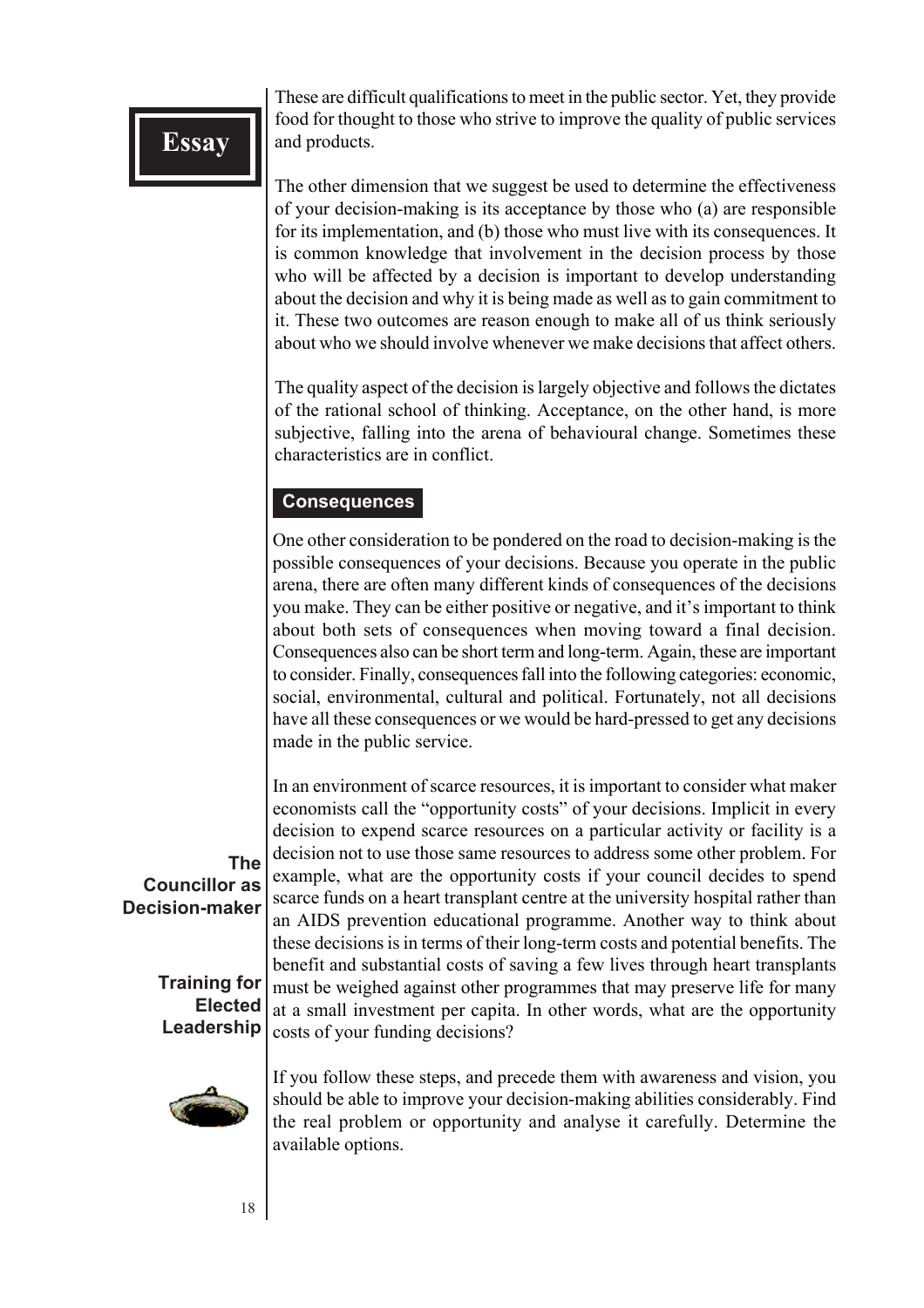Choose one and consider the consequences of implementing it. Get the acceptance of those who will be responsible for implementation and those who will be affected. Then decide. If you follow this process r decisions should be successful.

#### **What about group decision-making?**

As councillors, you work as a member of the municipal council and make your most important decisions as a member of that group. Much of what has been discussed so far can apply to either individual or group decision-making. What we want to do now is focus on the phenomena of group decision-making. Many years ago, behavioural scientists started to conduct research on interpersonal relationships and group behaviour by watching, recording, and analysing these interactions. Out of this research came insights about human behaviour that can help us be more effective in our interactions with each other. Here are some of the findings on group decision making as related by Edgar Schein in his classic book *Process Consultation*. Schein describes the following ways that groups make decisions.

**Decision by lack of response** (what he and others have labeled the "Plop"). This is when someone suggests an idea and nobody responds to it. Schein says that by not responding, the group has made a decision not to support the idea or the contributor. We've all been victims of the "Plop."

**Decision by formal authority or self-authorization**. This type of decisionmaking is common in councils where the mayor or chairperson has been given certain authority to make certain decisions on behalf of the group.

**Decision by minority**. Have you ever felt "railroaded" into a decision by someone else? Probably, since it happens frequently when individuals get together to make decisions. "Does anyone object? - Okay, let's go ahead." or similar comments by the person in charge, or even a self-appointed leader, often obligates you to a decision that few have a commitment to.

**The Councillor as Decision-maker Decision by majority rule**: voting and/or polling. This is the common method of decision-making by most legislative groups around the world. The problem with this accepted and efficient way of coming to a decision is the fact that it often divides the group and leaves those who are in the minority uncommitted to the decision.

**Training for Elected Leadership**



19

**Decision by consensus**. While this can be time-consuming, it is one of the most effective ways to make decisions because it builds commitment into implementing the decision. Decision by consensus is not an unheard of means of decision-making by community leaders. In fact, some of you who are reading this may be saying, "So what's new? Our people have been making decisions by consensus for generations." When the Europeans, who were exploring the North American continent in the 17th century, came across the Algonquin Indians, they were puzzled by their political norms. They saw no visible means of leadership or government within this community. The Algonquins simply had a different concept of authority and relied upon such processes as consensus building and facilitative leadership to "govern" community life.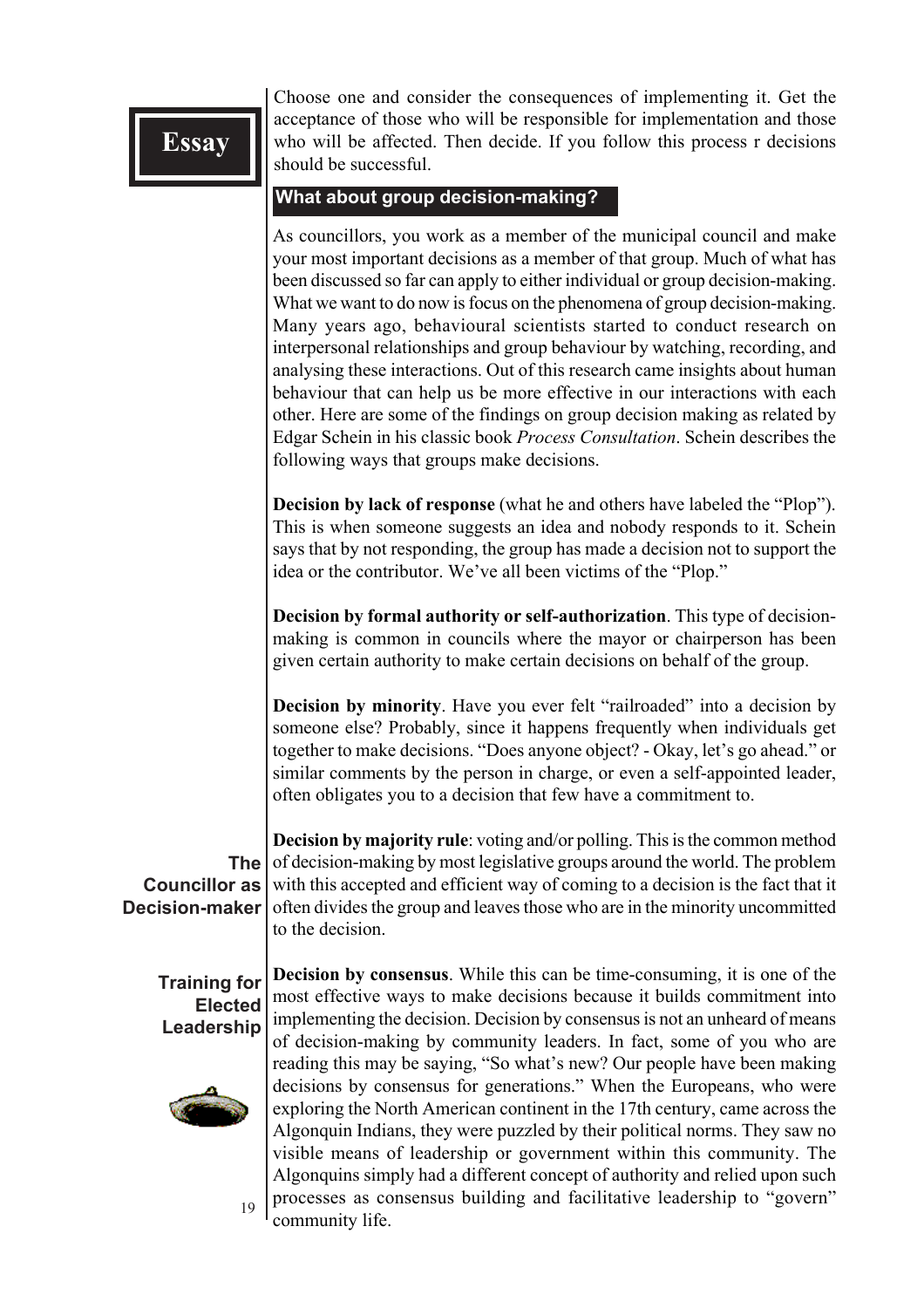Consensus is a process where communication is sufficiently open and supportive to make everyone feel they have an opportunity to influence the decision. Consensus is not the same as unanimity. There may still be differences of opinion, b these differences have been heard, and those who hold them are prepared to support the decision.

**Decision by unanimous consent**. In this case, everyone agrees on the course of action to be taken. **(2)**

#### **Reflection**

Stop for a moment and review each of the different ways groups make decisions. Can you think of a situation where your council used this approach? If so, what were the consequences? If you could make this decision again, would you want to decide in a different way?



**Decision-maker**

**Training for Elected Leadership**

#### **A note of caution**



20

Group decision-makers are sometimes the victims of something called "groupthink." Groupthink is the mode of thinking that persons engage in when concurrence-seeking becomes so dominant in a cohesive in-group that it tends to override realistic appraisal of alternative courses of action. City councils can sometimes fall into the groupthink trap when they begin to emphasize group cohesiveness at the expense of independent critical thinking. Here are some symptoms of groupthink as it might be exhibited by your council.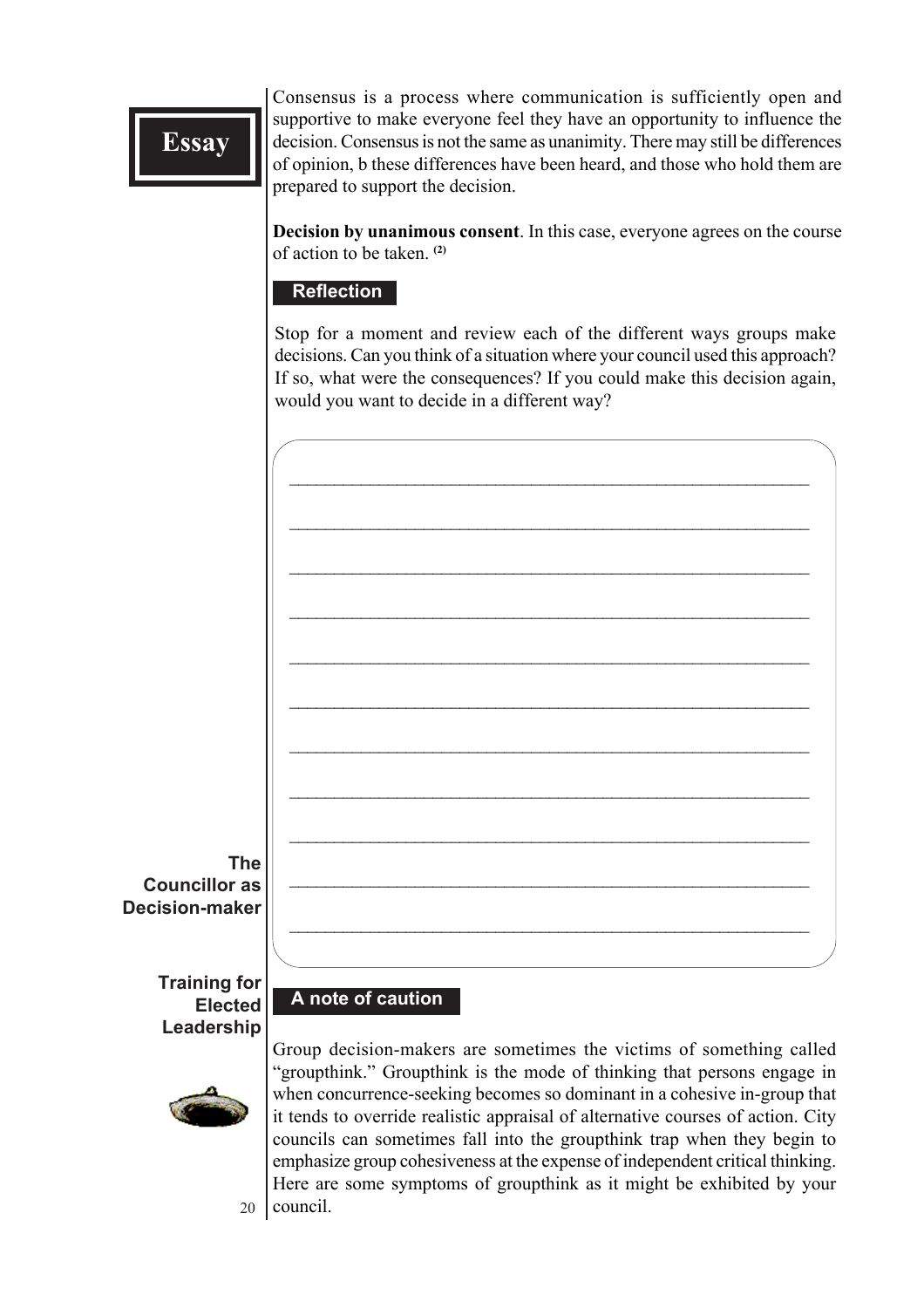First, when you and your colleagues are faced with a decision, you are inclined to limit your discussions to one or two alternatives without investigating the range of possibilities that may be available.

Secondly, you seldom seek to re-examine a decision made by the majority even when new evidence is presented that the decision may have serious risks or drawbacks not originally considered.

Thirdly, the council doesn't ask for the advice of staff or outside experts who might be able to provide more accurate information on potential gains or losses.

Fourthly, the council members show positive interest in facts and opinions that support what they have decided to do and ignore those that do not.

Jerry Harvey, a psychologist who specializes in organizational behaviour, provides a slightly different perspective on the problem of groupthink. Harvey contends that people who work closely together, like city councils, have a tendency to collude in taking actions or making decisions that none of them really agree with. Consequently, they produce results they later come to regret. According to Harvey, this might happen to you as a councillor when: **(3)**

- You are faced with making a decision on a situation that you have serious doubts on but think that other councillors favour it;
- You can act on faulty assumptions about what the other councillors want to do and even express support for the unwanted action to avoid criticism as a team player rather than communicate your true feelings and beliefs;
- The council, on the basis of invalid or inaccurate information, makes a collective decision that is contrary to what you really wanted to do which, in turn, leads to counter-productive results;
- You and other members experience frustration, even anger, when this happens and begin to blame each other for what has happened.

**The Councillor as Decision-maker**

Many councils around the world work through the committee system. There are good reasons for using such a system, particularly if your council is large in number. It is difficult, and sometimes impossible, to arrive at decisions in a large group, at least decisions that are timely and efficient. Nevertheless, there is a troublesome aspect of government by committee. There is a tendency to "rubberstamp" the other committee's recommendations so they will support our committee's decisions and recommendations. This is just another variation of the groupthink problem we've been discussing.

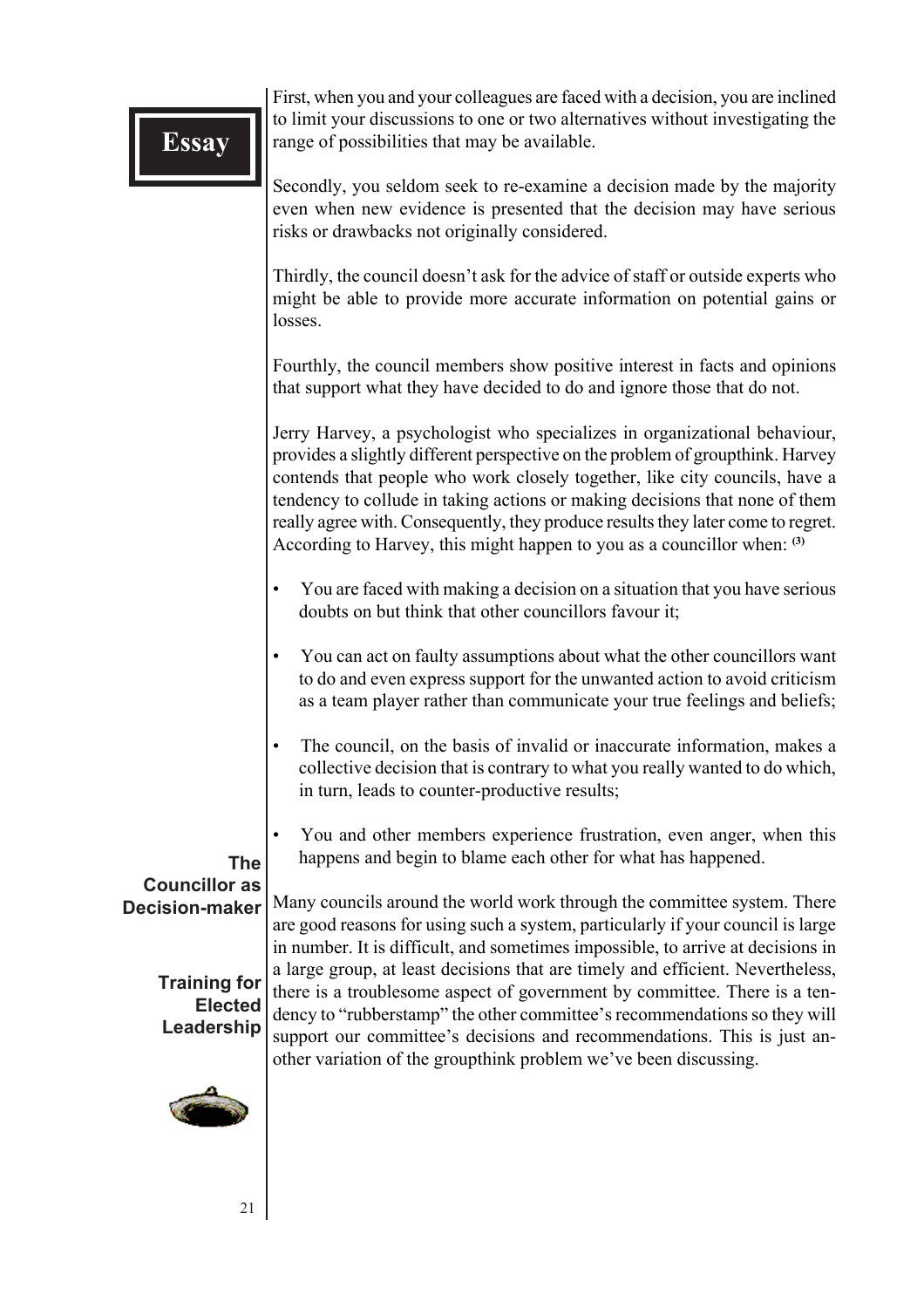#### **Reflection**

**Essay**

Take a moment right now and think about the committee process in your council and how decisions are made by various committees and confirmed by the even whole council. Are you satisfied that good decisions are being made through this process? If not, what might you do to improve your council's decision-making processes?

**The Councillor as Decision-maker**

**Other decision traps**

A recent book, *Decision Traps*, outlines 10 barriers to "brilliant decisionmaking." It might be useful to tuck these in your council notebook to refer to time to time. Here are the 10 most dangerous decision-making traps as seen by the authors of a book by the same name. **(4)**

#### **Training for Elected Leadership**

**Plunging in**: when you begin to reach conclusions without much forethought about what you are doing or what the consequences will be.



**Frame blindness**: when you create a mental framework that takes you off in the wrong direction, to solve the wrong problem, or to overlook obvious options.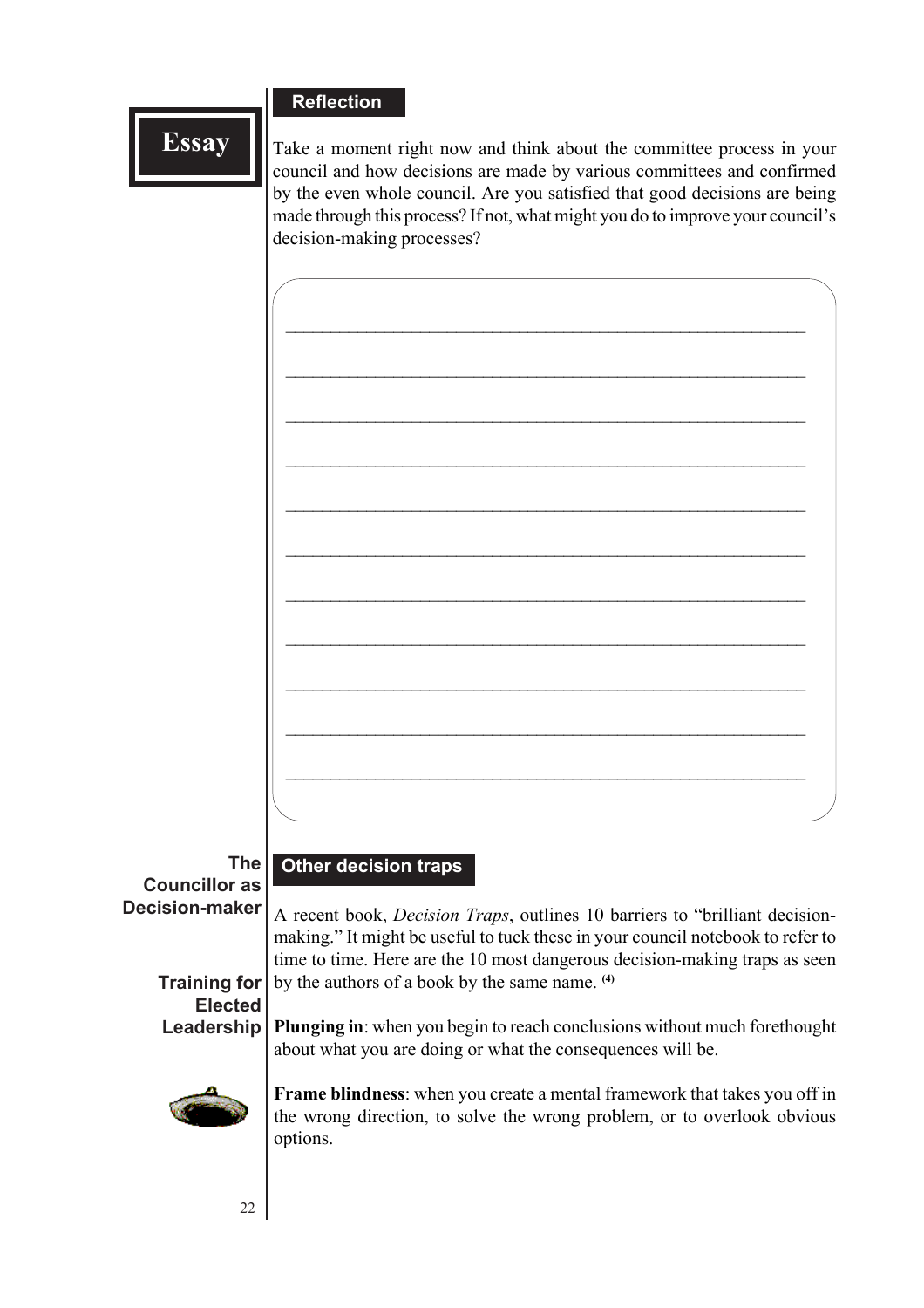**Lack of frame control**: failing to define the problem, or situation, in more ways than one or being unduly influenced by the frames of others.

**Overconfidence in your own judgement**: and your own assumptions and opinions.

**Shortsighted shortcuts**: such things as trusting the most convenient information available or using convenient "rules of thumb."

**Shooting from the hip**: acting and deciding so quickly that none has a chance to follow any systematic procedure for making the decision.

**Group failure**: things like "groupthink' and trusting that the group will make a good decision.

**Fooling yourself about feedback**: like failing to hear what others are saying or misinterpreting the evidences of past outcomes.

**Not keeping track**: failing to track and analyse the results of your past efforts and using them to decide for the future.

**Failure to audit your decision process**: when you don't take time to stop and talk openly about how you're making decisions and whether you are having the success you want in the process.

*Never take two paths; the pelvis will collapse.*

*- Masai proverb*

**The Councillor as Decision-maker**

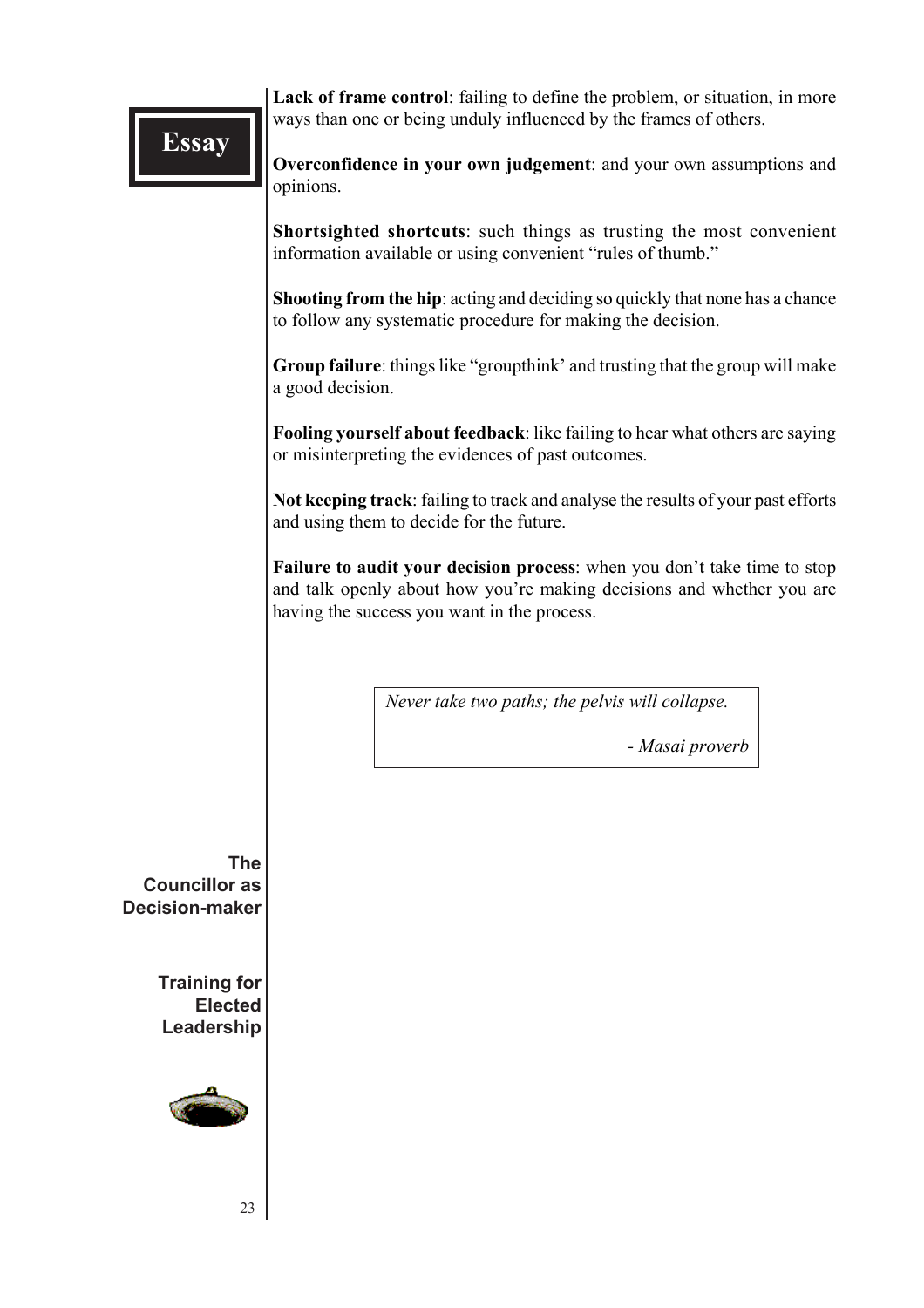#### **Making decisions in uncertainty**

Councils are often required to make decisions in the midst of great uncertainty and with an absence of reliable data and information. The initial reaction to a poorly understood problem or situation is, more often than not, to avoid it. While this behaviour, on the part of public officials, is often chastised by the community, it is not necessarily irresponsible. We tend to avoid that with which we are unprepared to cope with any degree of certainty.

The next level of decision-making by not making a decision is delay. This is also a common response in highly uncertain situations. Delay, like the avoidance of decision-making, is normal and probably wise in conditions of great ambiguity. However, like avoiding a decision, this strategy will no doubt be misinterpreted by your constituents as another sign of weakness.

The next most adopted tactic, when faced with uncertainty and ambiguity, is to give a limited response, going for a decision that shows concern but limits commitment.

These coping mechanisms, which one could characterize as decision less decisions, are often wise in the face of great uncertainty. On the other hand, they may be positions taken automatically even when there is an absence of ambiguity and uncertainty. When this happens, you have abdicated your leadership responsibilities.

*While we consider when to begin, it becomes too late.*

*- Latin proverb*

#### **Key points**

| The                                           | Deciding not to decide can be a very decisive moment.                                                                                      |
|-----------------------------------------------|--------------------------------------------------------------------------------------------------------------------------------------------|
| <b>Councillor as</b><br><b>Decision-maker</b> | Rational decision-making is an important process, but it's not the whole<br>story when it comes to making a decision.                      |
| <b>Training for</b><br><b>Elected</b>         | Identifying the problem may be the most difficult and important stage<br>in decision-making and problem-solving. So, talk to your problem. |
| Leadership                                    | Don't focus all your time and energies on solving problems. Take time<br>out to take advantage of some opportunities as well.              |
|                                               | Awareness and vision are the critical first steps to decision-making.                                                                      |
|                                               | Quality and acceptance are key dimensions in assessing the decisions<br>you are about to make.                                             |
| 24                                            |                                                                                                                                            |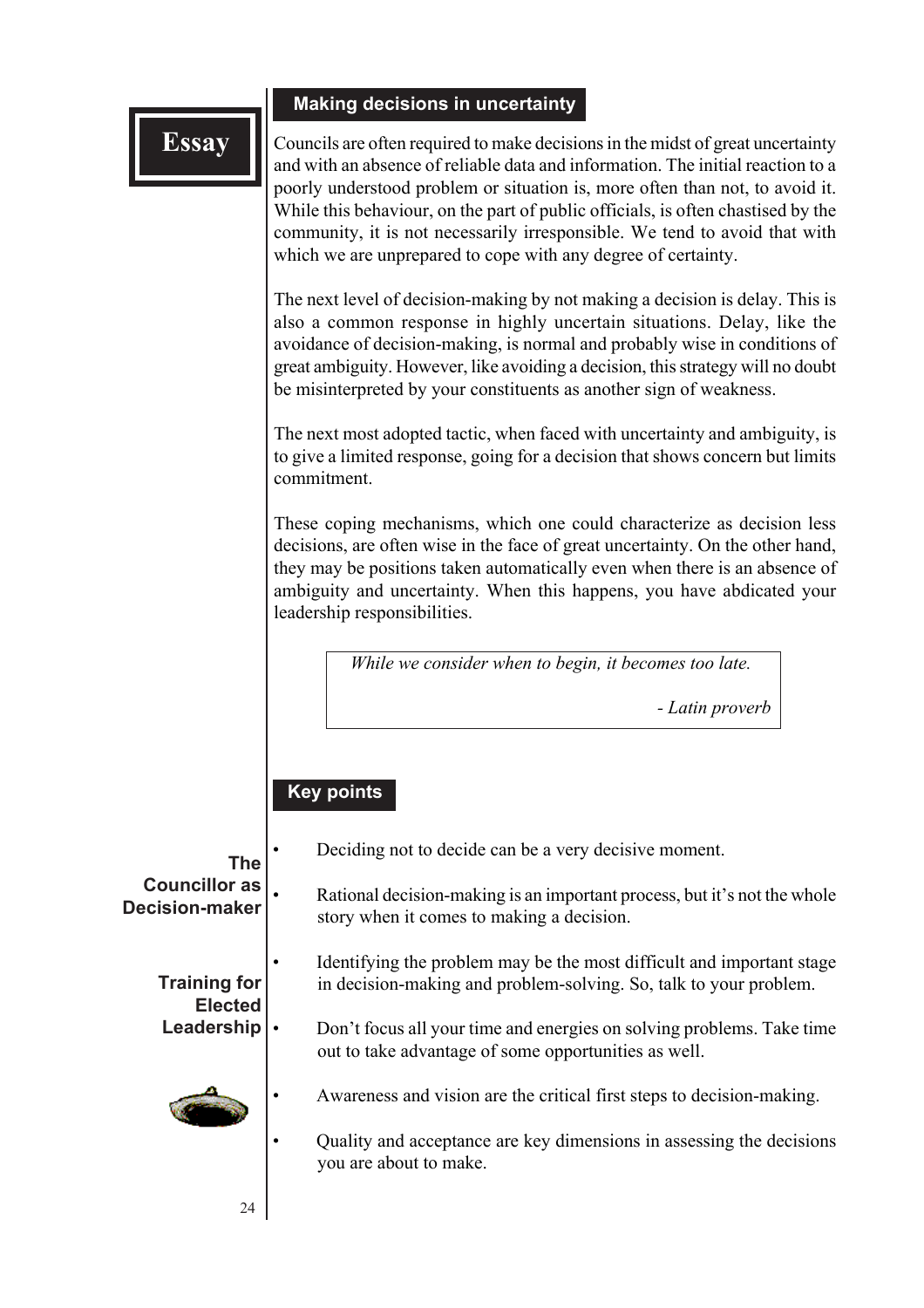- If those who are part of the problem have not been consulted about the decision to do something about it, they may not be willing to support the solution.
- There are a number of ways to make group decisions. None are wrong, but some are better than others, although this too depends on what the decision is all about.
- "Groupthink" is a virus that can debilitate your council in its ability to make decisions.
- Managing agreement in a group is a lot more difficult than managing conflict.
- There are some decision less decisions that are useful when you are faced with deciding in the midst of uncertainty and ambiguity.

#### **References**

- **(1)** The Ernest and Young Quality Improvement Consulting Group, Total Quality maker (Homewood, IL, Irwin, 1990), p.4.
- **(2)** Schein, Edgar H., Process Consultation, Vol. I (Reading, MA, Addison Wesley,1988), pp. 69-74.
- **(3)** Harvey, Jerry, The Abilene Paradox and Other Meditations on Management (Lexington, MA, D.C. Heath, 1988), pp. 15-17.
- **(4)** Russo, J. Edward and Schoemaker, Paul J. H., Decision Traps (New York, Simon and Schuster, 1990), pp. xvi-xvii.

**The Councillor as Decision-maker**

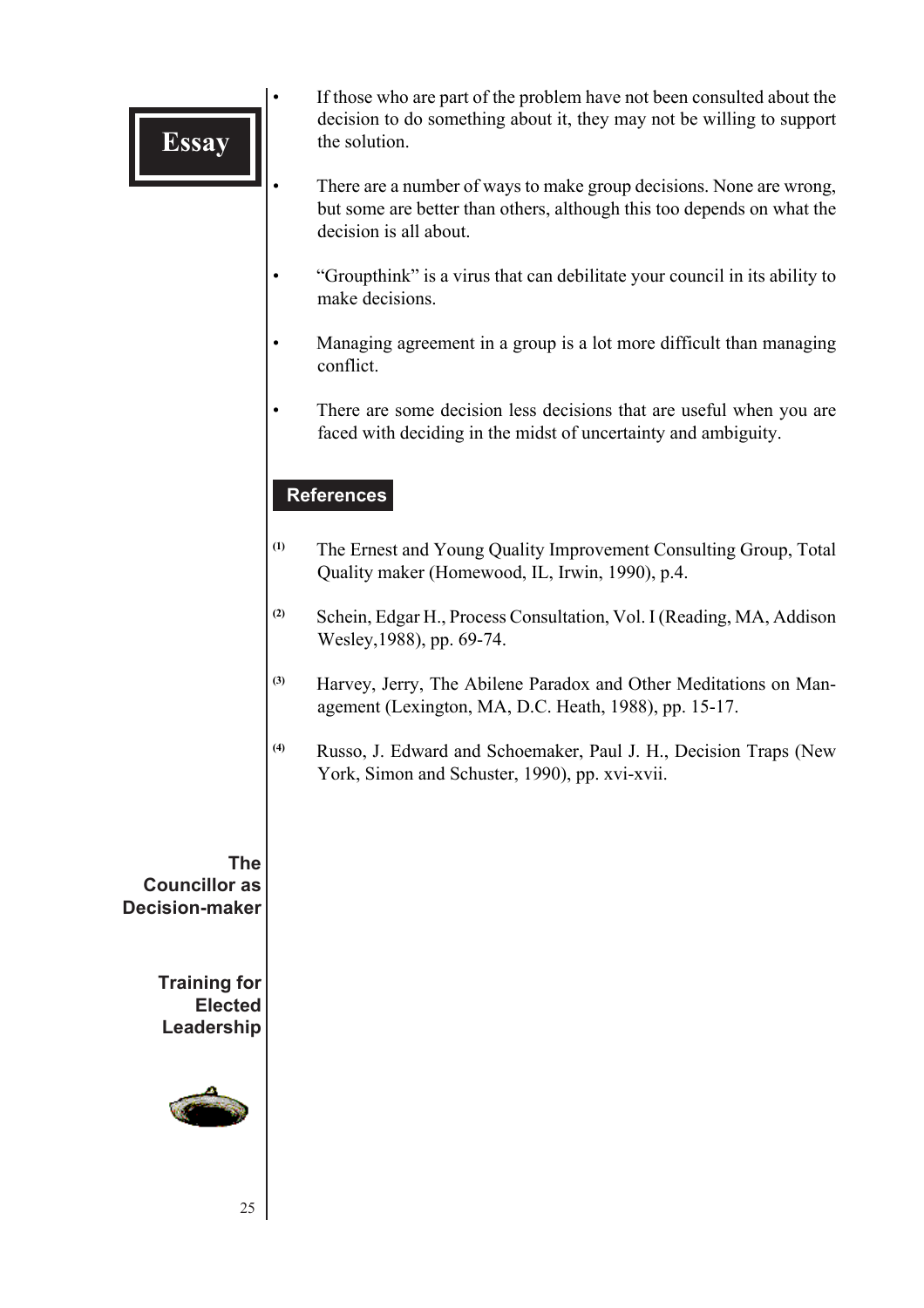

# PART II



**The Councillor as Decision-maker**

> **Training for Elected Leadership**



26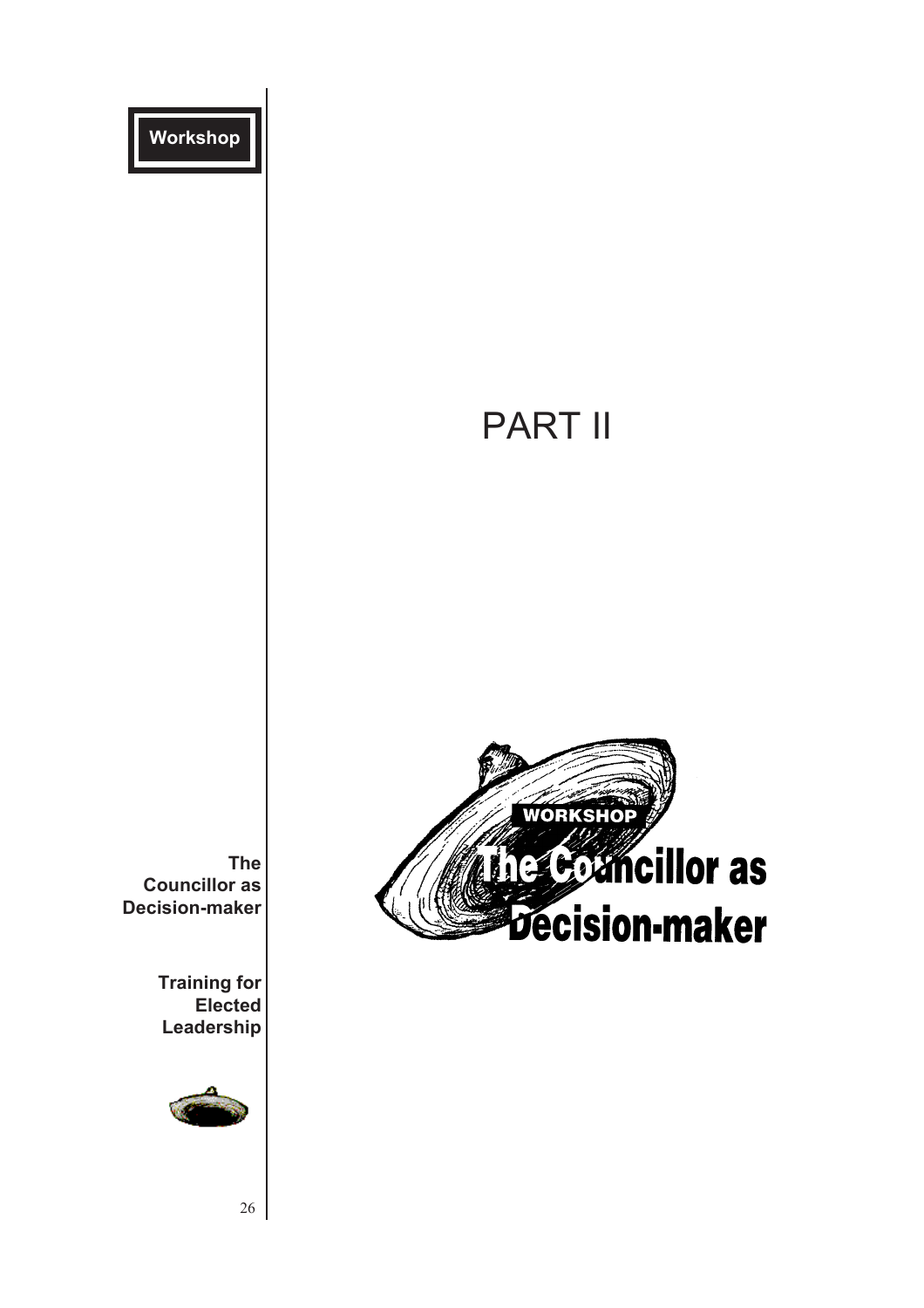#### **OVERVIEW**

#### **Purpose**

The performance of elected leaders is judged by the decisions they make. Better decisions can mean improved government performance and a more positive image of local government and those who govern.

This workshop is designed to provide participants with an understanding of the decision-making process and to explore the various styles and methods use by those with decision-making responsibilities. Councillors who complete the workshop mill be able to identify blocks to good council decision-making and to plan and implement strategies to avoid or remove them.

#### **Contents**

A brief description of each learning activity is shown below with an approximation of the amount of time required. If you wish to change the order, omit something, or to add training material of your own, feel free to do so.

#### 3.1 **Warm-up exercise**

Participants individually choose which of five types of decision-making they prefer in their councillor roles. The pros and cons of each preference are then discussed in plenary session. (45 minutes)

#### 3.2 **Trainer presentation**

Brief presentation on council decision-making. Draw on material from the essay to cover how decisions are made, stages in the process, barriers to decision-making, and how council members can be more effective decision-makers. (30 minutes)

In groups of five to seven, participants are asked to list characteristics of Councils that make good and bad decisions. Encourage participants to think creatively about ways to improve council decision-making per-

#### **The** 3.3. **Exercise: good and bad decisions**

formance. (120 minutes)

**Councillor as Decision-maker**

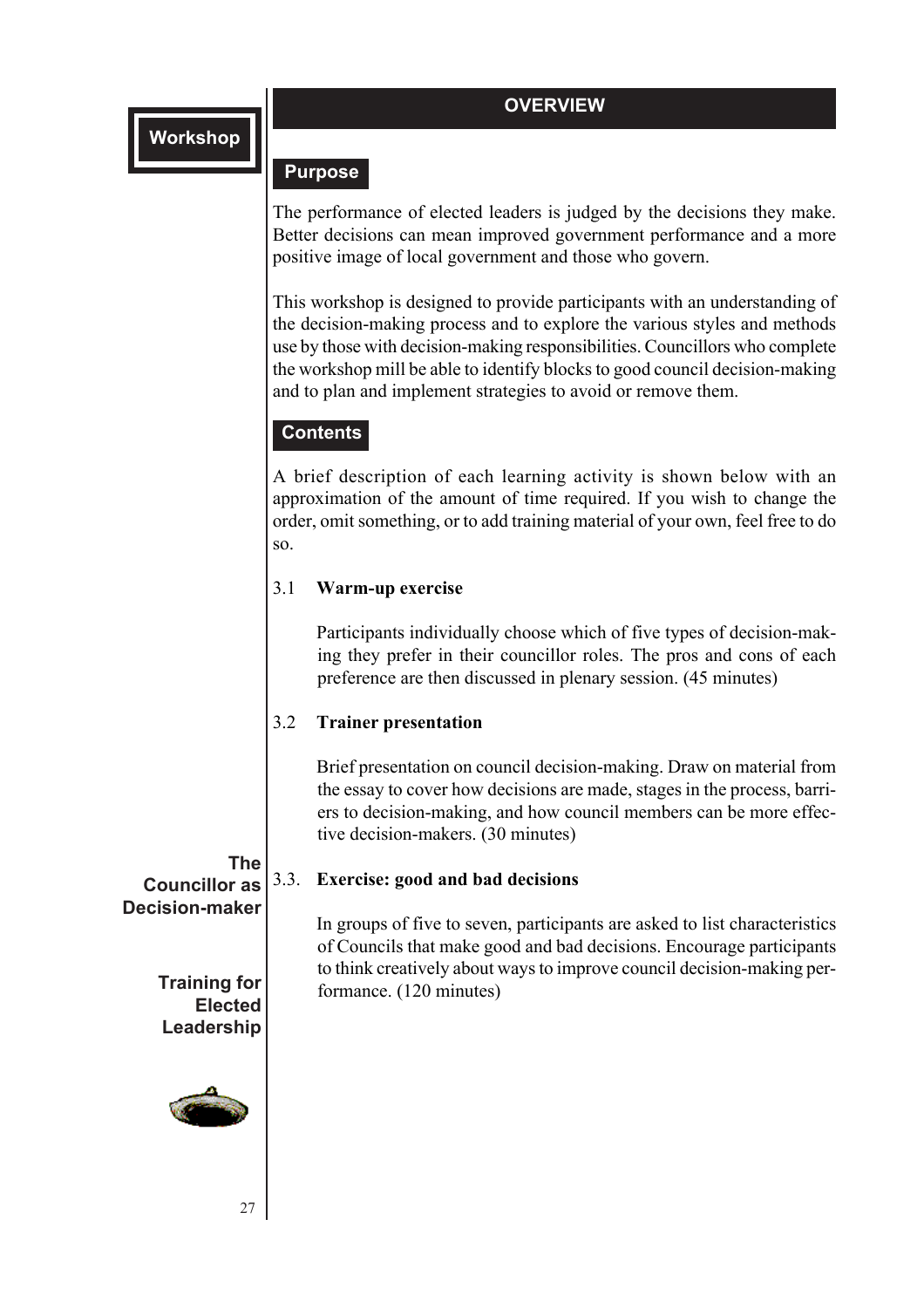# 3.4 **Simulation: the allocation decision**

Participants take part in a decision-making simulation involving a council budget session where several citizen groups are competing for a large grant of money received recently by the council. Allow time for three presentations, council deliberation, and discussion of the decision outcome. (120 minutes)

#### 3.5 **Case study: a central bus park for Rumai**

In small groups of five to seven, participants read a case containing a problem that might face any city council. Each group is asked to read the case, reach a decision, and answer questions about the approach they followed in arriving at the decision. Observers are assigned to each group to monitor the process actually followed. (60 minutes)

#### 3.6 **Skill transfer exercise**

Participants reflect privately and, then, share with others what they intend to do after the workshop with what they have learned about decision-making at the workshop. Encourage personal commitments to change. (45 minutes)

**The Councillor as Decision-maker**

**Workshop**

**Training for Elected Leadership**



28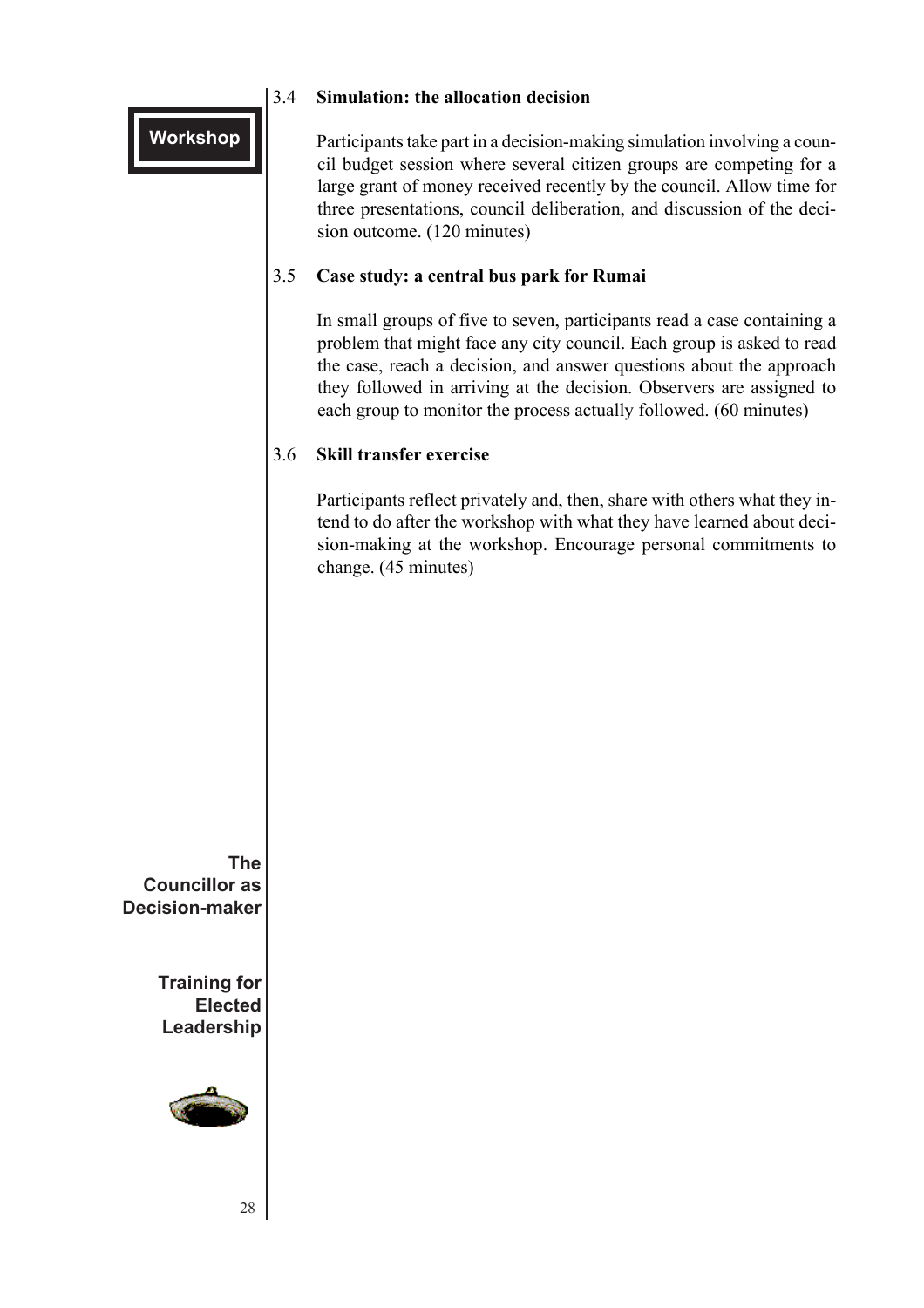#### **3.1** *Warm-up Exercise***: DECISION PREFERENCES CHECKLIST**

#### **Time required: 45 minutes**

#### **Objective**

This exercise is a way for workshop participants to identify which of five common styles of decision-making they tend to rely on most often in their councillor roles. As you can see from reading the checklist, the styles vary from doing nothing at all (a decision of no decision) to the well-known "knee jerk" reaction (ready, fire, aim).

Have participants complete the exercise before presenting them with concept information on decision-making. This is important. The value of the exercise is to get a true picture of how participants see themselves actually behaving, not how they think they should be behaving.

#### **Process**

Ask participants to complete the Decision Preferences Checklist working alone. Give them about 15 minutes to complete the task. Explain that there are no good or bad preferences and that any of the five might be an appropriate response to a particular problem or opportunity.

When participants have completed their checklists, call out each preference Decision- by name and ask for a show of hands from participants who selected each preference as the one on which they most often rely. Record the results on newsprint.

**The Councillor as** moving briskly to stay on schedule. Initiate a discussion by asking what sorts of situations might call for a particular decision-making preference. Ask participants to give examples from their own council experience as recorded on the worksheets. Keep the process

**Decision-maker**

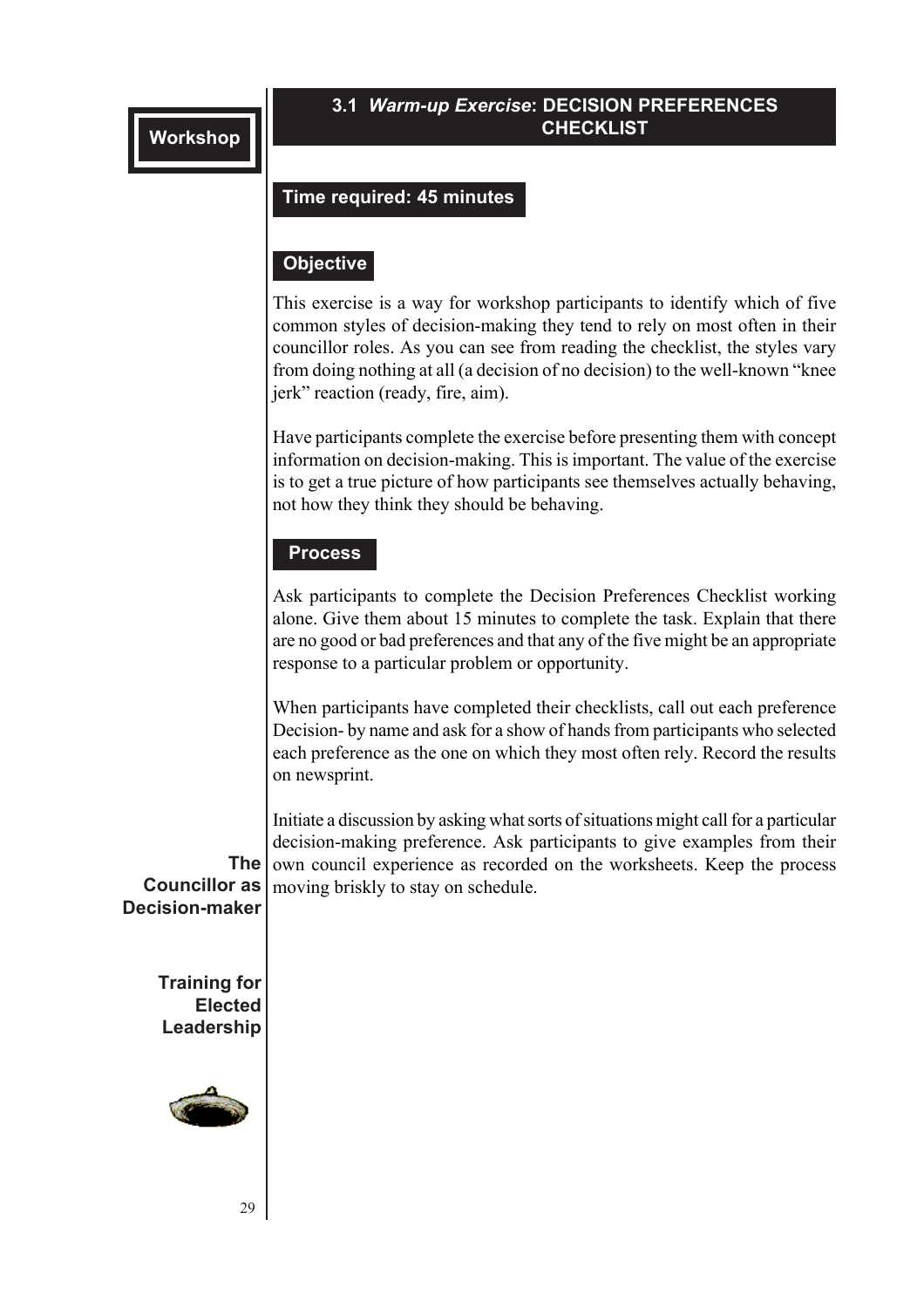|                                               | DECISION PREFERENCES CHECKLIST                                                                                                                                                                                                                                                    |  |  |  |
|-----------------------------------------------|-----------------------------------------------------------------------------------------------------------------------------------------------------------------------------------------------------------------------------------------------------------------------------------|--|--|--|
| <b>Workshop</b><br><b>Exercise</b>            | The following statements describe six typical decision-making preferences<br>employed by councillors the world over. Read the six preferences. Identify<br>the one you tend to rely on the most in your role as a councillor Mark your<br>preference with a checkmark in the box. |  |  |  |
|                                               | I am patient and wait since many problems resolve themselves without<br>a decision being made.                                                                                                                                                                                    |  |  |  |
|                                               | I do something immediately. Most of the time the decision I make is the<br>right one.                                                                                                                                                                                             |  |  |  |
|                                               | I get as much information as possible about the problem and its cause<br>before doing anything.                                                                                                                                                                                   |  |  |  |
|                                               | I discuss at length with others if there is need for a decision at all and<br>what the decision is about.                                                                                                                                                                         |  |  |  |
|                                               | I make an effort to get the concurrence of everyone involved before<br>doing anything.                                                                                                                                                                                            |  |  |  |
|                                               | I follow the lead of the majority or others whose opinions I respect.                                                                                                                                                                                                             |  |  |  |
|                                               | Describe in the space below a situation where you, as a councillor, had to<br>make a decision. Describe the decision you made and the decision preference<br>you used to make it.                                                                                                 |  |  |  |
|                                               |                                                                                                                                                                                                                                                                                   |  |  |  |
| <b>The</b>                                    |                                                                                                                                                                                                                                                                                   |  |  |  |
| <b>Councillor as</b><br><b>Decision-maker</b> |                                                                                                                                                                                                                                                                                   |  |  |  |
|                                               |                                                                                                                                                                                                                                                                                   |  |  |  |
| <b>Training for</b>                           |                                                                                                                                                                                                                                                                                   |  |  |  |
| <b>Elected</b><br>Leadership                  |                                                                                                                                                                                                                                                                                   |  |  |  |
|                                               |                                                                                                                                                                                                                                                                                   |  |  |  |
|                                               |                                                                                                                                                                                                                                                                                   |  |  |  |
| 30                                            |                                                                                                                                                                                                                                                                                   |  |  |  |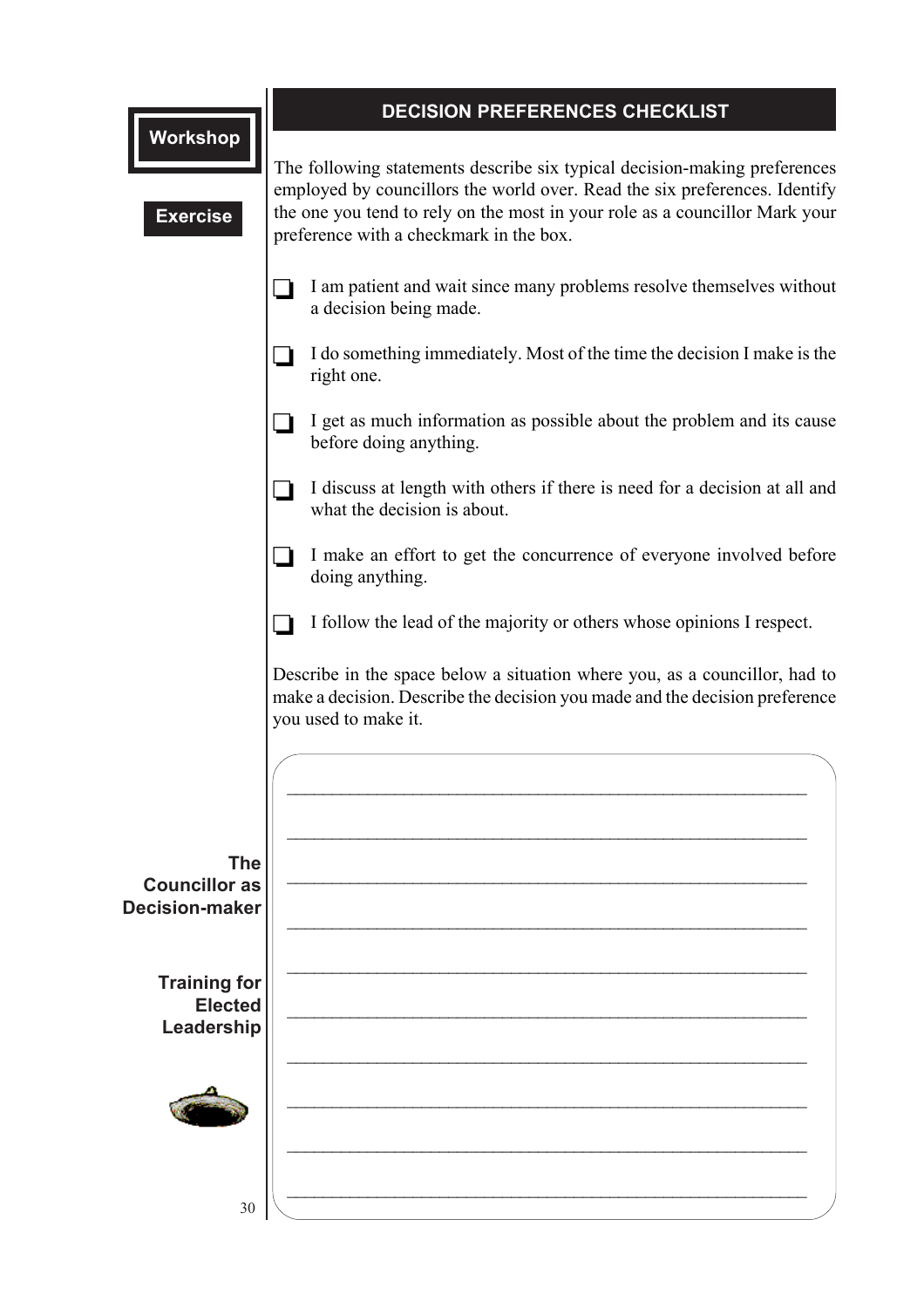Were you satisfied with the outcome? Explain. How would you handle it next time (what would be your decision preference)?

**Exercise The Councillor as Decision-maker Training for Elected** Leadership 31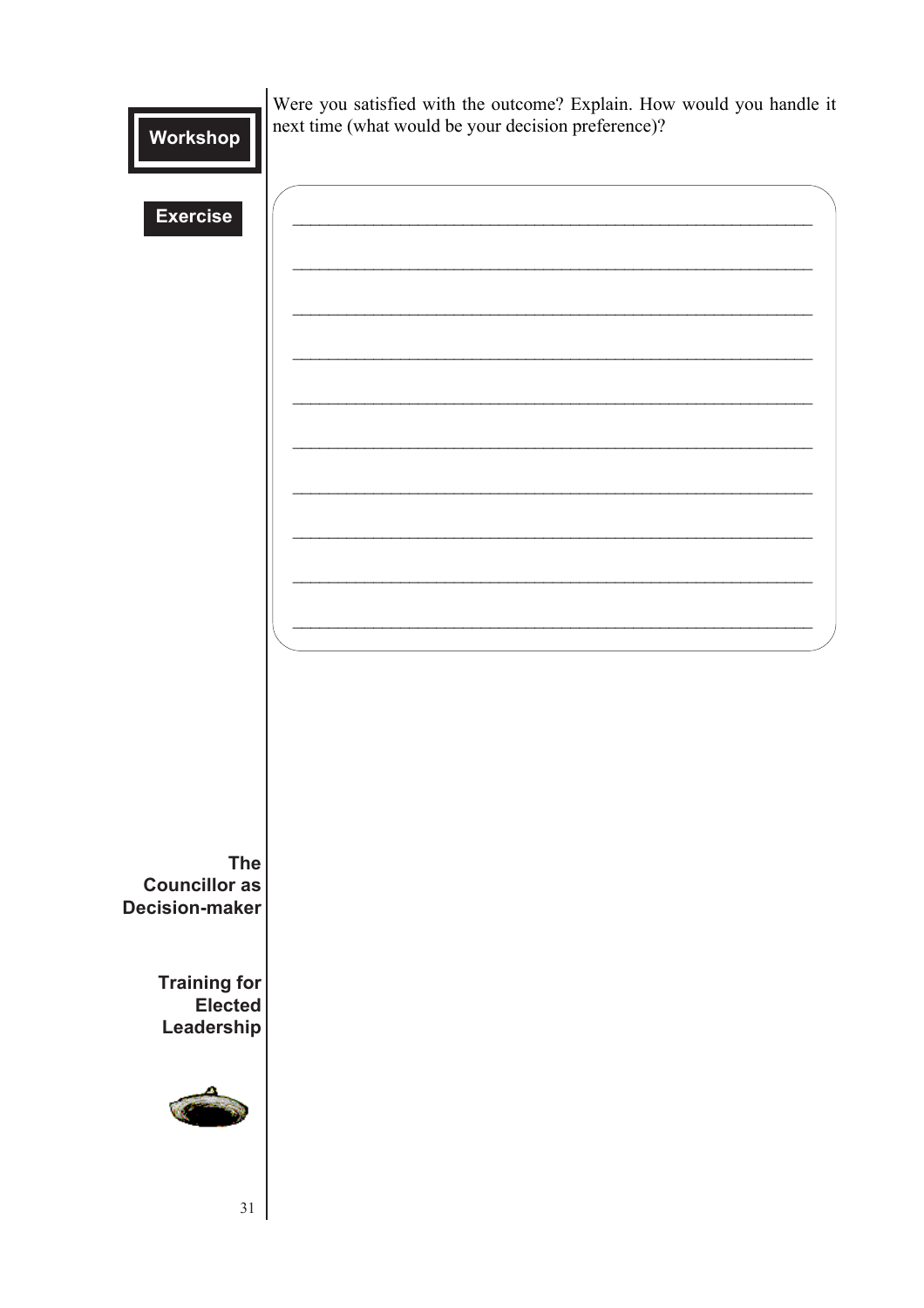#### **3.2 TRAINER PRESENTATION**

#### **Trainers Notes**

#### **Time required: 30 minutes**

#### **Objective Objective**

This presentation is to provide participants with ideas and perspectives on the decision-maker role and a conceptual foundation they can use for the individual and group exercises included in this workshop.

#### **Process**

Prepare the presentation based on information from the preceding essay on the decision-maker-role. Emphasize how decisions are made, stages in the process, barriers to decision-making and how council members can be more effective decision-makers.

Outlined information on note cards may help you cover the information systematically and stay on schedule. Ask questions from time to time during the presentation as a check on participant comprehension and to hold their attention. Augment the presentation with visual aids including pre-printed newsprint sheets and overhead transparencies as a further aid to comprehension.

**The Councillor as Decision-maker**

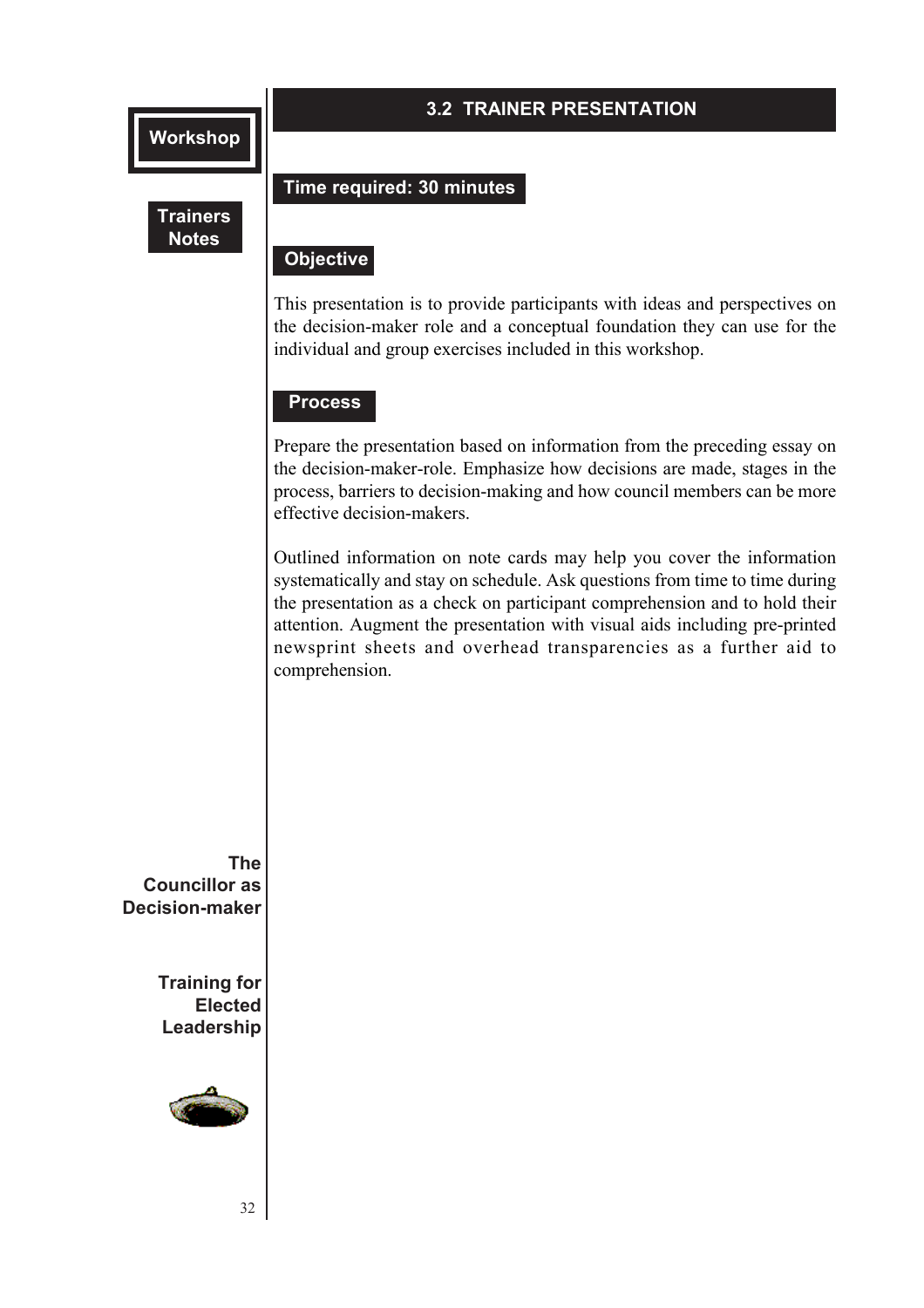#### **3.3** *Exercise***: GOOD AND BAD DECISIONS**

#### **Exercise**

#### **Time required: 90-120 minutes**

#### **Objective Objective**

This exercise is to encourage workshop participants to reflect on their own experience with council decision-making and to share these experiences in a group setting. Further, the exercise provides an opportunity for participants to think creatively about what might be done to overcome weaknesses in their own council decision-making. Normally, this exercise is used after the presentation and discussion on council decision-making (see the preceding essay and the handbooks introductory materials).

#### **Process**

You can introduce this exercise by saying that anyone with experience as a councillor has seen the council make some good decisions and some bad ones. In the heat of the moment, however, those involved in the decision rarely take the time to reflect thoughtfully on the decision and how it was made.

Write two questions in large letters on a sheet of newsprint:

1. What are some characteristics of councils that make good decisions?

2. What are some characteristics of councils that make bad decisions?

Divide the group into two smaller groups of about equal size. Assign the first question to one of the groups and the second question to the other. A worksheet on the next page may be helpful to participants in making individual lists of characteristics. Ask each small group to compile a list of characteristics on

**The Councillor as Decision-maker** newsprint and return with their results in 20 - 30 minutes.

**Training for Elected**

**Leadership**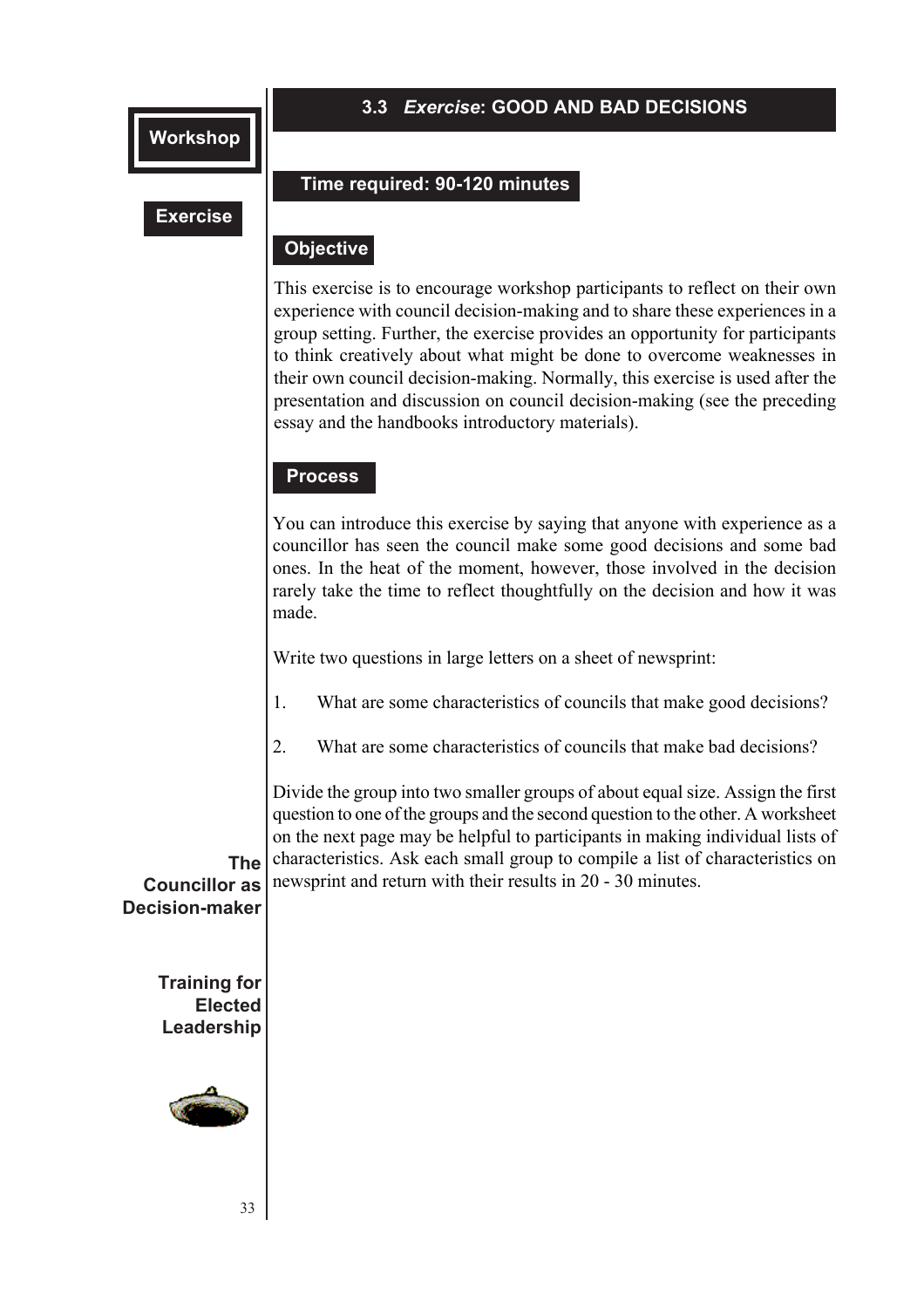| Workshop                                     | When both groups have completed the task, reconvene the total group and<br>ask a spokes person from each group to take about five minutes to report<br>the group's results. Allow a few minutes at the end of each presentation<br>for discussion. |                      |  |  |
|----------------------------------------------|----------------------------------------------------------------------------------------------------------------------------------------------------------------------------------------------------------------------------------------------------|----------------------|--|--|
| <b>Exercise</b>                              | <b>Good Decisions</b>                                                                                                                                                                                                                              | <b>Bad Decisions</b> |  |  |
|                                              |                                                                                                                                                                                                                                                    |                      |  |  |
|                                              |                                                                                                                                                                                                                                                    |                      |  |  |
|                                              |                                                                                                                                                                                                                                                    |                      |  |  |
|                                              |                                                                                                                                                                                                                                                    |                      |  |  |
| <b>The</b><br><b>Councillor as</b>           |                                                                                                                                                                                                                                                    |                      |  |  |
| <b>Decision-maker</b><br><b>Training for</b> |                                                                                                                                                                                                                                                    |                      |  |  |
| <b>Elected</b><br>Leadership                 |                                                                                                                                                                                                                                                    |                      |  |  |
|                                              |                                                                                                                                                                                                                                                    |                      |  |  |
| 34                                           |                                                                                                                                                                                                                                                    |                      |  |  |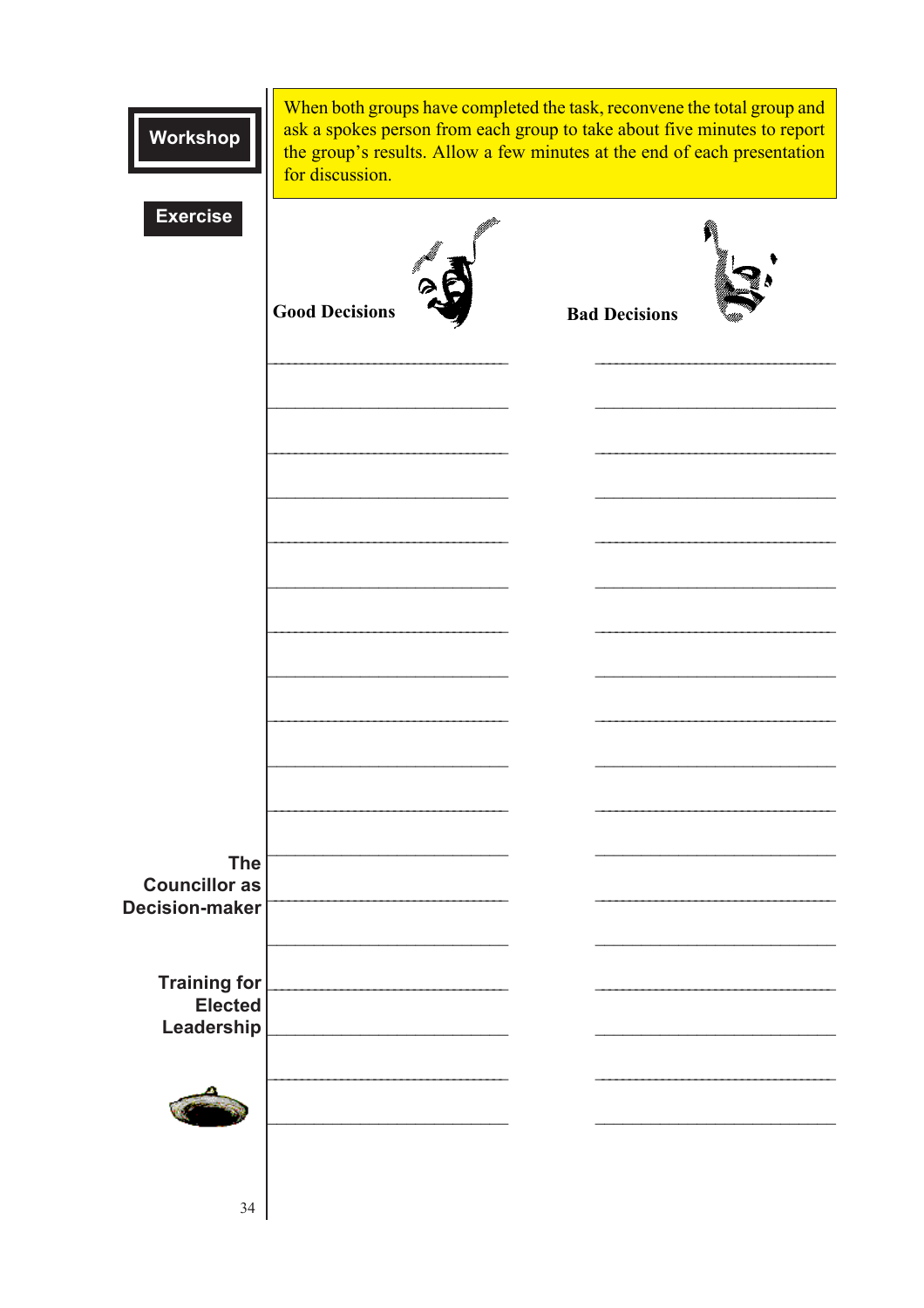#### **Exercise**

With the lists of good and bad council decision- making characteristics taped to the wall of the room, write on a clean newsprint sheet the following question:

> What can I do to improve the decision-making performance of the council on which I serve?

Ask participants to think of ways that this might be done and to write them down (see worksheet on the next page). Suggest to participants that they refer to the two lists for ideas. After about five minutes, collect improvement ideas from participants in round-robin fashion and record them on newsprint. As time permits, discuss the results of this activity and focus the discussion on those ideas which have the most merit and how they might be implemented.

**The Councillor as Decision-maker**

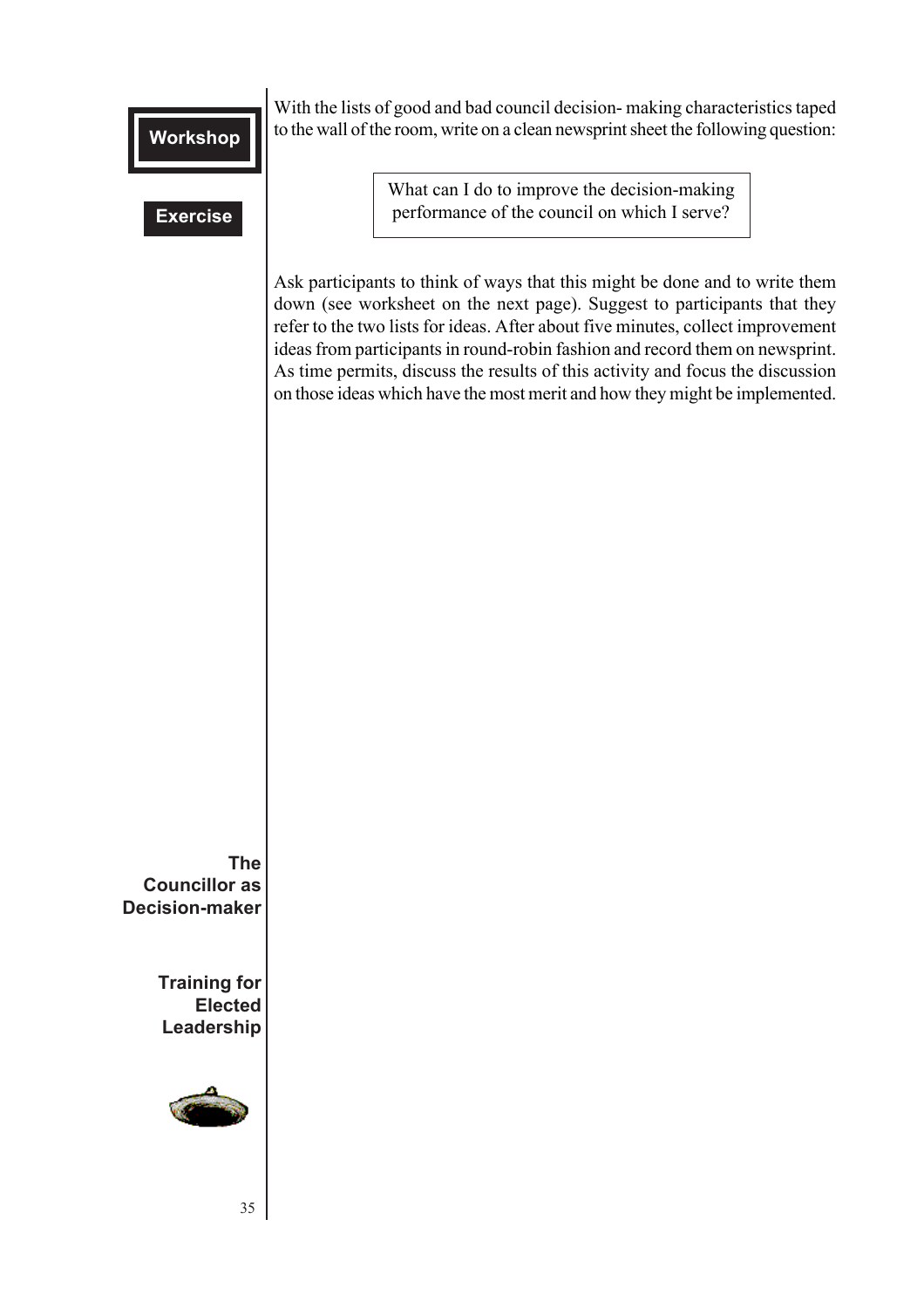|                                                             | <b>COUNCILLOR NOTES</b>                                                             |
|-------------------------------------------------------------|-------------------------------------------------------------------------------------|
| Workshop                                                    | What can I do                                                                       |
| <b>Exercise</b>                                             |                                                                                     |
|                                                             |                                                                                     |
|                                                             |                                                                                     |
|                                                             |                                                                                     |
|                                                             |                                                                                     |
|                                                             |                                                                                     |
|                                                             |                                                                                     |
|                                                             |                                                                                     |
|                                                             | What have I learned from other councillors about good and bad council<br>decisions? |
|                                                             |                                                                                     |
|                                                             |                                                                                     |
|                                                             |                                                                                     |
| <b>The</b><br><b>Councillor as</b><br><b>Decision-maker</b> |                                                                                     |
|                                                             |                                                                                     |
| <b>Training for</b><br><b>Elected</b>                       |                                                                                     |
| Leadership                                                  |                                                                                     |
|                                                             |                                                                                     |
|                                                             |                                                                                     |
| $36\,$                                                      |                                                                                     |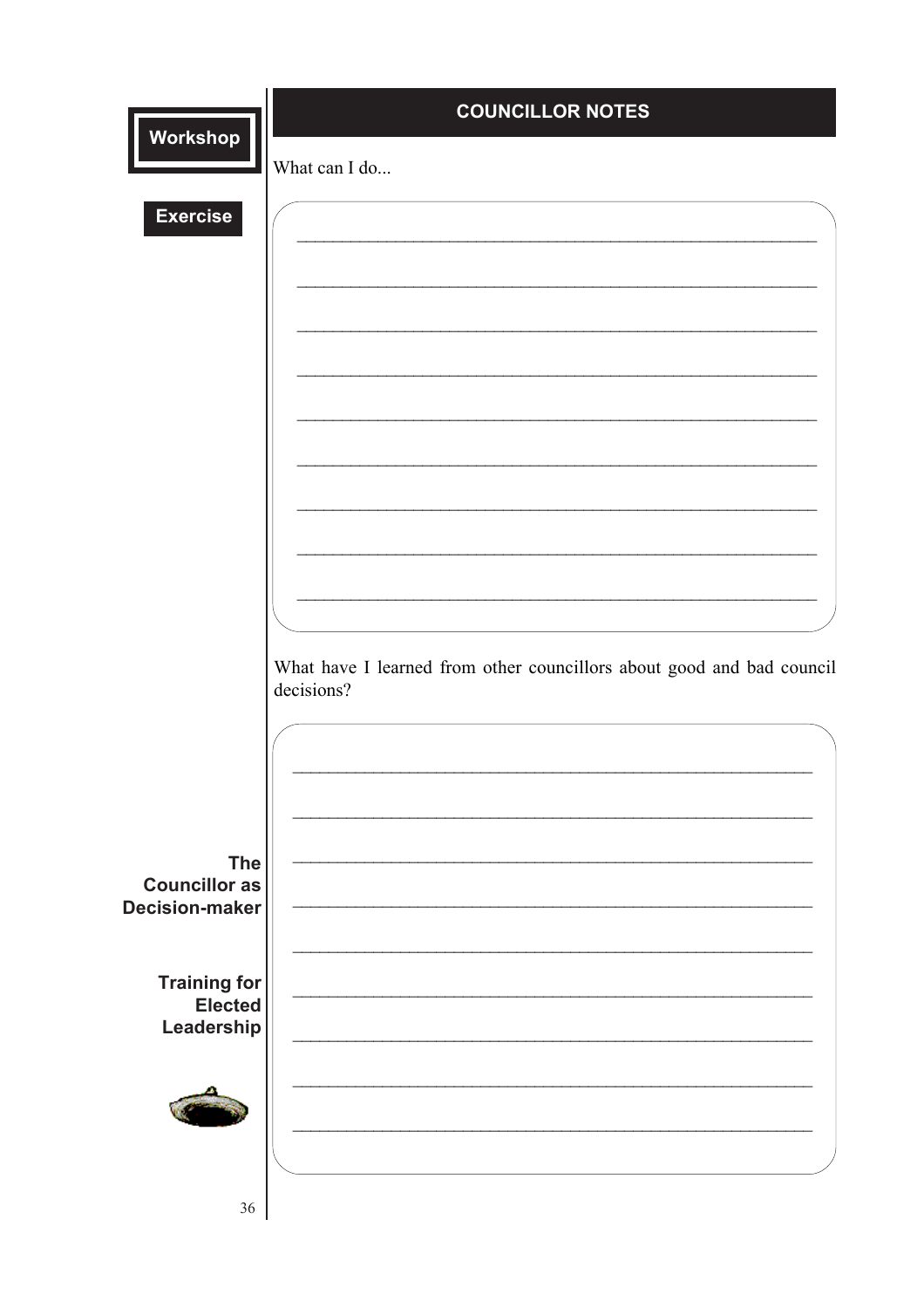#### **3.4** *Simulation***: THE ALLOCATION DECISION**

# **Trainers**

#### **Time required: 120 minutes**

#### **Objective Notes Objective**

This exercise is to provide an opportunity for participants to learn about decision-making while engaged in the process of making a decision. Simulations are strong aids to learning. They place participants into hypothetical situations that resemble what they are likely to experience in real life. Because they are just simulations, participants can put themselves into the roles assigned to them and act out the real-life situations using new behaviours and techniques. Participating in a simulation is much like having a dream - an experience so vivid that you can't get it out of your mind even after waking up.

#### **Process**

Divide the group into four smaller groups with one of these groups composed of five members. Give each group a copy of the situation and role descriptions. Note: If possible, distribute handout materials (based on the situation described below) in advance of the workshop to give participants a chance to become familiar with the situation and their roles,

You may either appoint participants to play the town council member roles (five members) or ask for volunteers. At any rate, participants should be found for the role of council chairperson and each of the other (four) councillor roles. You may select names for each of the councillors or ask role-playing participants to use their own names.

#### **The Councillor as Decision-maker**

**Training for Elected Leadership**



37

Assign the remaining participants to groups 1, 2, or 3. From each of these three groups, select one person as an observer. When all remaining participants have been assigned roles, ask those who are members of the three groups to go to their assigned rooms to develop a plan of action for "selling" the council on their proposal. Ask them to complete the task in 45 minutes. Suggest that they choose one of the group to serve as its spokesperson. Explain that the council has a very crowded agenda and that each group will have only five minutes to make its presentation.

While the three groups are deliberating, have those participants who are playing councillor roles arrange the chairs and tables in the training room into a town council room as shown on the next page.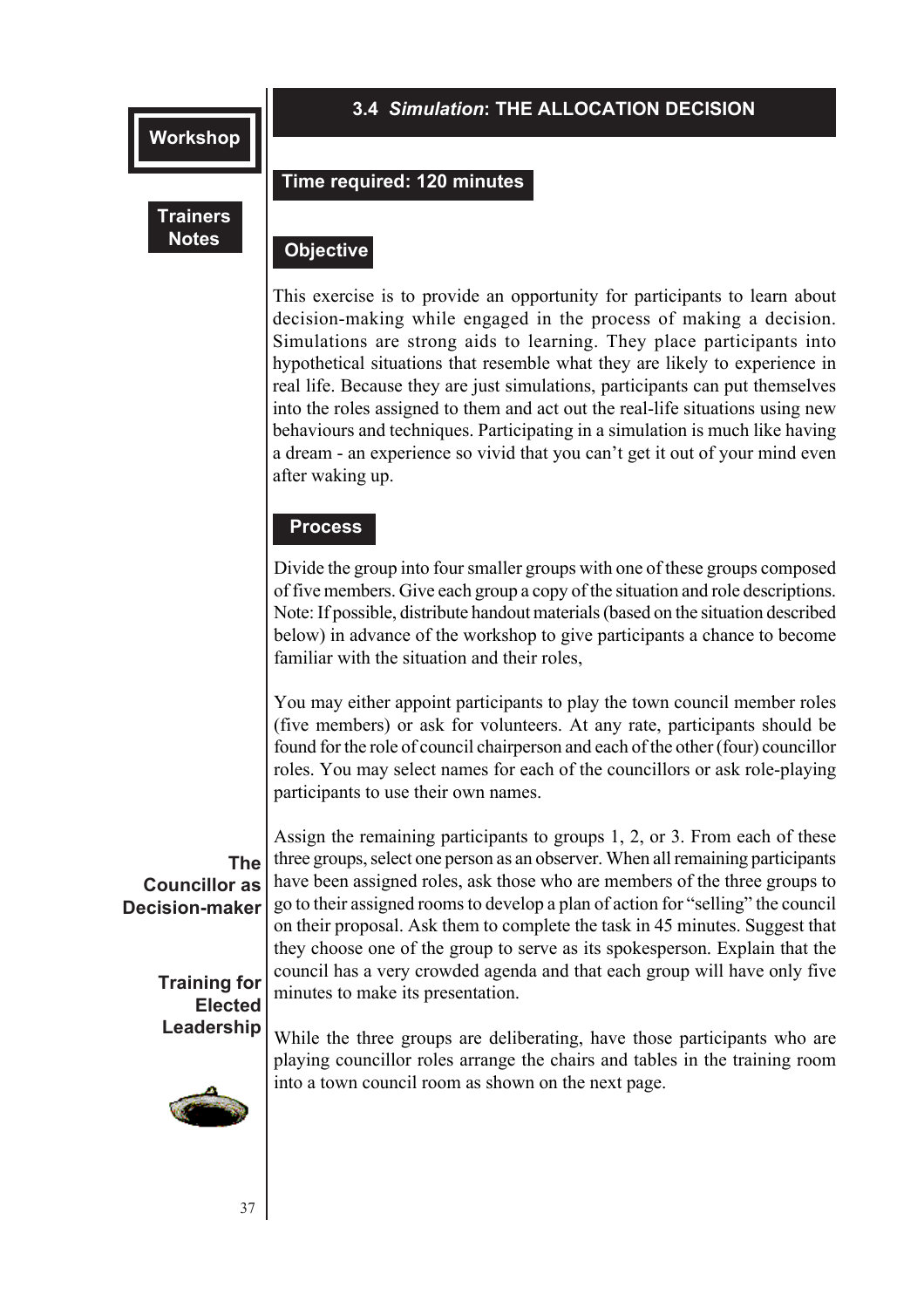#### **Trainers Notes**

With council members seated, the presentations are made in turn. Other than the three observers, allow only members of groups that are presenting or have already presented to be present in the council room. In other words, no group should be permitted to hear another group's presentation until after it has made its own.

as the three observers listen, watch, and record their comments. After all presentations are made, council members begin their deliberations

Call time after 15 minutes whether a decision has been reached or not. Ask for reports from the three observers and comments from each of the council members and group leaders. Focus the ensuing discussion on the process used by the council to arrive at a decision and its effectiveness.



Councillors at front of room seated behind tables placed end-to-end. A smaller table placed at centre for use by citizens who wish to make presentations to the council. Squares at the back of the room represent citizens after they have made their presentations.

**The Councillor as Decision-maker**

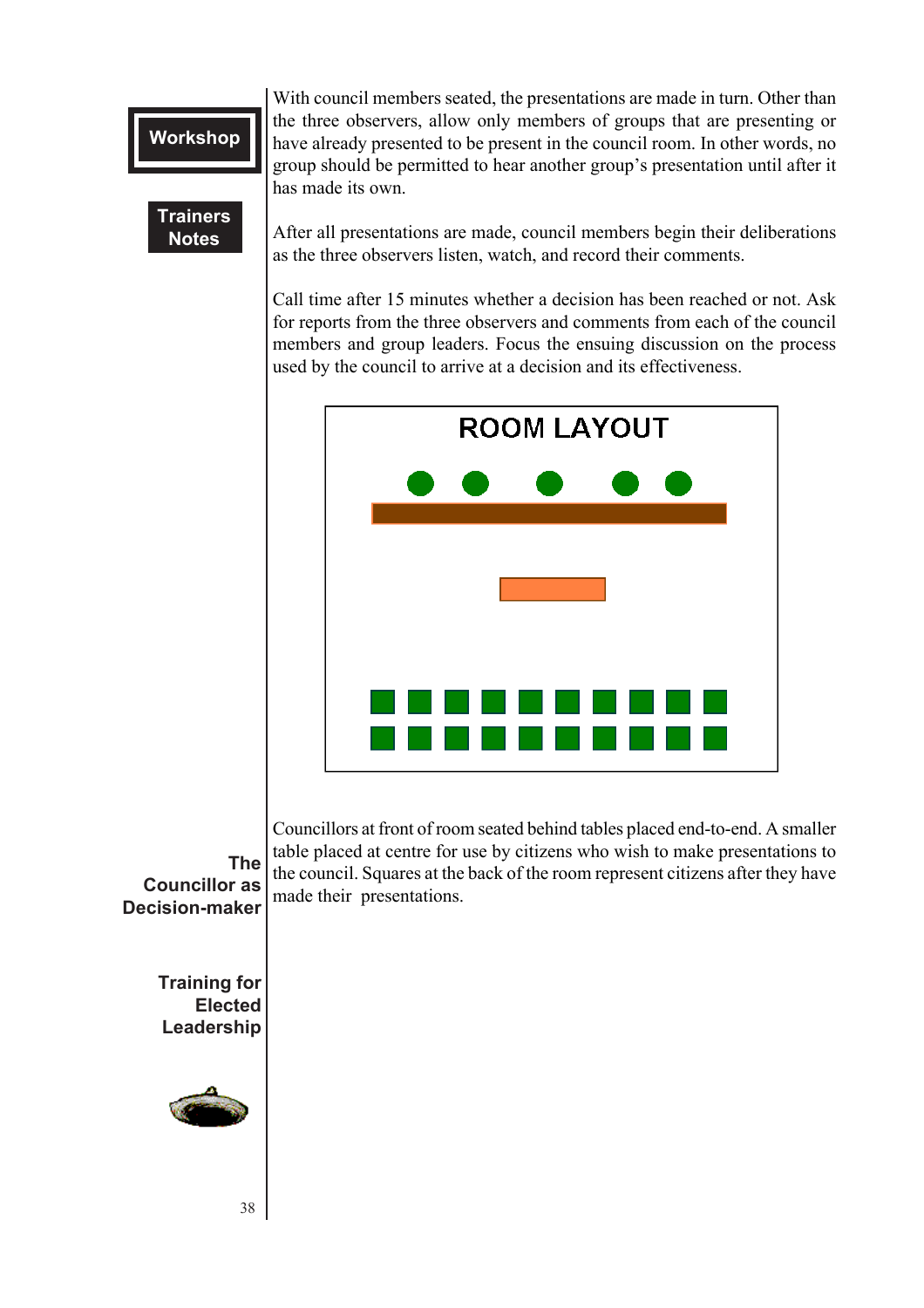#### **THE ALLOCATION DECISION**

#### **The situation**

#### **Exercise**

another currency) to be made available to the town council in five annual A wealthy merchant and resident of San Pedro has died and left a large sum of money to the town. The sum is US\$50,000 (or the equivalent amount in installments of US\$10,000 each. The merchant has stipulated that the money is to be allocated for some worthwhile public purpose at the discretion of the town council. However, should the council fail to allocate the money or delay its decision beyond the next council meeting, the offer will be withdrawn irrevocably.

Three community groups have declared an intent to submit proposals for use of the money. The task before the council is to hear each of the three proposals and to choose one of the community groups as the recipient.

#### **Description of San Pedro**

San Pedro is a commercial town within a developing country. The central government is in the process of implementing a decentralization plan that will affect local government in San Pedro. The town is governed by a town council of five members, each representing a separate district. Councillors are elected for two year terms by obtaining a simple majority of the votes cast at an election in their respective districts.

#### **Councillor**

**The Council Chairperson**. You are Council Chairperson, elected from one of San Pedro's non-industrial districts. You were voted as Chairperson by your fellow councillors on a vote of 4 to 1. You are widely respected for your leadership skills and ability to arrange compromises between warring factions on your council.

#### **The Councillor as Decision-maker**

Your council's task today is to decide which of three community groups will receive the finds from the merchant's gift to the community. You have arranged for the leaders of each community group to present that group's case for the funds and for the council to discuss the merits of each proposal. Your objective is to ensure that:

#### **Training for Elected Leadership**



39

1. The funds are not lost owing to the council's failure to reach a decision;

2. Reach a consensus on the best use of the funds; and

3. Maintain the council's reputation as reasonable, fair, and concerned with the best interests of the community overall.**Two pro-business councillors**. San Pedro is a mill town. The town's economy depends in large measure on several plants that process agricultural products. As councillors, the two of you share a common interest. Both of you represent districts which are home for plant employees. Many of your constituents have lost their jobs owing to the recent closing of a jute mill, one of the town's principal employers. Your constituents would benefit most directly from a vocational training centre which one of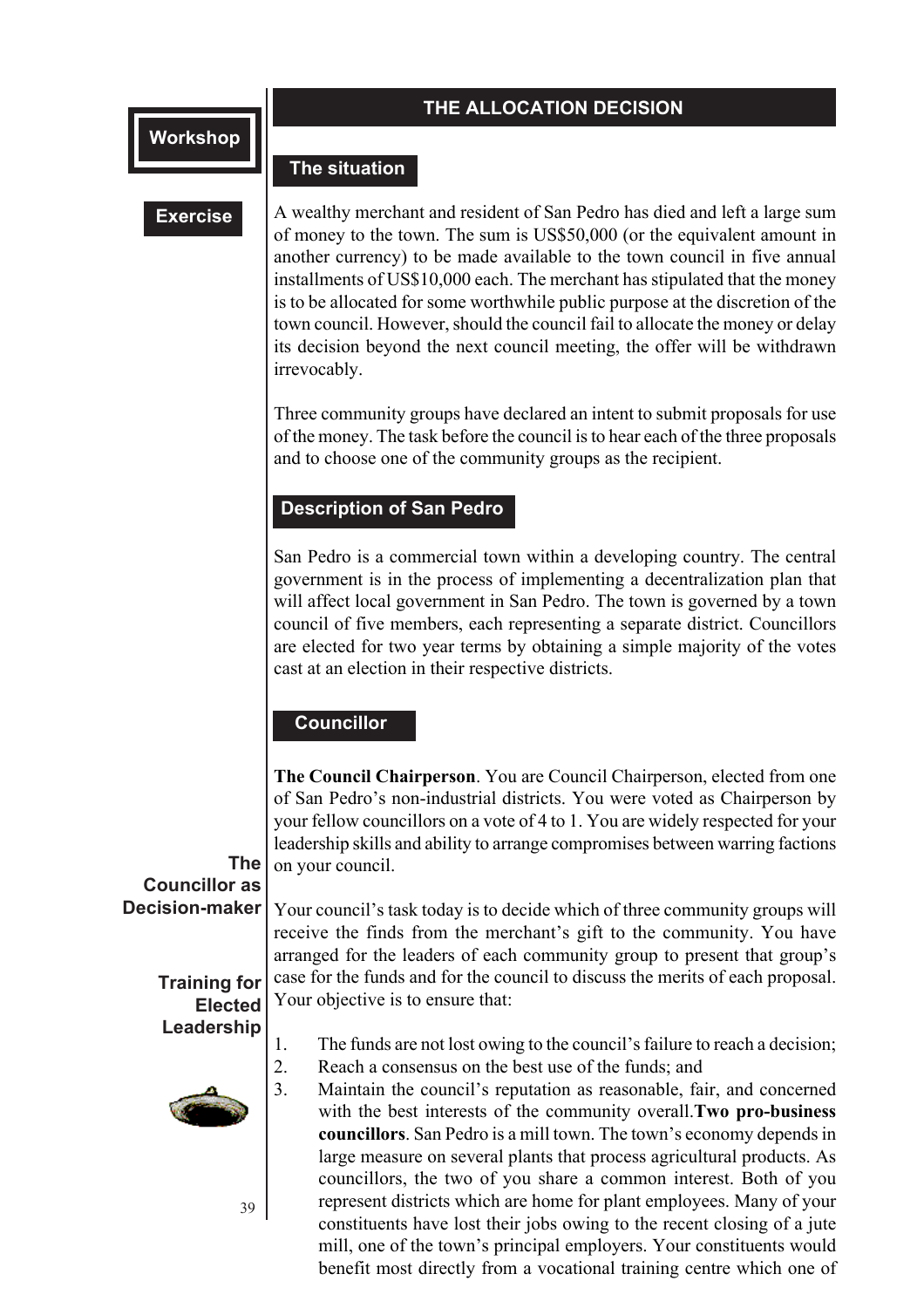#### **Exercise**

as the most worthy use of the merchant's gift. **Two pro-business councillors**. San Pedro is a mill town. The town's economy depends in large measure on several plants that process agricultural products. As councillors, the two of you share a common interest. Both of you represent districts which are home for plant employees. Many of your constituents have lost their jobs owing to the recent closing of a jute mill, one of the town's principal employers. Your constituents would benefit most directly from a vocational training centre which one of the three groups is proposing

**Two pro-social service councillors**. Not all of the town's problems are economic. The industrial character of San Pedro has produced many social problems as well. A by-product of unemployment has been the departure of many non-working males for more promising areas of the country, leaving wives and small children behind to fend for themselves. Moreover, lacking in adequate health facilities, the community is vulnerable to the rapid spread of many infectious diseases including the dreaded AIDS virus. As councillors, each of you has long championed the cause of the poor and the disinfranchised of San Pedro. Both of you are on record supporting more funds for health care and the needs of indigent children. You intend to support either the daycare centre or the health programme depending upon which of the two proposals is presented to the council in the most convincing manner.

#### **Community group roles**

**Group No. 1**. You represent a private company formed with the backing of local businesses to retrain workers for other employment in town. The corporation has acquired space from one of the plants and is seeking funds to operate a vocational training centre. Your main concern is the high rate of unemployment in the community. You believe your company can help reduce joblessness. But you need a supplemental source of funds for several years to sustain your efforts to put people back to work.

**Group No. 2**. You are an activist group with strong support in the nonindustrial areas of San Pedro. You are supported by public health and medical groups in the area and are seeking funds to underwrite a new programme aimed at preventing the spread of diseases, and especially AIDS, through education in the face of a growing epidemic. You feel your organization most deserves the funds because of the urgency of the health problems facing the community.

**The Councillor as Decision-maker**

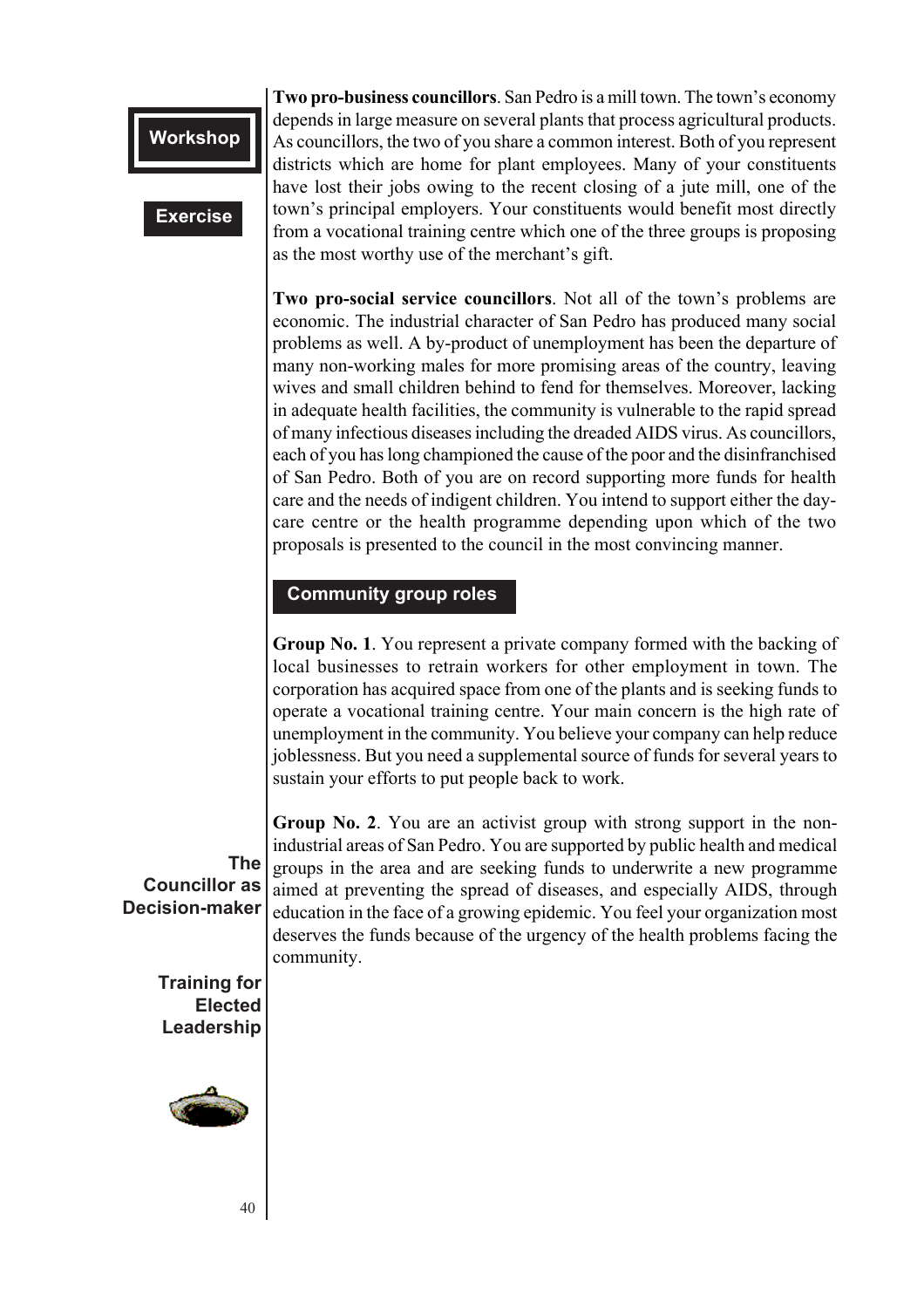#### **Exercise**

while their parents were working. As heads of their households, single parents **Group No. 3**. You are a church-based group with strong support from every religious denomination in the community as well as the public schools. Your organization is the principal provider of services to the most disadvantaged in the community, and, owing to its non-profit status, is dependent totally on outside funds. You need funds to open and operate a day-care centre in a low-income neighbourhood for the benefit of marginally employed, single parents with many small children. The centre would care for small children are responsible alone for the welfare of their children. If they do not work, these parents cannot feed their children. However, these parents cannot afford to pay for housekeepers to care for their children while they are working. You see the centre as the answer for this chronic community need.

**The Councillor as Decision-maker**

> **Training for Elected Leadership**



41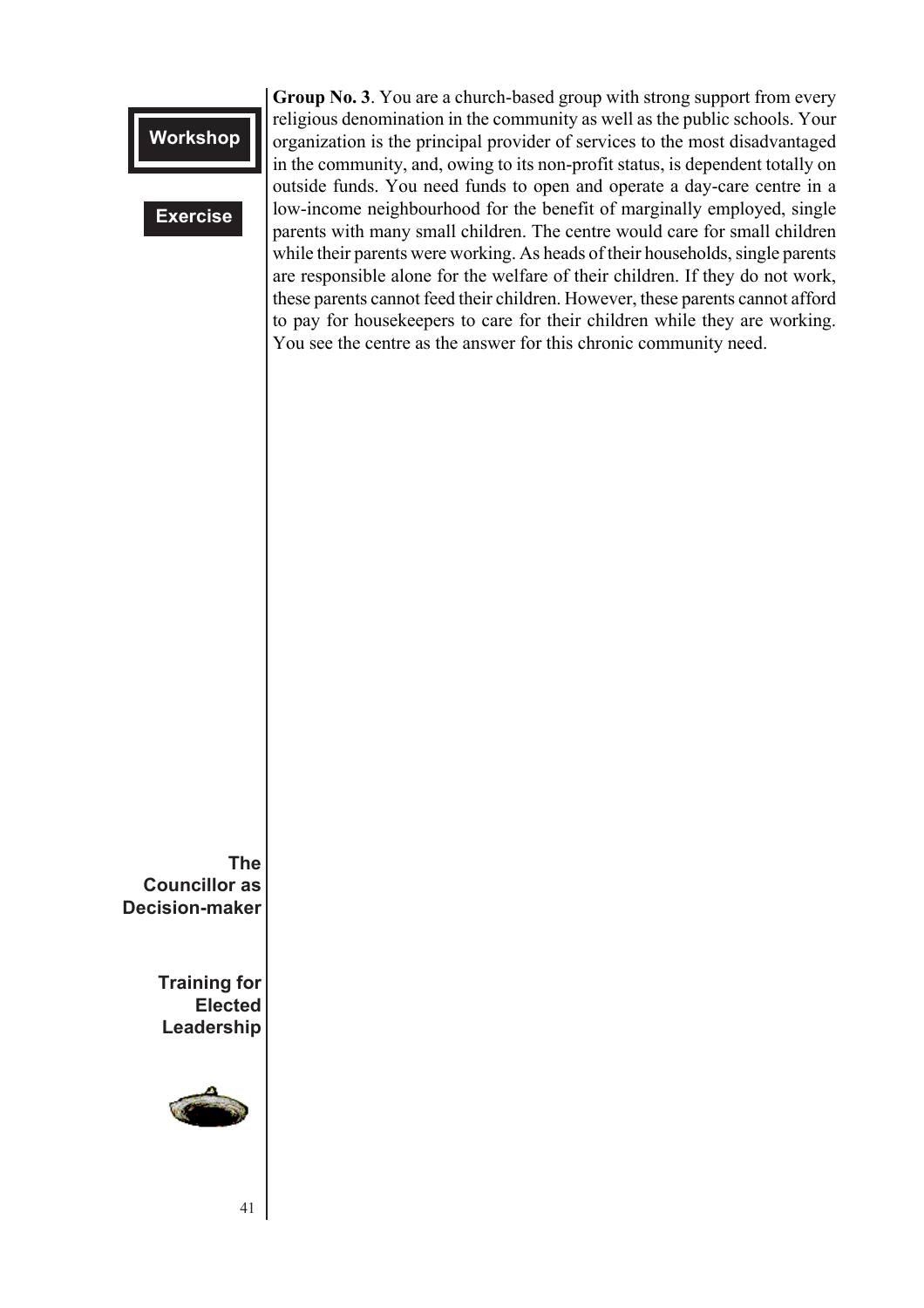|                                               | <b>OBSERVER WORKSHEET</b>                                                                                                                                                                                                                                                                                                                                                                                        |  |  |  |
|-----------------------------------------------|------------------------------------------------------------------------------------------------------------------------------------------------------------------------------------------------------------------------------------------------------------------------------------------------------------------------------------------------------------------------------------------------------------------|--|--|--|
| <b>Workshop</b>                               | Did the council make a decision? (check one)<br>1.                                                                                                                                                                                                                                                                                                                                                               |  |  |  |
|                                               | $\blacksquare$ Yes<br>l No                                                                                                                                                                                                                                                                                                                                                                                       |  |  |  |
| <b>Exercise</b>                               | If "no," why not?<br>2.                                                                                                                                                                                                                                                                                                                                                                                          |  |  |  |
|                                               |                                                                                                                                                                                                                                                                                                                                                                                                                  |  |  |  |
|                                               |                                                                                                                                                                                                                                                                                                                                                                                                                  |  |  |  |
|                                               |                                                                                                                                                                                                                                                                                                                                                                                                                  |  |  |  |
|                                               | If "yes," how was a decision made? (check one)<br>3.                                                                                                                                                                                                                                                                                                                                                             |  |  |  |
|                                               | Decision not to respond to ideas suggested by others.                                                                                                                                                                                                                                                                                                                                                            |  |  |  |
|                                               | Decision made by the council chairperson on behalf of the council.                                                                                                                                                                                                                                                                                                                                               |  |  |  |
|                                               | Decision made by two or three of the stronger members of the<br>council.                                                                                                                                                                                                                                                                                                                                         |  |  |  |
|                                               | Decision by majority vote.                                                                                                                                                                                                                                                                                                                                                                                       |  |  |  |
|                                               | Decision made by consensus (general commitment to go along and<br>support a particular course of action that is not necessarily every-<br>one's Councillor as first choice).                                                                                                                                                                                                                                     |  |  |  |
|                                               | Decision by unanimous consent.                                                                                                                                                                                                                                                                                                                                                                                   |  |  |  |
|                                               | 4.<br>In making the decision, was there a tendency of councillors to be nice<br>to one another at the expense of critical thinking? (check one)                                                                                                                                                                                                                                                                  |  |  |  |
| <b>The</b>                                    | N <sub>o</sub><br>Yes                                                                                                                                                                                                                                                                                                                                                                                            |  |  |  |
| <b>Councillor as</b><br><b>Decision-maker</b> | 3.5 Case Study: A CENTRAL BUS PARK FOR RUMAI                                                                                                                                                                                                                                                                                                                                                                     |  |  |  |
|                                               | Time required: 60 minutes                                                                                                                                                                                                                                                                                                                                                                                        |  |  |  |
| <b>Training for</b><br><b>Elected</b>         | Obje <del>ctive</del>                                                                                                                                                                                                                                                                                                                                                                                            |  |  |  |
| Leadership                                    | This exercise is to give participants practice in looking at problems objectively,<br>considering a variety of solutions for the situation stated in the case. While                                                                                                                                                                                                                                             |  |  |  |
|                                               | cases are only an approximation of reality, they can help to give workshop<br>participants a taste of real-life decision-making without the usual<br>responsibilities and risks.                                                                                                                                                                                                                                 |  |  |  |
| 42                                            | An objective of the case method is learning by discussion. You can facilitate<br>this process by initiating and guiding discussions and by encouraging even<br>the most reticent participants to express themselves. Subject matter mastery<br>is also important. You can help others to learn by reading carefully and forming<br>some conclusions of your own about the case. Be prepared to help participants |  |  |  |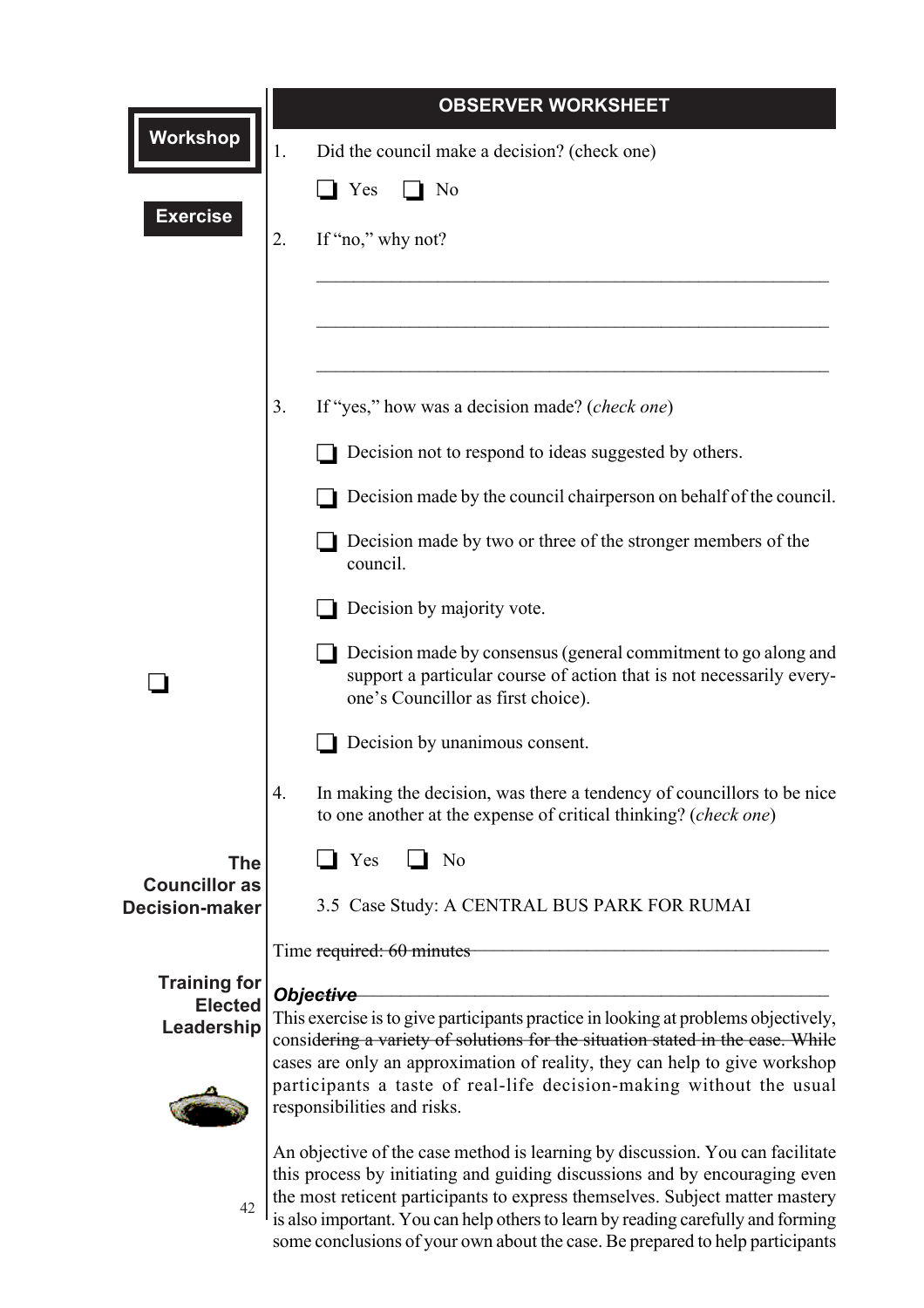#### **3.5 Case Study: A CENTRAL BUS PARK FOR RUMAI**

#### **Trainers Notes**

#### **Time required: 60 minutes**

## **Objective Objective**

This exercise is to give participants practice in looking at problems objectively, considering a variety of solutions for the situation stated in the case. While cases are only an approximation of reality, they can help to give workshop participants a taste of real-life decision-making without the usual responsibilities and risks.

An objective of the case method is learning by discussion. You can facilitate this process by initiating and guiding discussions and by encouraging even the most reticent participants to express themselves. Subject matter mastery is also important. You can help others to learn by reading carefully and forming some conclusions of your own about the case. Be prepared to help participants relate the situation in the case to the body of knowledge about decision-making discussed earlier in the workshop.

#### **Process**

Begin the exercise by giving a copy of the case, *A Central Bus Park for Rumai*, to each workshop participant and ask them to read the case. Divide the group into three discussion groups. Send each group off for about 40 minutes to answer the five questions at the end of the case.

At the end of 40 minutes, reconvene the small groups and ask for written maker reports from each group on newsprint. Guide a discussion comparing each small group's results. Guide the discussion to increasingly higher levels of abstraction in order to address the underlying issues in the case for council decision-making.

**The Councillor as Decision-maker**

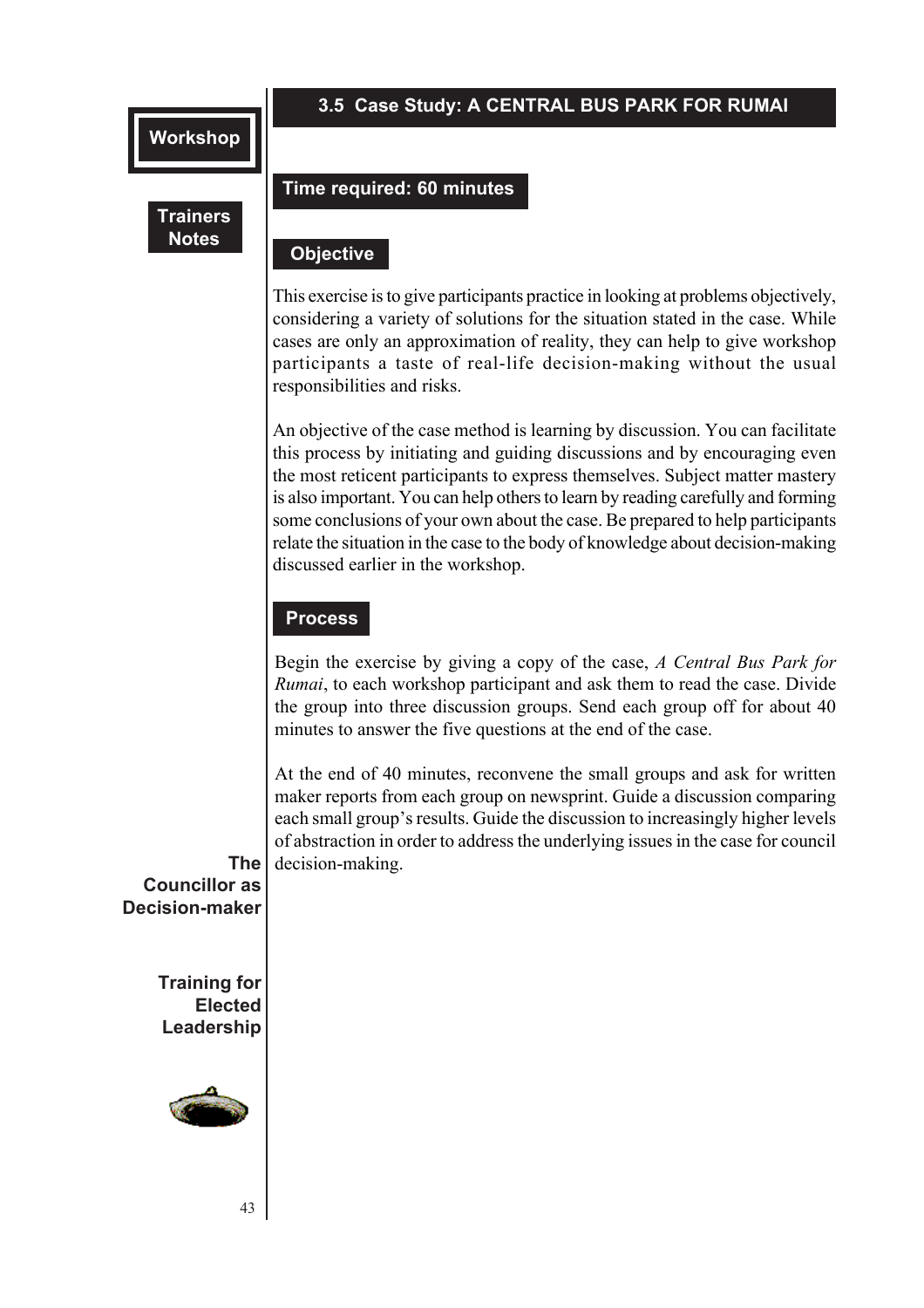#### **A CENTRAL BUS PARK FOR RUMAI**

**Trainers Notes**

**Contract in the second contract of the second contract of the second contract of the second contract of the second contract of the second contract of the second contract of the second contract of the second contract of th** For many years it has been the practice of area bus companies serving the city of Rumai to encourage their drivers to drop off and pick up passengers anywhere along the city streets. The practice has been a great convenience for shoppers and office workers who use the bus to commute into the city each day from nearby villages.

Recently the City Council has received complaints from local merchants about bus service. According to the merchants, noisy "touts," who are competing for customers, and the indiscriminate dumping or collection of passengers at and between street corners is resulting in excessive noise, littering, and overcrowding in front of their business establishments. They claim these practices are bad for business and demand that the City Council do something about it.

Responsive to the wishes of area merchants, councillors are considering a proposal to designate an area near the centre of the city as a bus park. The successful operation of such a park in a neighboring country has convinced the council of the feasibility of this idea for Rumai. Once established, arriving and departing passengers would be required to meet their buses at the bus park at scheduled times rather than wait for them on the city's street corners. Noisy crowds waiting for buses and bus drivers holding up traffic while competing loudly for riders would become a thing of the past.

The Rumai City Council has never before taken a stand for or against the passenger loading and unloading practices of area bus companies. The absence of an official position by the council has always been interpreted by bus company owners as council sanction for their passenger-handling practices. They are shocked and dismayed by the council's thinking. The situation is further maker complicated by the involvement of wealthy expatriates from neighbouring countries who have invested heavily in the area bus companies that would be affected by the council's bus park idea. These investors fear that the council's idea would make buses less accessible to riders and that this would jeopardise their learnings. They want the council to stay out of the bus business in Rumai and are prepared to make a fight of it if necessary.

**Councillor as Decision-maker**

#### **Questions**

| Training for                 |    | What is the decision problem? (Define it precisely.)                                                                    |
|------------------------------|----|-------------------------------------------------------------------------------------------------------------------------|
| <b>Elected</b><br>Leadership |    | What steps should the council follow to solve the problem?                                                              |
|                              | 3. | What are the alternatives and probable consequences at each step?                                                       |
|                              | 4. | Given the conclusion reached in the previous questions, how should<br>the decision problem be addressed by the council? |
|                              |    | What are the implications of this case for council decision-making as                                                   |

44

**The**

What are the implications of this case for council decision-making as discussed in this workshop?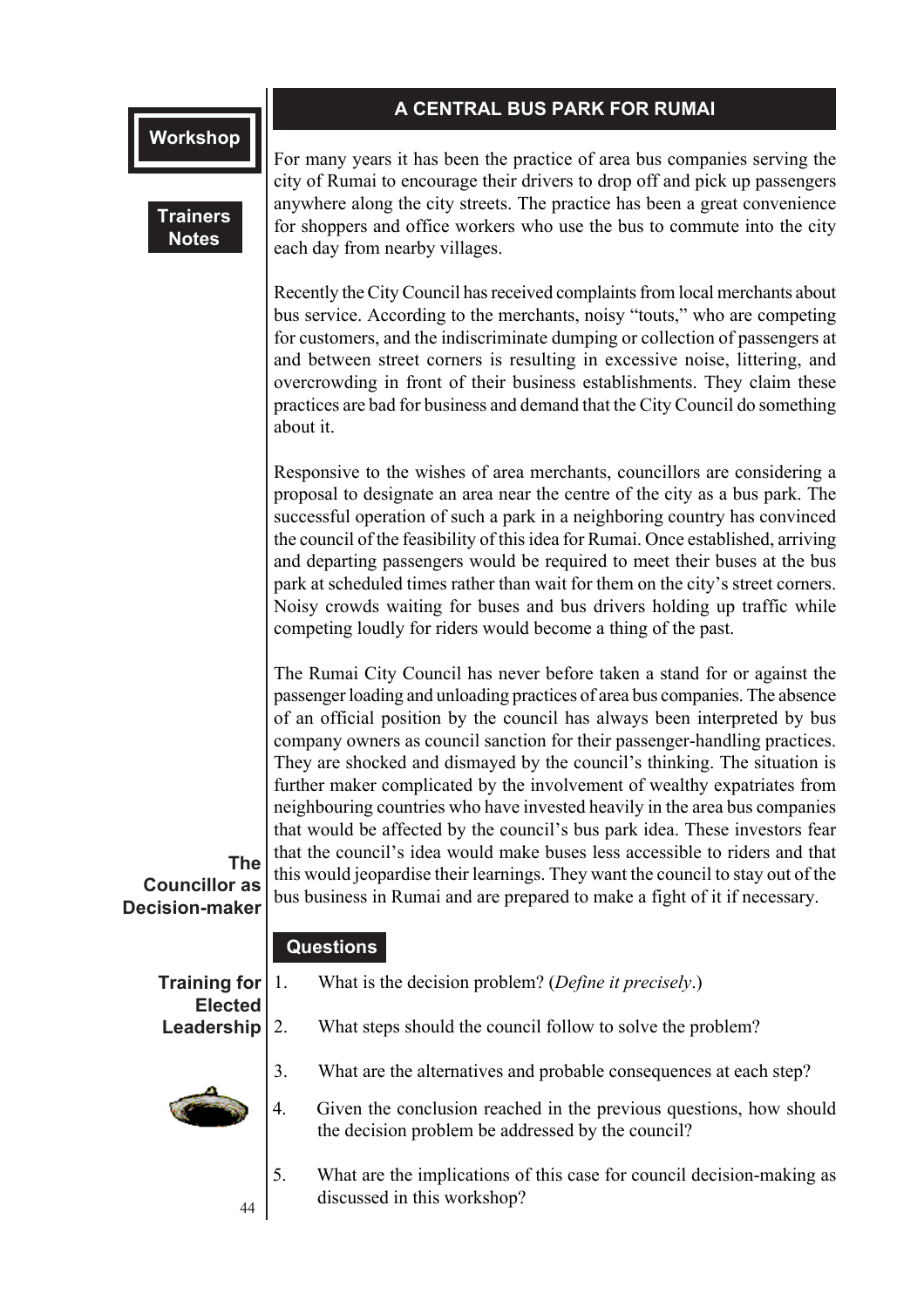**Trainers Notes**

#### **3.6 SKILL TRANSFER EXERCISE**

#### **Time required:30-45 minutes**

#### **Objective Objective**

This exercise is to help participants transfer the learning experiences of the workshop into their real-world activities as elected officials. The focus of this exercise is on raising expectations, engaging in realistic planning, and making personal commitments. Most of the work is done on a personal basis with some interpersonal sharing.

*Between knowing and doing there is a wide chasm.*

It is generally agreed that the purpose of training is to improve the way people do things by showing them a better way. In fact, the success of a training experience can be measured by the amount of personal growth and change that takes place both during training and after the training is over.

Training rarely has the impact on workshop participants that trainers hope it will have, particularly after an exposure of only a few hours. The exhilaration of the moment fades quickly when the trainee is confronted with old work habits and of work associates who have not shared the training experience.

On the other hand, commitments to learning and change made at the close of a workshop can help participants overcome learning resistance in themselves and in the work environment. A trainer can help learners make a successful transition from the world of learning to the world of doing through a few simple planning exercises. Think about it this way. The time taken to encourage learning transfer could be the difference between a brief exposure to some interesting ideas and a life-changing experience.

**The Councillor as Decision-maker**

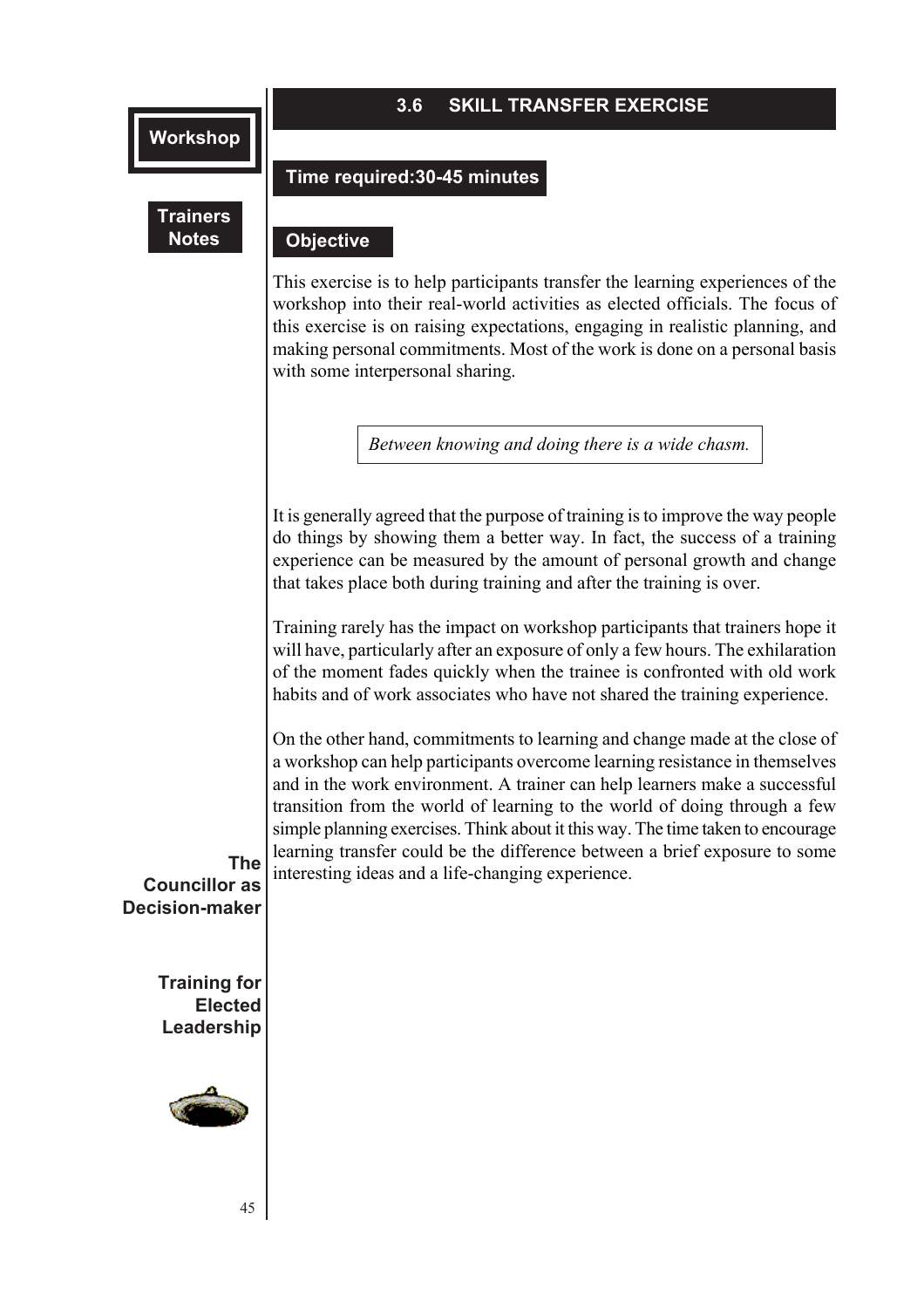#### **Process**

### **Workshop**

#### **Exercise**

**Comparent queen** Spend at least half an hour at the end of the workshop to focus the attention of participants on important learnings and encourage them to continue experimenting with these learnings in their council activities. Begin by giving participants about 15 minutes to work independently on a simple learning transfer questionnaire.

When participants have completed the questionnaire, ask them to share quickly with the group two or three things they intend to do differently in their council roles as decision-makers to close the workshop.

Take a few minutes to reflect on the role of the decision-maker, the new ideas you encountered in this workshop, and how you feel about them. Then, in the space below, write a sentence or two to describe something interesting you have learned about yourself during this workshop.

**The Councillor as Decision-maker**

> **Training for Elected Leadership**



46